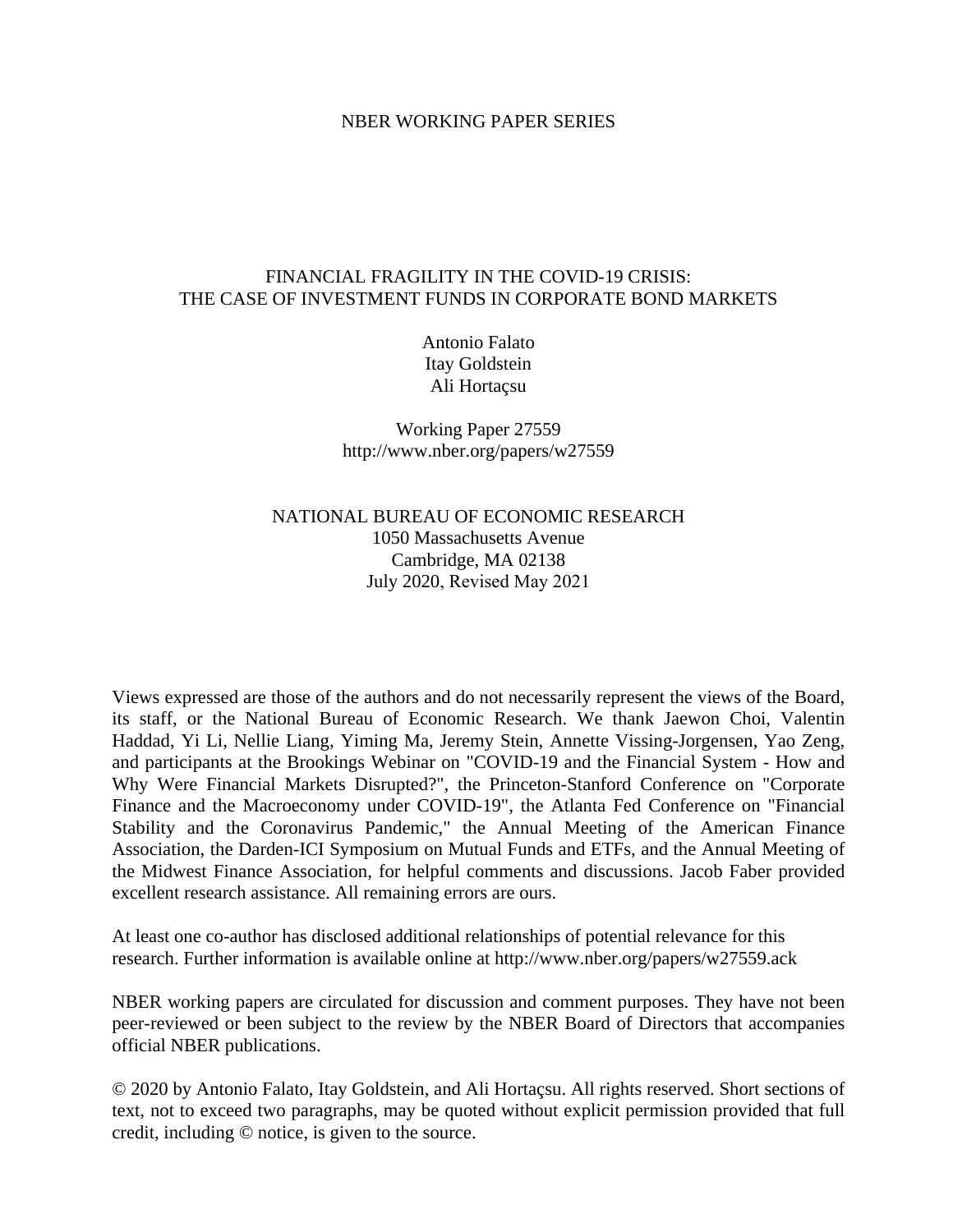Financial Fragility in the COVID-19 Crisis: The Case of Investment Funds in Corporate Bond Markets Antonio Falato, Itay Goldstein, and Ali Hortaçsu NBER Working Paper No. 27559 July 2020, Revised May 2021 JEL No. G01,G1,G23,G38

# **ABSTRACT**

In the decade following the financial crisis of 2008, investment funds in corporate bond markets became prominent market players and generated concerns of financial fragility. The COVID-19 crisis provides an opportunity to inspect their resilience in a major stress event. Using daily microdata, we document major outflows in corporate-bond funds during the COVID-19 crisis. Large outflows were sustained over weeks and most severe for funds with illiquid assets, vulnerable to fire sales, and exposed to sectors hurt by the crisis. By providing a liquidity backstop for their bond holdings, the Federal Reserve bond purchase program helped to reverse outflows especially for the most fragile funds. In turn, the program had spillover effects on primary market issuance and peer funds. The evidence points to a "bond-fund fragility channel" whereby the Fed liquidity backstop transmits to the real economy via funds.

Antonio Falato Federal Reserve Board Mail Stop #89 20th Street & Constitution Ave. NW Washington, DC 20551 antonio.falato@frb.gov

Itay Goldstein The Wharton School University of Pennsylvania 3620 Locust Walk Philadelphia, PA 19104 and NBER itayg@wharton.upenn.edu

Ali Hortaçsu Kenneth C. Griffin Department of Economics University of Chicago 1126 East 59th Street Chicago, IL 60637 and NBER hortacsu@uchicago.edu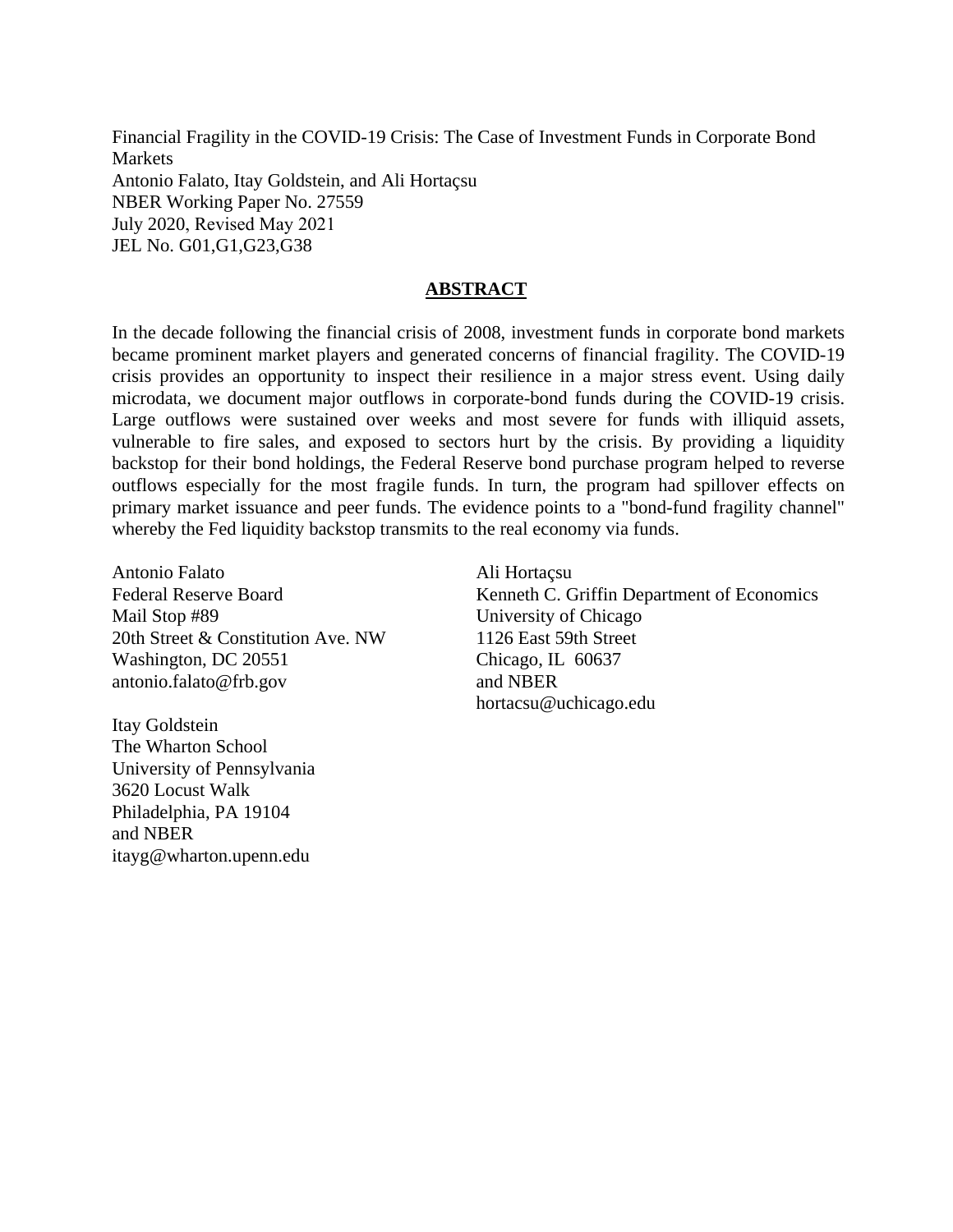# **1 Introduction**

In the decade following the financial crisis of 2008, investment funds in corporate bond markets became prominent market players and generated concerns of financial fragility. Figure 1 demonstrates the dramatic growth of their assets under management relative the size of the corporatebond market since the 2008-2009 crisis. Part of this growth is attributable to the increased regulation of banks, which led market forces to push some of the activities from banks to other non-bank intermediaries. One of the most prominent concerns that emerged was their fragility. For example, the Financial Stability Board flagged the combination of their illiquid assets and size as one of the key vulnerabilities in its 2017 report. Just in 2019, Mark Carney, the governor of the Bank of England, warned that investment funds that include illiquid assets but allow investors to take out their money whenever they like were "built on a lie" and could pose a big risk to the financial sector. However, despite concerns regarding their fragility, the last decade did not feature major stress events to test the resilience of corporate-bond investment funds. Hence, there is a dearth of systematic evidence on their resilience in large stress events.

Recent events around the COVID-19 crisis provide an opportunity to conduct such an analysis and inspect the resilience of these important non-bank financial intermediaries in a major stress event and the unprecedented policy actions that followed it. The COVID-19 crisis unfolded quickly in the US and around the world in early 2020. Initial declaration of a public health emergency was made in January 31, with reports of confirmed infections intensifying in March. On March 13, a national emergency at the federal level in the US was declared. Financial markets tumbled as these events took place, with corporate bond markets in particular experiencing severe stress amid major liquidity problems. The Federal Reserve responded aggressively with the announcement in March 23 of the Primary Market Corporate Credit Facility (PMCCF) and Secondary Market Corporate Credit Facility (SMCCF), which were designed to purchase \$300bn of investment-grade corporate bonds. In April 9, the Fed announced the expansion of these pro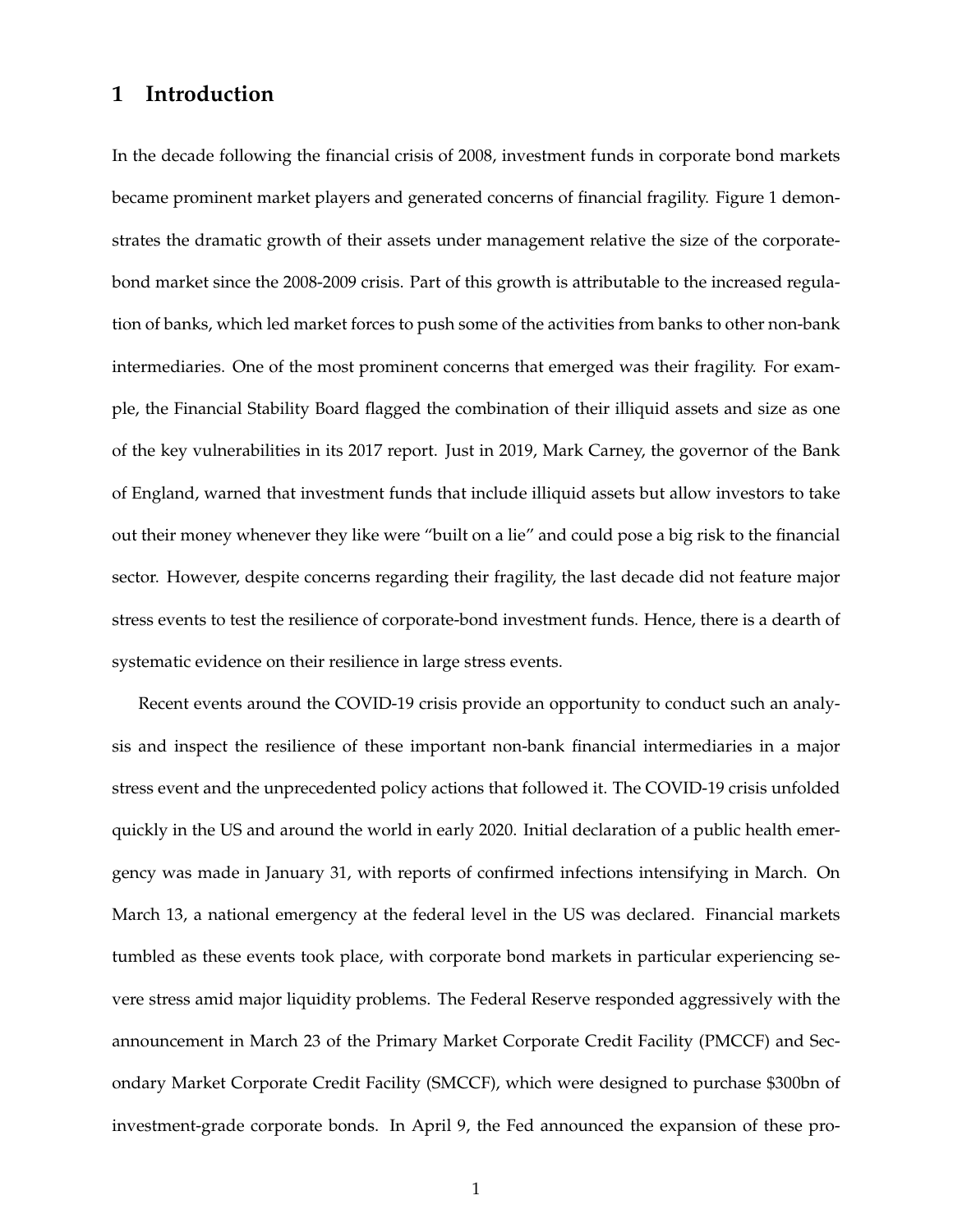grams to a total of \$850bn and an extension of coverage to some high-yield bonds. These facilities were unprecedented in the history of the Fed, as this was the first time the US got into the purchase of corporate bonds. As such, their announcements had a major impact on corporate-bond markets. Spreads for both investment-grade and high-yield rated corporate bonds, which almost tripled relative to their pre-pandemic level by March 23, reversed after the two policy announcements (Appendix Figure A.1).

Our goal in this paper is to provide a systematic empirical analysis of the fragility experienced by these funds during a time of severe market stress and shed light on how the Fed's actions contributed to its resolution. We use daily data on flows into and out of mutual funds in corporate bond markets during this crisis. In comparing these flows to those observed in recent history, we assess the impact that this extreme market stress event had on these market players. Our data enables us to shed light on the determinants of flows across different funds, and so to understand better the sources of fragility of funds and also what ultimately helped mitigate fragility. The data is comprehensive and allows us to shed light also on the fragility of another important class of investment vehicles, ETFs. In summary, we highlight three main sources of fragility, asset illiquidity, vulnerability to fire-sales, and sector exposure. By providing a liquidity backstop for their bond holdings, we show that the Fed bond purchase program helped to mitigate fragility. In turn, the Fed bond purchase program had spillover effects, stimulating primary market bond issuance by firms whose outstanding bonds were held by the impacted funds and stabilizing peer funds whose bond holdings overlapped with those of the impacted funds. This analysis uncovers a novel transmission channel of unconventional monetary policy via non-bank financial institutions, which carries important policy lessons for how the Fed bond purchases transmit to the real economy.

We start by documenting the scale of the stress imposed on investment funds in corporate bond markets during the COVID-19 crisis. Simple charts and statistical analysis show that funds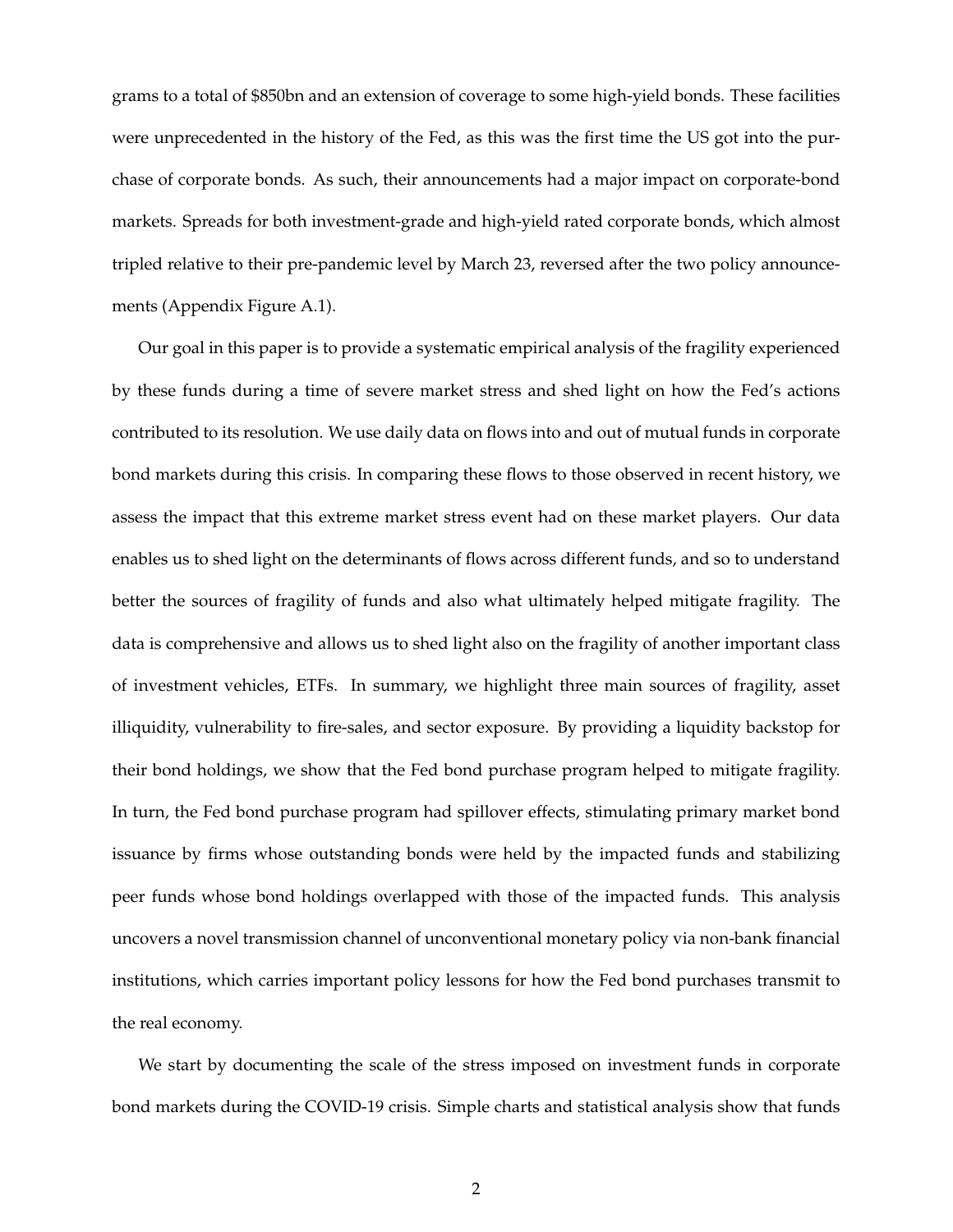experienced outflows that were unprecedented relative to what they have seen over the decade since becoming such prominent players in corporate bond markets. Between the months of February and March the average fund experienced cumulative outflows of about 10% of net asset value, far larger than the average cumulative outflows of about 2.2% at the peak of the Taper Tantrum in June-July of 2013, which was the other most stressful episode over the last decade (for an analysis of this episode, see Feroli, Kashyap, Schoenholtz, and Shin, 2014). Other dimensions we look at also point to a bigger and deeper stress experienced during the current crisis. The fraction of funds experiencing extreme outflows and the fraction of those experiencing such outflows over a couple of days or more went up to levels far higher than ever recorded, including during the Taper Tantrum episode. Hence, by all measures the COVID-19 crisis brought investment funds in corporate-bond markets to an uncharted territory in having to deal with massive outflows.

Inspecting the development of flows over the period of the COVID-19 crisis, we split the period into different sub-periods. We consider the month of February as a "build-up" phase, the first half of March (till March 13) as the "outbreak" phase, and the second half of March after the national emergency declaration (till the first Fed policy announcement on March 23) as the "peak" phase. Funds suffered the outflows mostly in the peak phase, where redemption hit a torrid pace. This suggests that investors in these funds did not panic till fairly late in the crisis, when the indications for impact on the US economy were very clear. However, as we will discuss below, looking in the cross section of funds reveals a more subtle message. Both the announcements of Fed policy actions that ensued on March 23 and April 9 were effective at stopping the bleeding and reversing the outflows from corporate-bond funds, but it took the second announcement for outflows to fully reverse.

Going into the sources of fragility, we start by analyzing the effect of the illiquidity of the fund's assets. Chen, Goldstein, and Jiang (2010) and Goldstein, Jiang, and Ng (2017) highlight that fragility may emanate from the liquidity mismatch that funds exhibit when they hold illiquid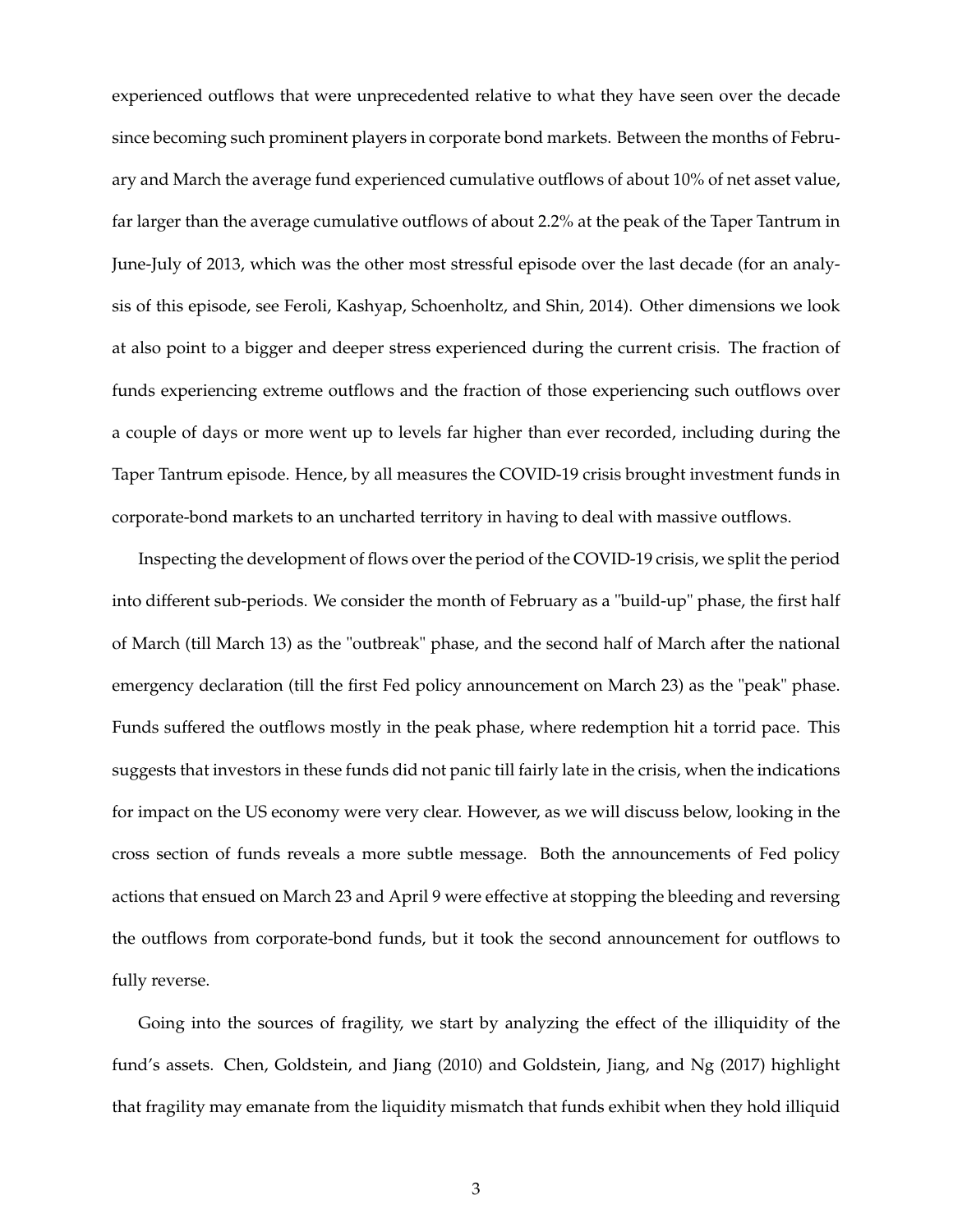assets but promise their investors high levels of liquidity. This has been shown to create a "run" dynamic across investors encouraging them to withdraw before others, which amplifies withdrawals from mutual funds. We split funds based on the levels of liquidity of their holdings, employing common measures of bond liquidity. Confirming the hypothesis that illiquidity amplifies fragility, illiquid funds suffered much more severe outflows during the COVID-19 crisis than liquid funds. Interestingly, while for the overall fund population withdrawals did not start until the peak of the crisis, for illiquid funds they started well before. This indicates that investors started to panic early in illiquid funds, understanding that run dynamics in play make it important to act before redemptions accelerate. The Fed policy announcement proved particularly effective at stopping the bleeding for illiquid funds, where outflows slowed even more relative to their torrid pace at the peak of the crisis. Finally, ETFs were more resilient in the crisis relative to similarly performing funds, owing arguably to their redemptions being less prone to liquidity mismatch.

We also explore other sources of fragility. Building on recent work by Falato, Hortacsu, Li, and Shin (2019), we split the universe of funds according to a measure of vulnerability, capturing the extent to which they are exposed to fire-sale risk. A fund is more exposed to such risk when it has greater commonality in holdings with other funds and when the assets it holds are more likely to exhibit higher price impact. More vulnerable funds experienced greater outflow pressure during this COVID-19 episode. And, as it was the case for illiquid funds, the Fed announcements differentially benefitted the more vulnerable funds, which experienced a larger drop in outflow pressure after the first policy announcement on March 23. Finally, zooming in on the unique forces at play in the COVID-19 episode, funds holding bonds in affected industries suffered greater outflows and experienced greater reversal of outflows following the Fed announcements. These results further support the idea that the particular forces that were in play during the COVID-19 crisis affected the funds investing in corporate bonds. The results also point to relatively quick stabilization benefits of the Fed announcements, especially among the most fragile funds.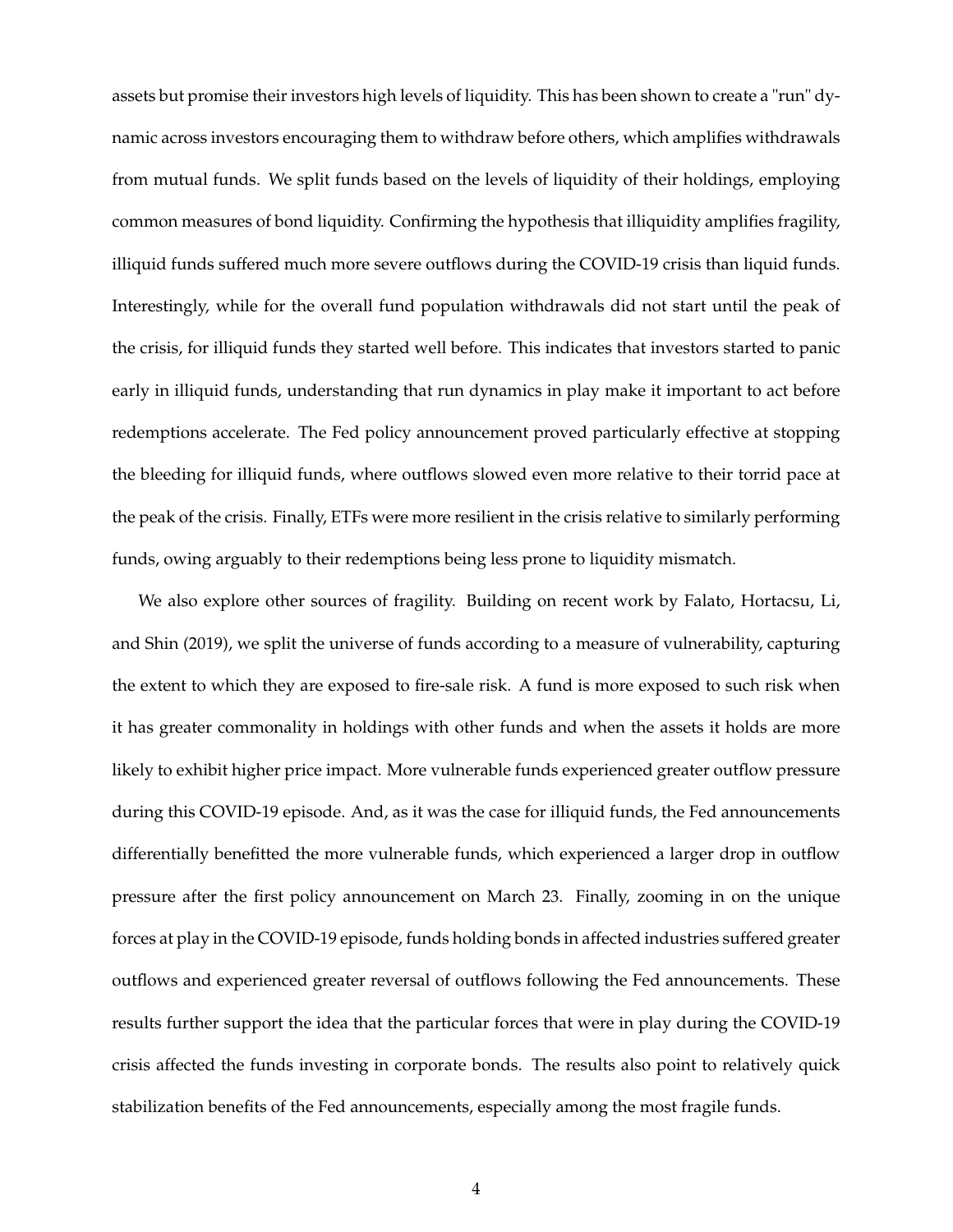In the last part of the analysis, we examine in more detail the impact of the policy response over the post-crisis period. Our evidence so far indicates that the two main Fed announcements helped to stop the panic and reverse outflows, and particularly so for more fragile funds. But how sustained was the rebound over the post-crisis months and did the Fed policy actions continue to help over the longer run? Growing evidence points to improved bond market liquidity and functioning post-crisis, largely owing to the new role of the Fed as provider of a liquidity backstop or "market maker of last resort" (see O'Hara and Zhou, 2020, and Gilchrist, Wei, Yue, and Zakrajsek, 2020). We find that between April and August fund flows continued to rebound, posting cumulative inflows of over 9% relative to their net assets, on average. The Fed actions helped to sustain the rebound. Using information on the SMCCF bond purchase eligibility criteria, $1$  we show that there is a strongly statistically and economically significant positive (negative) relation between fund flows (large outflows) and measures of fund exposure to the Fed facility. Intuitively, these measures rank as having high exposure those funds that hold a high proportion of bonds eligible for purchase by the SMCCF. Interestingly, exposure to the SMCCF benefitted particularly the funds that were fragile, either due to illiquidity or vulnerability to fire-sales. Thus, by improving the liquidity of the bonds held by funds, the Fed liquidity backstop is an effective financial stability tool to reduce fund fragility. As such, it served as an effective substitute for a separate ad-hoc facility to stabilize the bond fund sector, such as the Money Market Mutual Fund Liquidity Facility (MMLF) which was used to stabilize money market funds.

Importantly, as funds impacted by the Fed facility became less fragile over the post-crisis period, they generated positive spillovers to primary bond markets and to other funds that hold similar securities. To examine the transmission of the Fed purchases via funds – i.e., whether fund exposure to the Fed bond purchase facility had a spillover effect on firm access to bond financing in the primary markets, we build on the evidence in Zhu (2020) that funds that hold a firm's

<sup>&</sup>lt;sup>1</sup>The eligibility criteria are: maturity of under 5 years, domiciled in the US, not an insured depository institution, and rated investment grade as of March 22, 2020 and not lower than BB+ afterwards.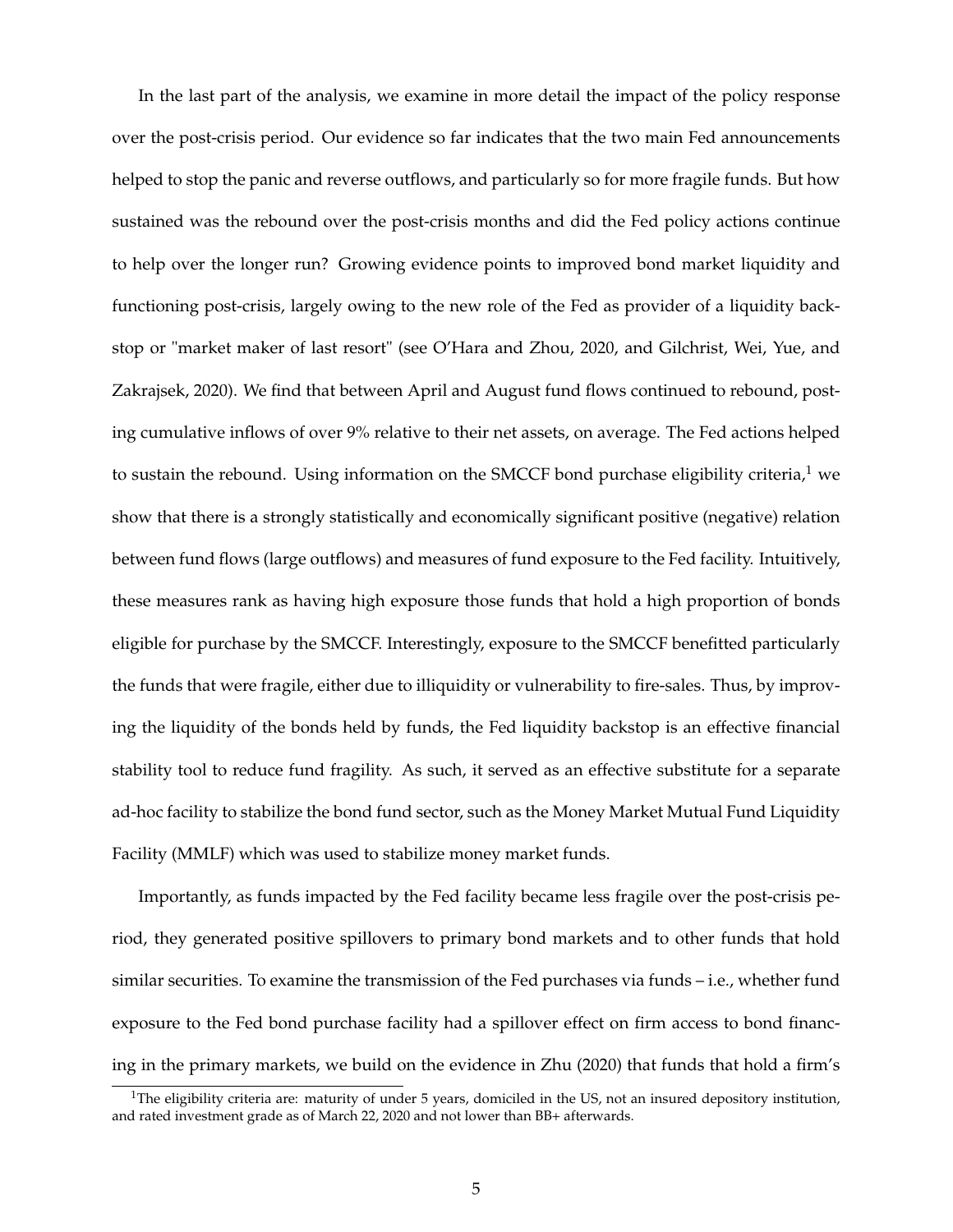existing bonds have a high propensity to acquire additional new issuances from the same firm. We find that firms whose existing bondholders had higher exposure to the Fed facility benefitted from the reduction in their bondholders' fragility both in terms of greater issuance volumes and lower spreads for newly issued bonds. Also, spreads in the secondary markets were lower for these firms. We also find evidence of a second aspect of the transmission of Fed purchases – i.e., not just the funds that held bonds that were eligible for purchase by the Fed, but also their peers benefitted, with peer funds defined similar to Falato et al. (2019) based on portfolio holdings overlap.<sup>2</sup>

Finally, to the extent that eligible bonds are not randomly assigned, there are potential sample selection concerns that complicate the interpretation of the policy impact results. For example, there might be (unobservable) factors – say, demand for IG bonds – that coincide with the introduction of the SMCCF and would have affected high exposure funds even in the absence of the program. An increase in the demand for IG bonds over the post-crisis period would lead to an upward bias in our estimates. To address identification, we exploit the 5-year maturity threshold for Fed purchase eligibility. The idea here is to refine the comparison between eligible vs. ineligible bonds to a sub-set of relatively more comparable bonds that are plausibly less likely to suffer from sample selection issues, which we implement by including in the sample only eligible bonds with a 5-year maturity and bonds with a 6-years maturity that would have been otherwise eligible because they satisfy the other eligibility criteria. For each fund, we construct the SMCCF share of eligible (ineligible) bonds held as weighted sums of dummies for eligible (ineligible) bonds with a 5-year (6-year) maturity, and then define as "treated" ("control") funds those in the top quartile of exposure to eligible (ineligible) bonds with 5-year (6-year) maturity. The results on the policy impact are robust to addressing identification with this approach, indicating that sample selection is unlikely to be the primary driver of our policy impact results. In fact, the economic

 $^2$ Intuitively, this measure ranks funds based on whether they hold many bonds in common with other funds that are exposed to the Fed purchases. See Appendix A for details.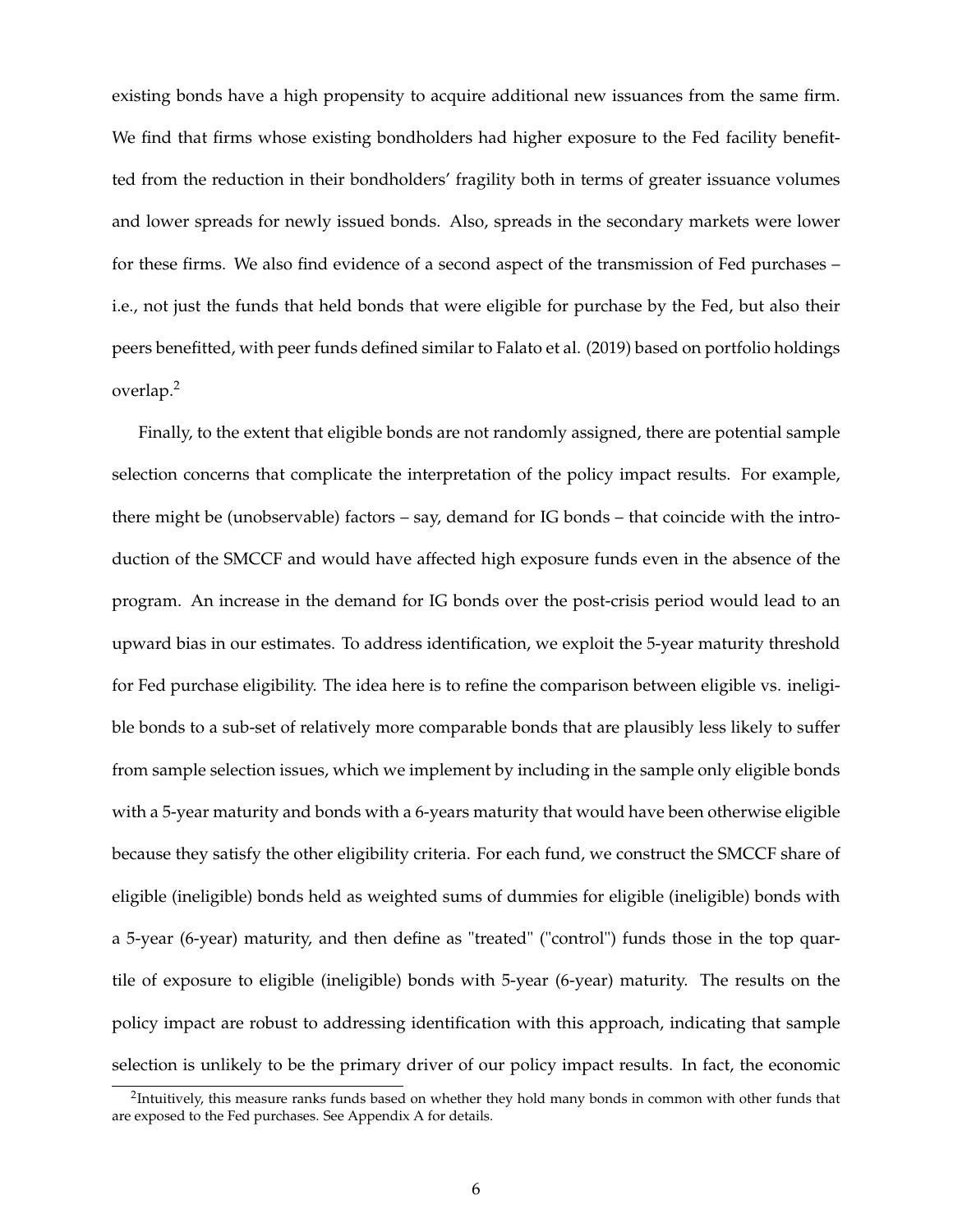significance of the estimates that address identification is similar to their OLS counterparts, with a one-standard deviation increase in eligibility associated with about 2.4 percentage point higher cumulative flows, which is about a third of the unconditional sample mean of cumulative flows over the post-crisis period.

Overall, our work complements recent studies of bond market disruptions in the COVID-19 crisis (Haddad, Moreira, and Muir, 2020, Kargar et al., 2020) by zeroing in on bond funds. Ma, Xiao and Zeng (2020) focus on bond funds' sales of liquid assets in response to outflows during the crisis. We also complement recent work by Pastor and Vorsatz (2020), who show that equity funds flows were relatively tranquil in the crisis. Our results on the policy impact complement recent work by O'Hara and Zhou (2020), Gilchrist et al. (2020), and Boyarchenko, Kovner, and Shachar (2020), which shows evidence of improved bond market liquidity and functioning due to the new role of the Fed as provider of a liquidity backstop or "market maker of last resort." Our results emphasize a novel "bond fund fragility channel" of the Fed liquidity backstop, as we document the effect of the Fed's announcements on reversing investors' redemptions from these funds and the effects this had on the market more generally. This helps to understand why the announcement of the Fed purchases led to such a powerful, broad-based, and speedy rally in credit markets despite the relatively limited scale of the actual purchases. An important policy implication of the transmission via funds is that the Fed can help improve access to bond financing and the resilience of the broader economy without necessarily having to actually take on significant credit risk. We also contribute to the literature on the transmission of unconventional monetary policy (see Krishnamurthy and Vissing-Jorgensen, 2011, for an overview and Grosse-Rueschkamp et al, 2019, for recent work), which has traditionally focused on banks, by highlighting a novel transmission mechanism via nonbank financial institutions.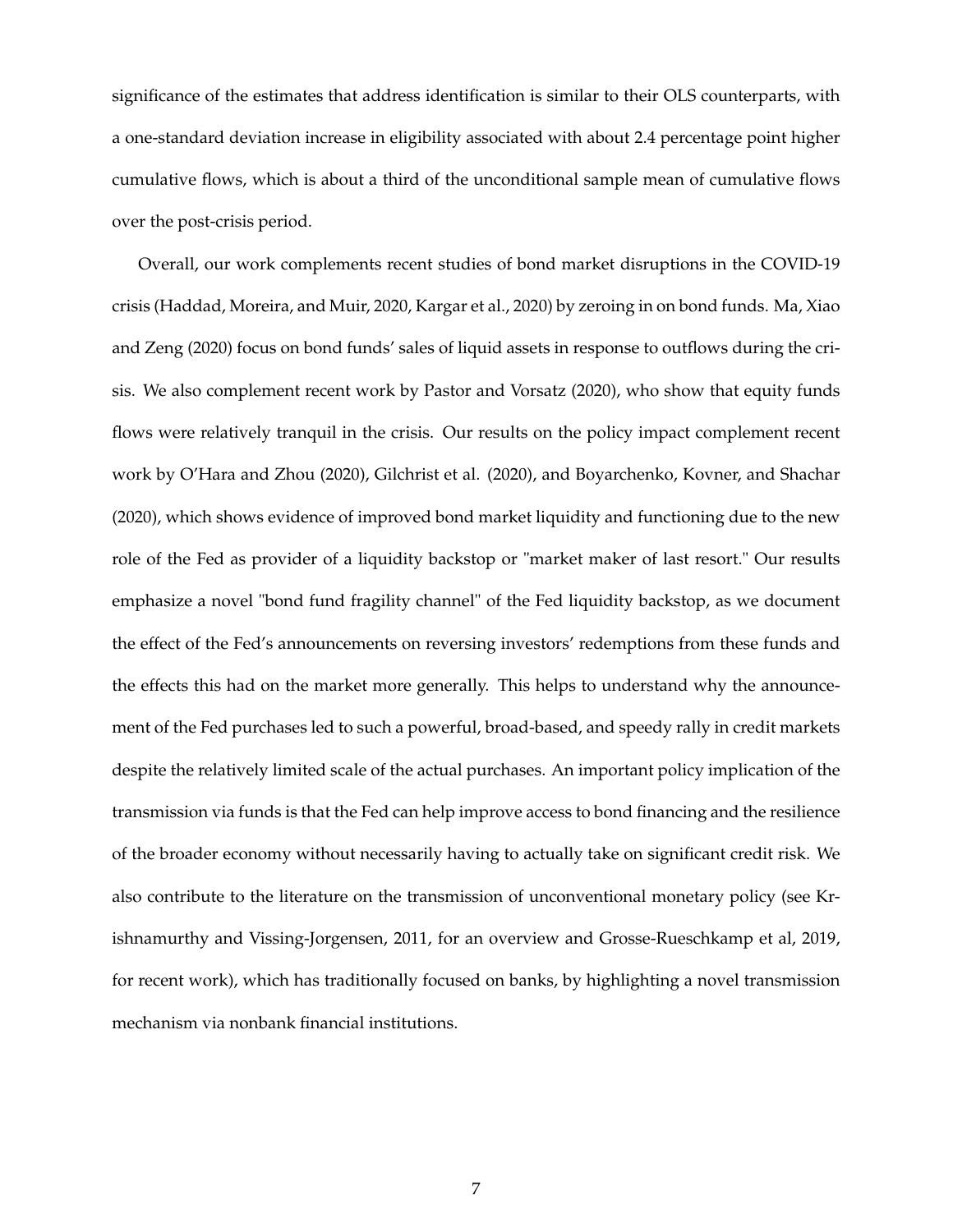# **2 Sizing Up Fragility: Baseline Estimates**

This section assesses fund fragility in the COVID-19 crisis using high-frequency real-time daily microdata on bond funds and ETFs. Large outflows were sustained for weeks, persistent and correlated across asset-classes within-funds. Two policy announcements by the Federal Reserve about extraordinary direct interventions in corporate-bond markets were effective at alleviating fund stress.

#### **2.1 Data**

The primary data for our analysis is high-frequency real-time information on daily fund flows and returns, as well as fund characteristics such as size (net assets) and age, from Morningstar. Via the Morningstar Direct platform, we retrieve information on the universe of open-end corporate-bond US funds and ETFs between January 2010 and April 2020, which leads to a sample of 4,952,183 fund share class-day observations for 4,142 (1,511) unique share-classes (funds). In the second part of the analysis, we extend the sample through August 2020 to examine the post-crisis period. Because funds and ETFs differ along several important institutional dimensions and have been generally studied separately in the literature, we include only funds in the main analysis and examine ETFs separately (see Table 4 below). When necessary, we supplement the core data with additional data on fund characteristics and holdings as well as security-level bond information from various sources (see Appendix A for details on data sources and variable definitions).

Our main dependent variable of interest is fund flows. Mutual fund flows are estimated following the prior literature (e.g., Chevalier and Ellison, 1997), which is to define net flows of funds to mutual fund (share class) *i* in day *t* as the percentage growth of new assets. Mutual fund performance is measured using daily fund returns. For both flows and return, we show results using business-week (5-business-days) moving averages and weekly rates to mitigate the effect of high-frequency noise.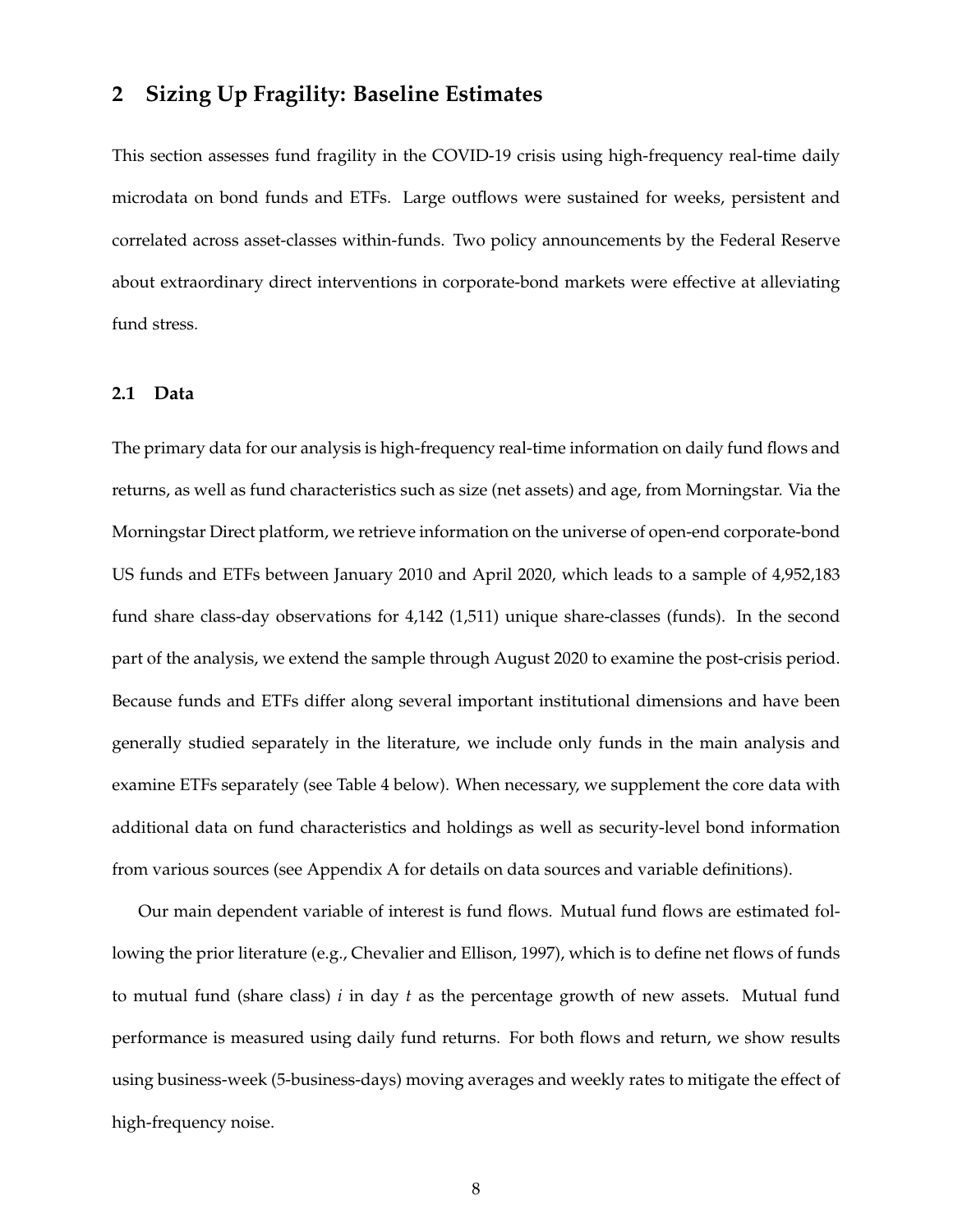Table 1 provides basic descriptive statistics. Sample coverage is comprehensive and comparable to other studies that use different data sources. Average fund flows and performance are also in line with previous studies. For example, Goldstein, Jiang, and Ng (2017) include 4,679 unique fund share classes and 1,660 unique corporate bond funds, with average monthly flows of 0.82% and 0.42%, which are comparable to our implied average monthly counterparts of 0.64% and 0.28%, respectively. Finally, there is substantial heterogeneity in fund flows and performance, as well as fund characteristics such as size. About 60% of the sample is comprised of investmentgrade funds and ETFs comprise 13% of the overall sample.

#### **2.2 Graphical Analysis**

Before proceeding to the formal regression analysis, we start with graphical analysis of fund flows. Corporate-bond markets in the U.S. experienced severe stress in March 2020. As market conditions deteriorated (see Appendix C for details), bond mutual funds experienced record selloffs.

Panel A of Figure 2 provides an assessment of the COVID-19 episode relative to the long-term historical experience of the corporate bond sector over the last decade. Corporate bond funds experienced aggregate net outflows in March of over 5% relative to net assets, far greater than in previous stress episodes over the last decade. For example, the other large stress episode on record is the Taper Tantrum in the summer of 2013, which has been studied extensively in the literature (see, for example, Feroli et al., 2014). The Taper Tantrum led to aggregate monthly outflows of less than 3% and, as we discuss in more detail below (see Table 6), to cumulative outflows for the average fund of about 2.2% in June-July of 2013, far smaller than the about 10% outflows in February-March 2020. For reference, Morningstar estimated that redemptions from mutual funds totaled \$326 billion overall in March — more than three times the \$104 billion in outflows in October 2008, in the midst of the financial crisis. $^3$  In our sample, redemptions in March totaled

<sup>&</sup>lt;sup>3</sup>Appendix C discusses additional evidence that the stress on bond funds during the COVID-19 crisis was truly unprecedented based on the outsized number of funds that experienced very large daily outflows.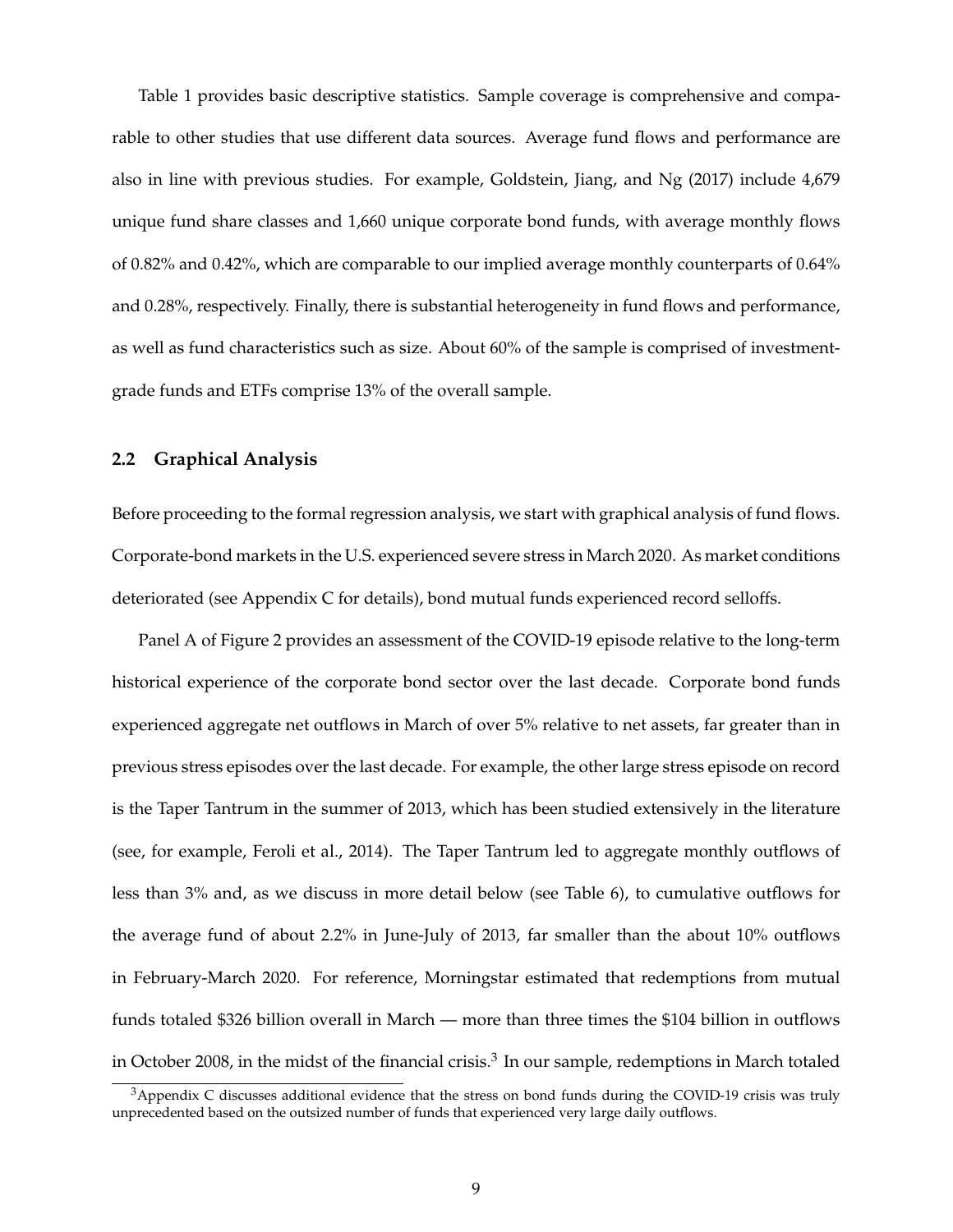\$211B, which is about 10% of the sector assets under management as of February. For context, had the monthly redemptions kept their March pace, they would have been large enough to wipe out about a third of the sector over the course of just one quarter.

Zooming in more closely to the COVID-19 crisis period, Panel B of Figure 2 shows daily aggregate net flows of bond funds as a percentage of aggregate net assets. Two features stand out. First, daily outflows started in the last week of February and accelerated as the crisis precipitated in the third week of March after the declaration of a national emergency at the federal level on March 13, peaking at almost 1% of net assets. Second, outflows started to mitigate but continued in the last week of March, after the first policy announcement by the Federal Reserve about direct interventions in corporate-bond markets on March 23. The first announcement was about the Primary Market Corporate Credit Facility (PMCCF) and Secondary Market Corporate Credit Facility (SMCCF), which were designed to make outright purchases of corporate bonds issued by investment grade US companies, along with US-listed exchange-traded funds (ETFs) that invested in US investment grade corporate bonds. $4$  Outflow did not fully reverse until after the second announcement of a strengthening of the direct interventions on April 9. This second announcement involved a significant expansion of both facilities to \$850bn (from less than \$300bn) and an extension of coverage of SMCCF to purchase high-yield bonds if they were investment-grade as of March 22 (See Appendix C for additional background information on the timeline of the crisis and graphical analysis).<sup>5</sup>

# **2.3 Baseline Estimates**

Next, we provide a more formal assessment of fund fragility in the COVID-19 crisis using regression analysis. Table 2 presents our baseline estimates of the COVID-19 impact on fund fragility

<sup>4</sup>For PMCCF, see https://www.federalreserve.gov/newsevents/pressreleases/monetary20200323b.htm. For SM-CCF, see https://www.federalreserve.gov/newsevents/pressreleases/monetary20200323b.htm.

<sup>5</sup>See https://www.federalreserve.gov/newsevents/pressreleases/monetary20200409a.htm. Before these announcments, other emergency policy measures by the Federal Reserve were announced between March 15 and March 18, including a rate cut to zero and the commercial paper funding facility (CPFF), the primary dealer credit facility (PDCF), and the money market funding facility (MMFF), which were not specifically targeted to the corporate bond market.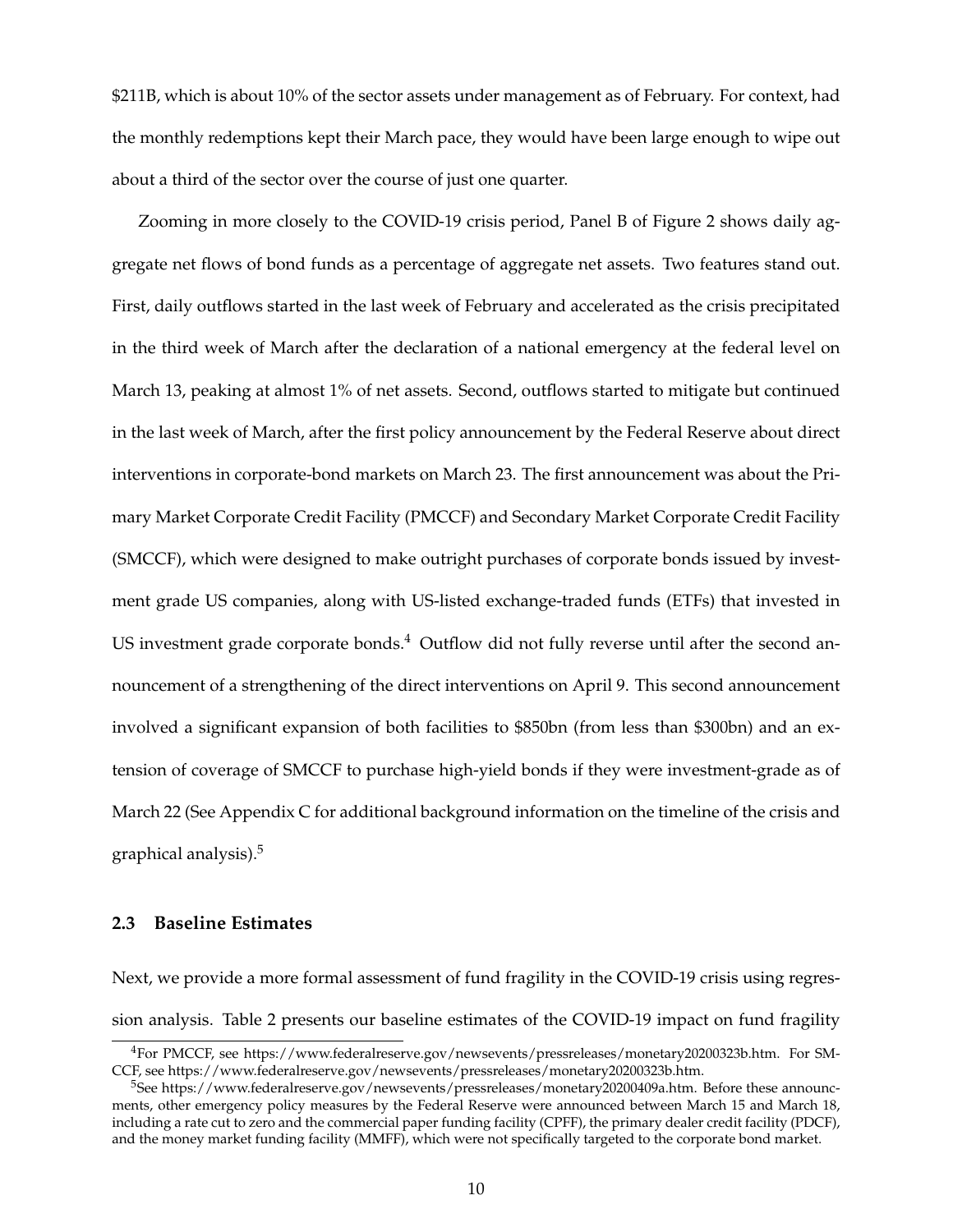using fund flows as the outcome variable (Columns 1 and 2 of Panels A-B, see Appendix B for estimating equation details). To clarify the impact on large outflows, we also report estimates of quantile regressions with fund flows as the outcome variables conditional on the bottom decile of the distribution (Column 3) and for a linear-probability model that uses an indicator for extreme outflows (a dummy for fund flows in the bottom decile of the distribution) as the outcome variable (Column 4). Panel A shows results for the overall Crisis dummy, while Panel B is for the more granular dummies for the crisis peak and policy response sub-periods.

In line with the graphical evidence, the coefficient on Crisis is negative (positive) and highly statistically significant for fund flows (large outflows) (Panel A), indicating that the COVID-19 shock was a significant stress event for funds. The result is robust to controlling for unobserved heterogeneity by including fund fixed-effects (Column 2, Panel A). And it is much stronger for funds in the bottom decile of flows (Column 3, Panel A). Finally, as for the timing of the effect, also in line with the graphical analysis, the bulk of the effect is concentrated in second half of March, with outflows peaking in mid-March after the declaration of the national emergency (Panel B). Outflows started to moderate significantly after the first policy announcement on March 23 (p-value=0.00 for the test of the difference between the coefficient estimates of Peak and First Response), but did not fully reverse until after the second policy announcement on April 9 (Columns 1-2, Panel B).

Both the impact of COVID-19 on fund flows and that of the policy announcements are strongly economically significant. For example, the estimates in Column 2 of Panel A imply that the crisis led to about 30 bps decrease in weekly flows, which is roughly twice as large as the sample mean of flows, and those in Column 2 of Panel B imply that at the peak the crisis led to over 90 bps decrease in weekly flows and the first policy announcement reduced outflows by about 40 bps, which are about six and three times as large as the sample mean of flows, respectively. The effect of the crisis and the policy response was truly outsized for large outflows, with an 11 percent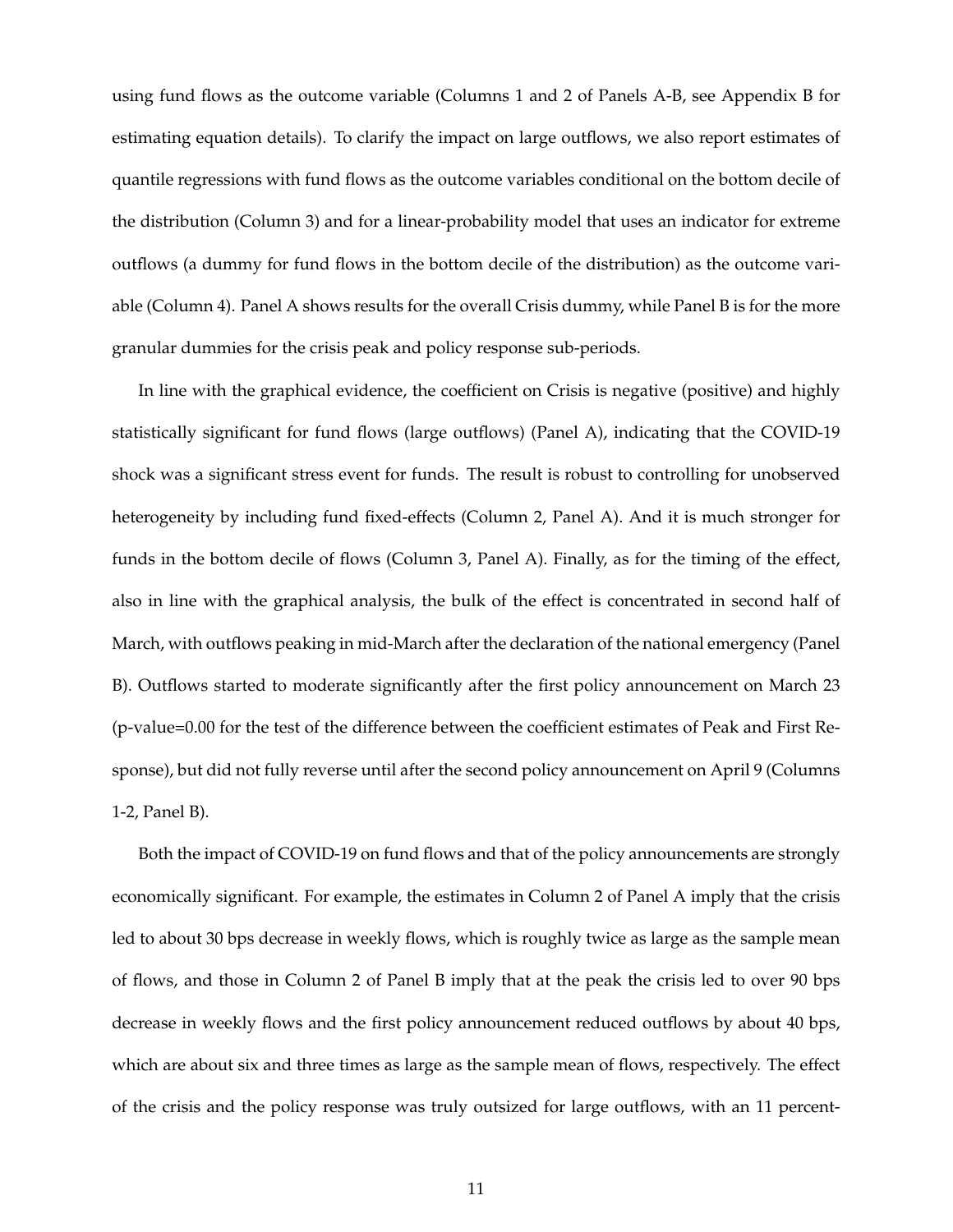age points increase in the likelihood of large outflows overall (Panel A), a 29 percentage points increase at the peak and an 11 percentage points reduction due to the first policy announcement (Panel B), which are either as large or thrice as large as the unconditional likelihood of large outflows. And the estimates in Column 3 imply that, at the peak, funds in the bottom decile of flows experienced outflows of over 3 percentage points and benefitted roughly twice as much from the policy announcements relative to other funds (Panel B).

To further put these estimates into context, we conduct two exercises. First, we examine how the crisis peak and the first policy announcement move a fund in the distribution of flows. The estimated 90 (40) bps decrease in weekly flows at peak (change after the first announcement) corresponds to about one and a half (2/3) of an interquartile range movement in the distribution of fund flows (the interquartile range is  $59 \text{ bps}$ ) – i.e., at the peak the impact of the crisis was larger than a move from the top to the bottom quartile of the distribution of flows and the impact of the first policy announcement was of the same order of magnitude.<sup>6</sup> Second, the impact of the crisis is much larger than that of the largest previous stress episode in the last decade, the Taper Tantrum. The estimated coefficient on a dummy for the peak month of the Taper Tantrum, June 2013, implies an effect on flows of about 19 bps, which is less than a quarter of the estimated peak effect in Panel B.

Panel C of Table 2 examines the impact of the crisis and policy response on two additional aspects of fund fragility, persistence and co-movement of fund flows. We estimate the baseline equation using as the dependent variable a dummy for multiple (2 or 3) consecutive days of large outflows (Columns 1-2) and a dummy for multiple (2 or 3) share-classes experiencing large outflows within any given fund (Columns 3-4), in turn. We again show results for the more granular dummies for the crisis peak and policy response sub-periods. The timing of the impact on both

<sup>6</sup>We also compare the marginal effect of the crisis to that of standard fund-level covariates, such as fund size. We calculate the marginal effect by multiplying the respective estimates by the standard deviation of fund size. The marginal impact of the crisis is of the same order of magnitude as that of fund size (1-standard deviation change in size is associated with a 30 bps change in flows), which further corroborates the notion that the COVID-19 crisis was an economically significant stress event for funds.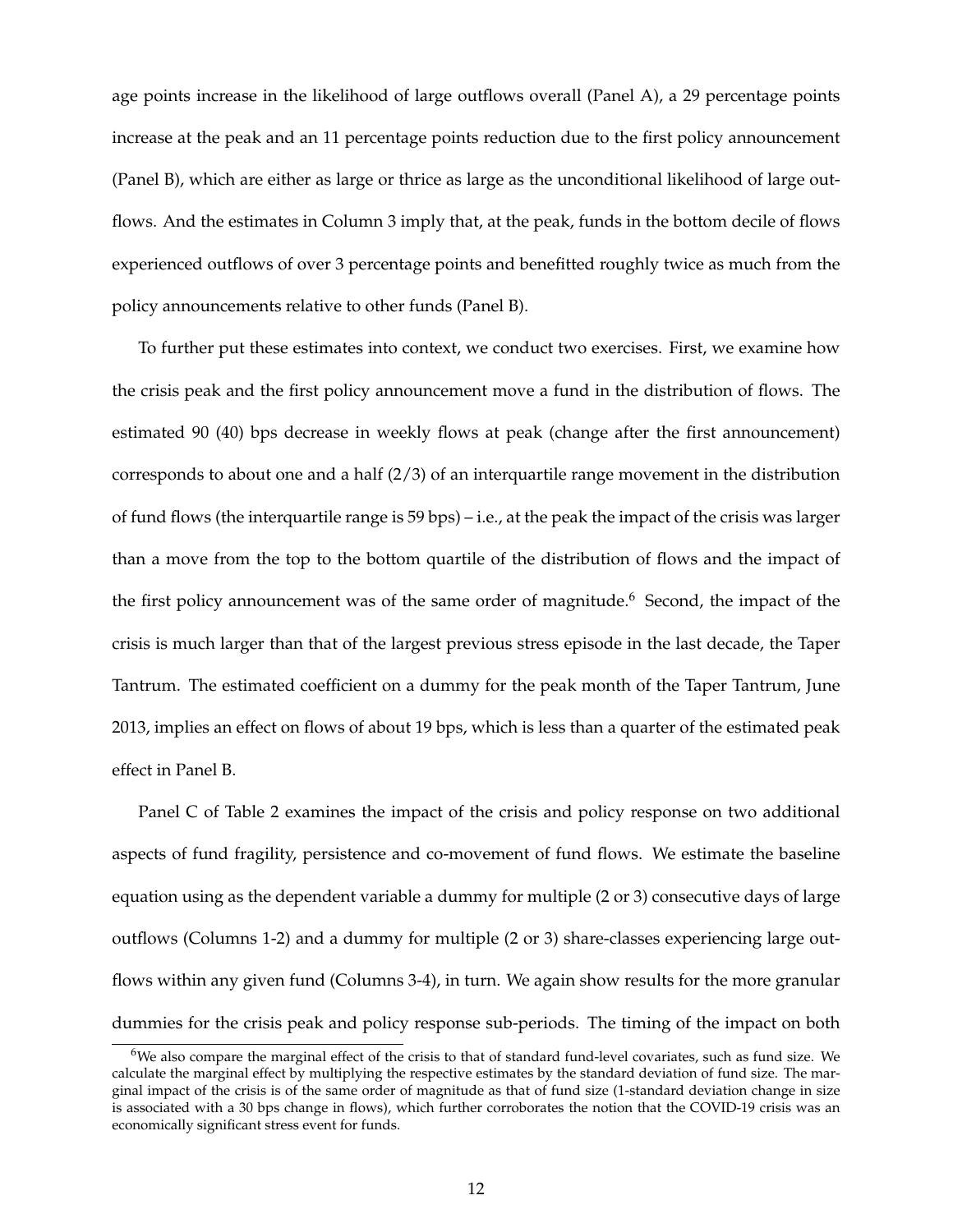the persistence and co-movement of large fund outflows is in line with the baseline estimates for flows, with the bulk of the effect in the second half of March. As for the impact of the policy interventions, there is evidence of partial and then fuller reversals after the first and second policy announcements, respectively, but there are indications of continued strains based on these measures.

The impact of the crisis on the additional measures of stress is also strongly economically significant. For example, the estimates in Columns 1 and 3 of Table 2 (Panel C) imply that at the peak the stress was severe, with an implied 22 percentage points increase in the likelihood of 2-day large outflows and an implied 38 percentage points increase in the likelihood of large outflows for at least two share-classes within-fund, both more than thrice as large as their respective unconditional likelihood. Again, for historical comparison, the estimated coefficients on a dummy for the peak month of the Taper Tantrum, June 2013, imply an effect of about 9 percentage points for 2-day large outflows and 15 percentage points large outflows for at least two share-classes within-fund, respectively, which are roughly half as large as the estimated peak effects in Panel  $C<sup>7</sup>$ 

# **3 Sources of Fragility**

Having established that the COVID-19 crisis was a unique stress event for corporate bond funds, next we use sample-split analysis to explore which economic mechanisms were at play. We provide comprehensive evidence that fund illiquidity and vulnerability to fire-sale spillovers were important sources of fragility, which each account for up to about half of the cumulative outflows throughout the stress episode. In addition, these more fragile funds benefitted relatively more from the announcement effect of the Fed facilities.

 $^7$ Appendix Tables A.1-A.2 show that the baseline results are robust to including ETFs in the sample and to clustering standard errors at the fund level. Appendix Table A.3 provides additional coefficient estimates of the timing of the evolution of the crisis before the peak (see Appendix C for details).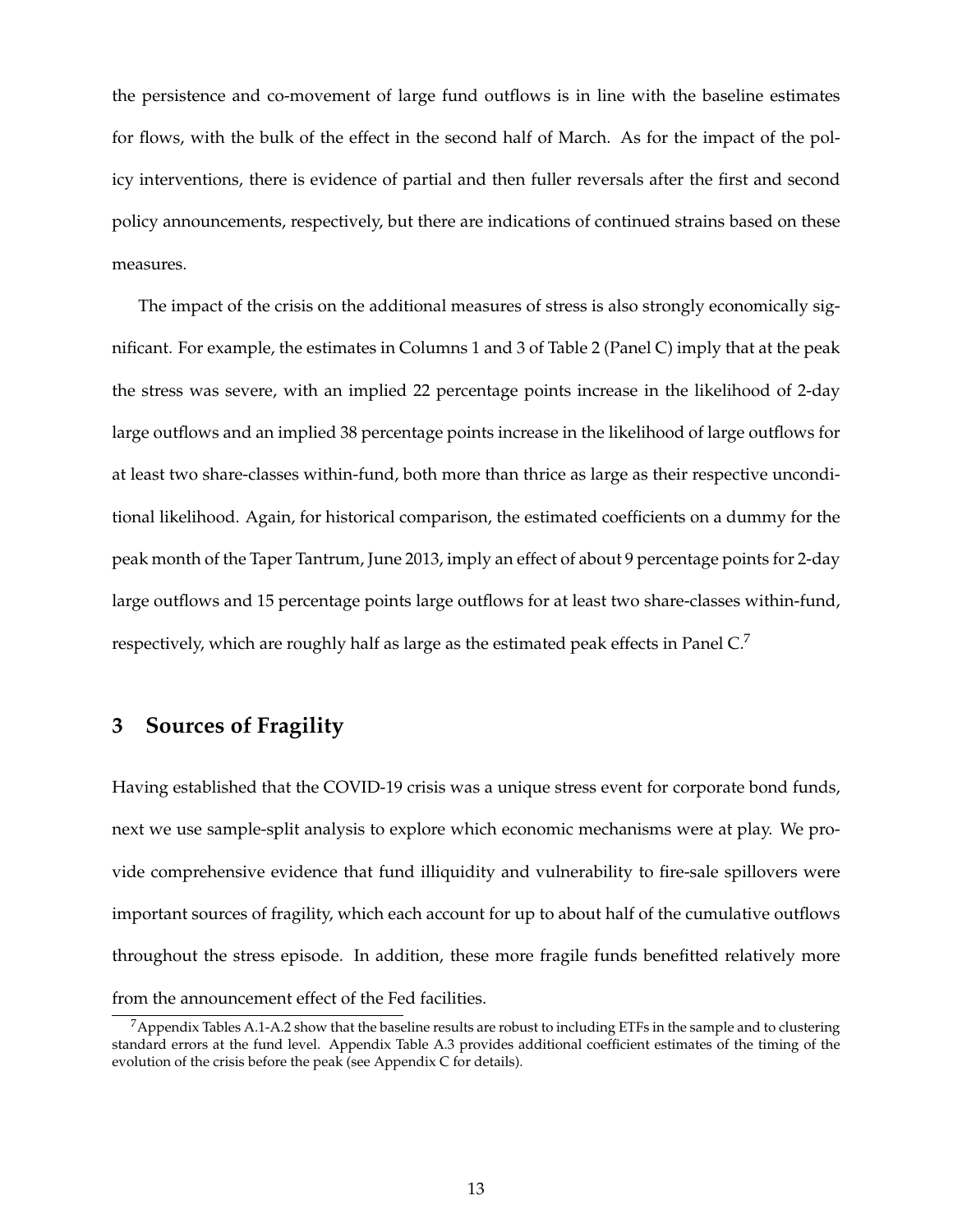## **3.1 Fund Illiquidity and Fire-Sale Vulnerability**

One potential economic mechanism at play is fund illiquidity. As emphasized in Chen, Goldstein, and Jiang (2010) and Goldstein, Jiang, and Ng (2017), this mechanism is based on the idea that strategic complementarities exist among investors in corporate bond mutual funds driven by the illiquidity of their assets. When investors redeem their shares, they get the net asset value as of the day of redemption. The fund then has to conduct costly liquidation that hurts the value of the shares for investors who keep their money in the fund. Hence, the expected redemption by some investors increases the incentives of others to redeem. Greater illiquidity at the level of the fund is expected to generate stronger strategic complementarities among investors when deciding to redeem their shares. Funds with more liquid assets will not have to bear high costs liquidating their positions on short notice to meet redemption requests, mitigating the negative externalities following redemptions. Thus, fund liquidity should alleviate the tendency of investors to run.

Table 3 examines the illiquidity mechanism using sample-split analysis. We report the estimates from the baseline equation using fund flows as the outcome variable for different subsample splits based on empirical proxies for the extent to which funds have more illiquid bond holdings. The gist of these tests is to examine whether the impact of the COVID-19 crisis on fund flows is more pronounced for those funds that the theory predicts should be more prone to runs in the cross-section. To measure asset liquidity at the fund level, we use two main measures, which are standard in the literature: the Roll (1984) measure and the bid-ask spread. The Roll measure captures the serial covariance of intraday bond returns. Intuitively, bond prices bounce back and forth between the bid and ask prices, and hence higher bid-ask spreads would lead to higher negative covariance between consecutive returns. We split the sample into two sub-samples based on the top vs. bottom quartiles of each of these measures at the beginning of the sample period (as of 2018Q4), in turn. Columns 1-4 of Panel A show results for the overall Crisis dummy, while Panel B is for the more granular dummies for the crisis peak and policy response sub-periods.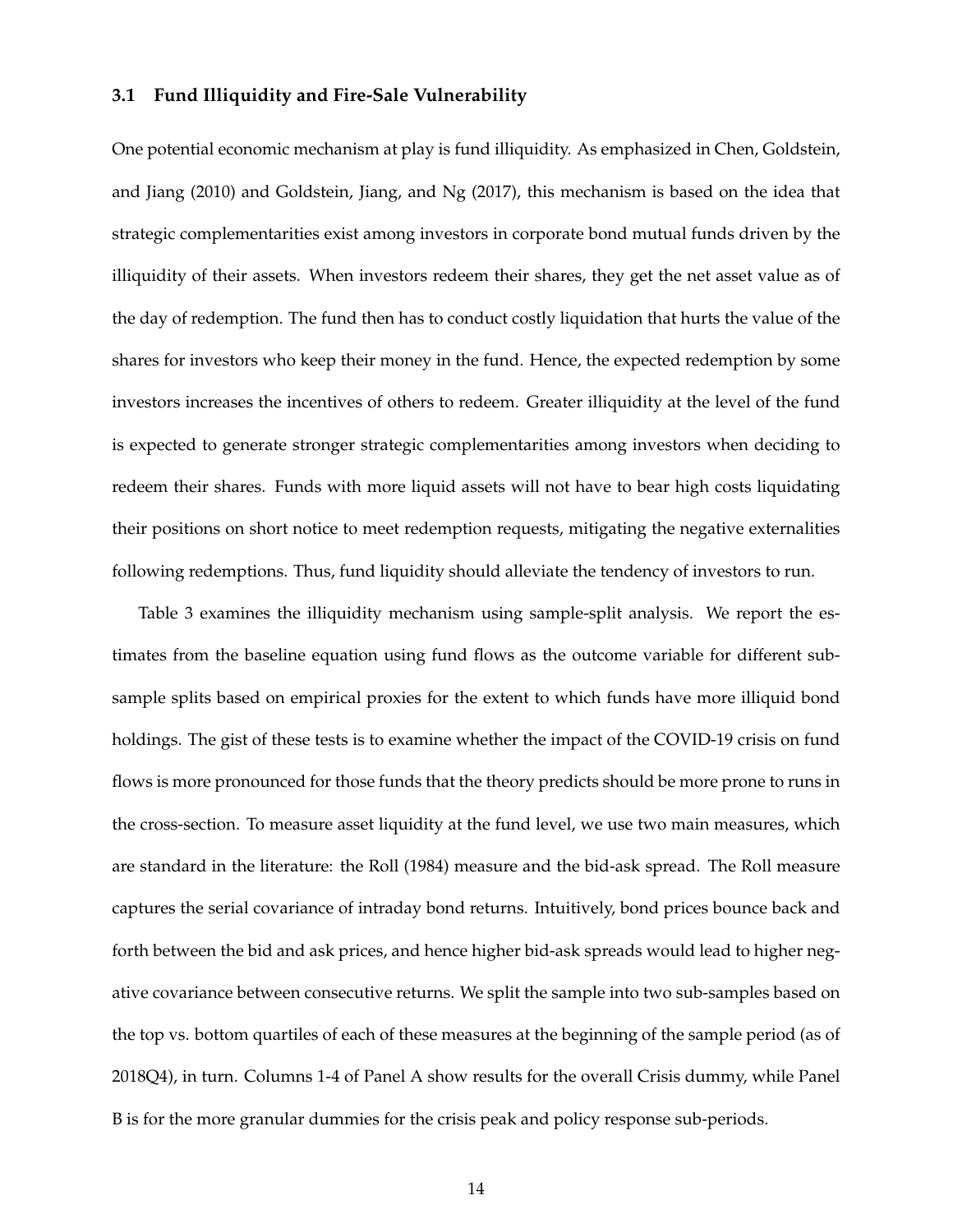In line with theory, the coefficient on Crisis is reliably negative and highly statistically significant but only for illiquid funds (Columns 1-4, Panel A), indicating that illiquidity was an important economic mechanism through which the COVID-19 shock led to fund stress. The result is robust across the two holding-based liquidity measures, and the difference between the estimated coefficients in the two sub-samples of liquid vs. illiquid funds is large and statistically significant for both measures (t-stat=-4.46 and -3.70 for the Roll (1984) measure and the bid-ask spread, respectively). For example, the estimates for the Roll measure in Columns 1-2 of Panel A imply that illiquid funds were much more fragile in the crisis, as they experienced outflows that were about four times as large, on average, relative to those of liquid funds. The difference between the two groups squares well with the size of the estimates in Goldstein, Jiang, and Ng (2017), who find that the fund flows are up to three times as sensitive to performance for illiquid funds (see their Table 5).

The timing of the effect provides further corroborating evidence that illiquidity led to fund fragility in the crisis. First, the coefficient estimates on the Peak (Mar 13-23, 2020) dummy are negative in both sub-samples, but are outsized for illiquid funds. Second, the coefficient estimates on the First Response (Mar 23-Apr 9, 2020) dummy remain negative, but are comparable between sub-samples and are of an order of magnitude smaller than those on Peak, indicating that illiquid funds benefitted relatively more from the policy announcement. After the first policy announcement, reduction in outflows relative to the peak is of up to 80 bps for illiquid funds. The coefficient estimates on the Second Response (Apr 9-17, 2020) dummy in Panel B are generally not statistically significant, indicating that the effect reversed for both liquid and illiquid funds. Low-rated funds, which are also arguably more illiquid, benefitted the most from the April 9 policy announcement that was specifically targeted to support them. Finally, additional coefficient estimates on the earlier stages of the crisis in Appendix Table A.4 are reliably positive only for relatively more liquid funds, indicating that outflows started earlier in March for relatively more illiquid funds.<sup>8</sup>

<sup>&</sup>lt;sup>8</sup>While the relative inflows for liquid funds earlier on in March certainly helped to reduce the impact of the COVID-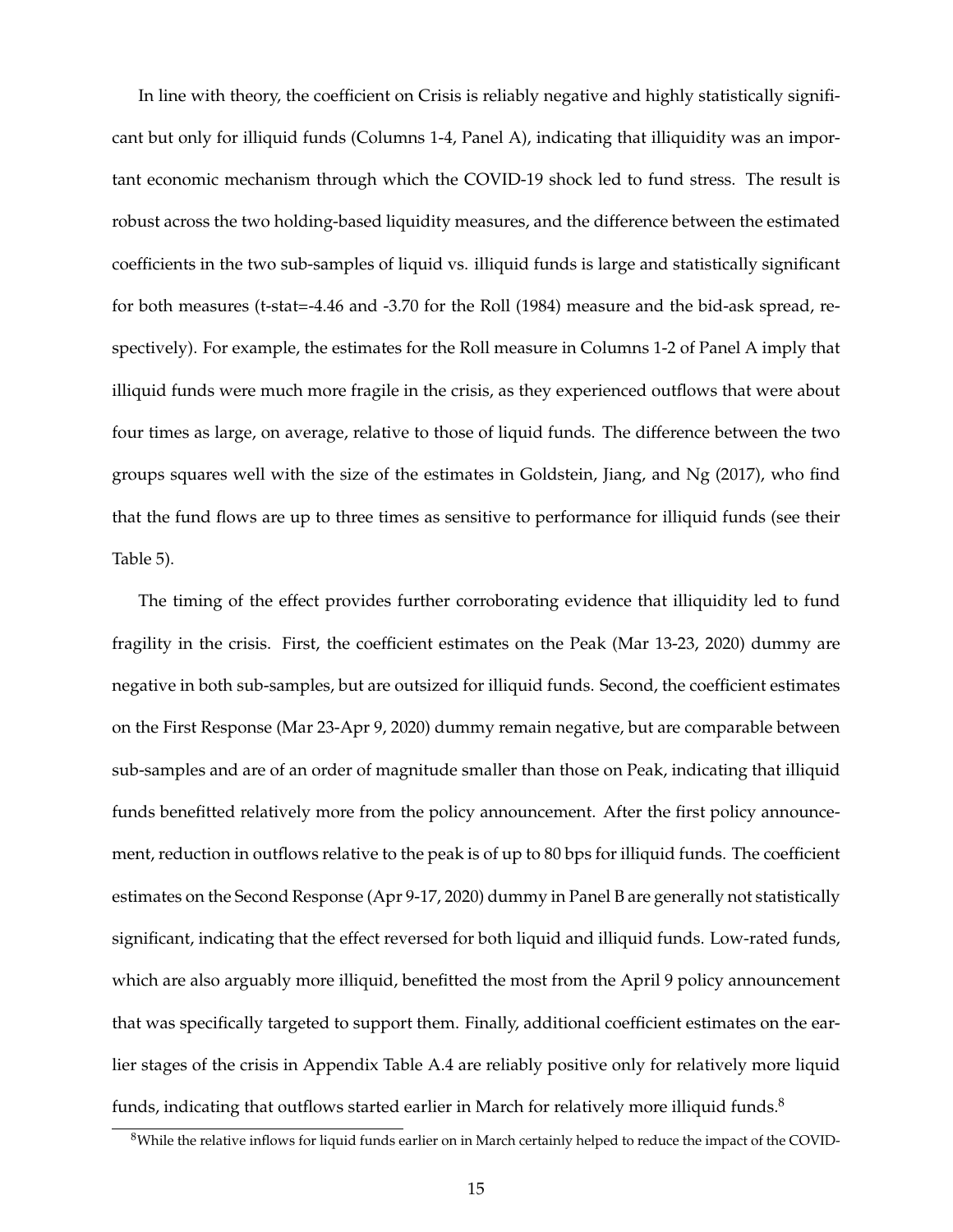Another potential economic mechanism is costly fire-sales. As emphasized by a classical literature starting from Shleifer and Vishny (1992, 1997), in the presence of a downward-sloping demand for corporate bonds, fire-sales of a fund's portfolio securities – i.e., sales that are forced by redemptions – have a price-impact. $9$  By depressing security prices, flow-related sales lead to spillovers because the valuation losses hurt the performance of peer funds that hold the same securities. In turn, spillovers may lead to redemptions at peer funds through the performanceflow relationship. Falato, Hortacsu, Li, and Shin (2019) provide direct evidence that there are sizable fire-sale spillovers in debt markets and that spillovers aggravate a specific type of market instability – volatility – by amplifying the effect of an initial shock to fund flows that is otherwise unrelated to fundamental asset values. The mechanism is that outflows at peer funds lead to a second round of outflows that further depresses bond prices over and above the initial effect of a given adverse shock. As a result, spillovers lead to higher volatility by increasing the exposure of funds and bonds to non-fundamental risk.

To examine the fire-sale mechanism, Table 3 reports the estimates for a sub-sample split based on an empirical proxy for the extent to which funds are vulnerable to fire-sale spillovers. The proxy is constructed as Falato et al. (2019), to which we refer to details. The vulnerability measure captures the degree of overlap between the bond holdings of a given fund and those of other funds, as well as the strength of the price-impact of flow-driven fire sales. Intuitively, the measure ranks as more vulnerable funds for which peer outflows are more likely to lead to own outflows and it is higher whenever 1) there is a higher degree of overlap in bond holdings with other funds; and 2) debt market conditions are such that forced sales have a larger price impact. We split the sample into two sub-samples based on the top vs. bottom quartiles of the fire-sale vulnerability measure at the beginning of the sample period (as of 2018Q4). Columns 5-6 of Panel A show

<sup>19</sup> crisis on the overall sector, they were not large enough to offset the earlier outflows for illiquid funds combined with the peak outflows for all funds, leading to the large aggregate outflows in March shown in Figure 2.A.

<sup>&</sup>lt;sup>9</sup>Several factors have been identified in the literature as potentially leading to downward-sloping demand, including illiquidity due to transaction costs as well as, more broadly, slow-moving capital factors that make high-valuation bidders relatively scarce and lead to arbitrage persistence (see, for example, Mitchell, Pedersen, and Pulvino (2007) and Duffie (2010)).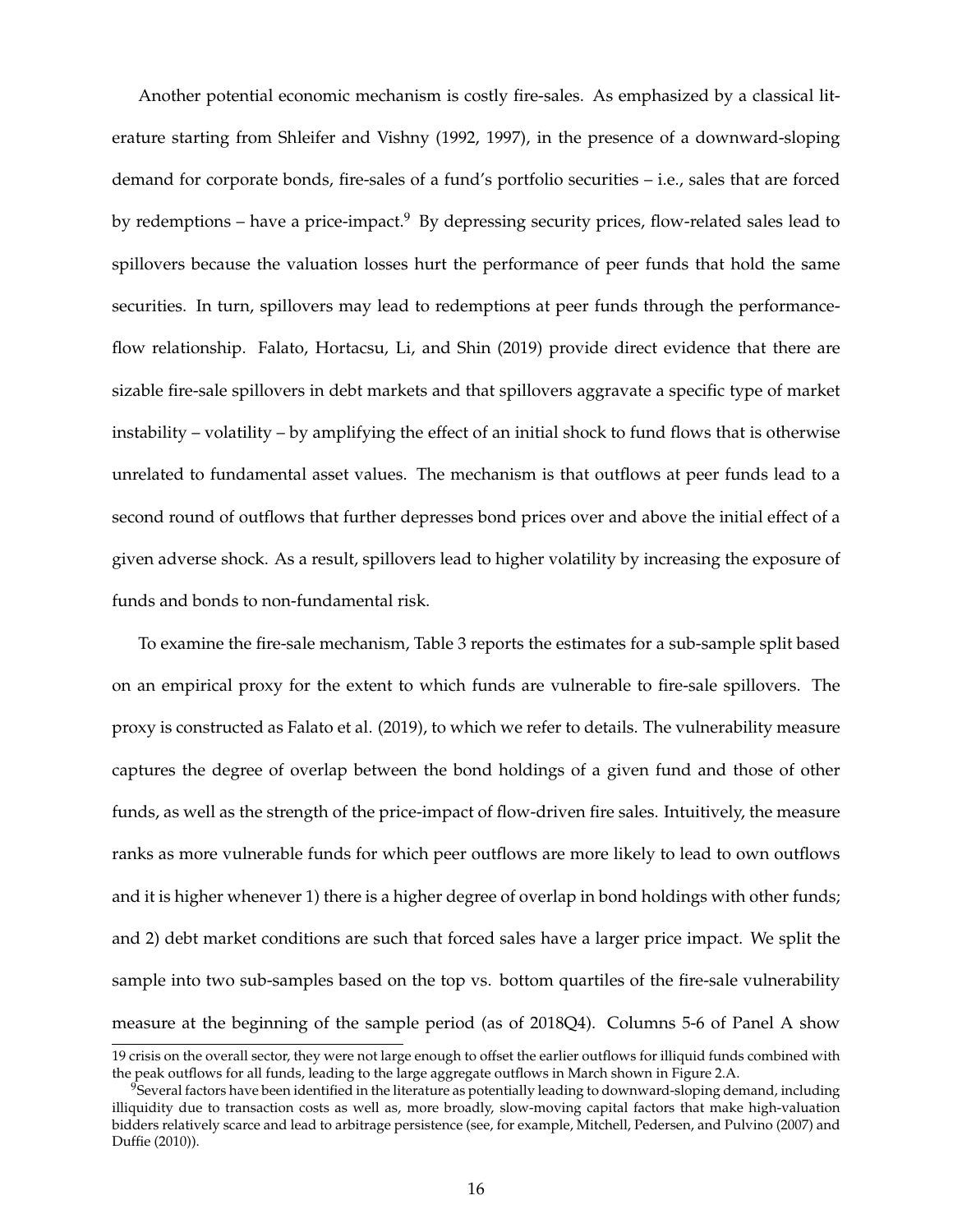results for the overall Crisis dummy, while Columns 1-2 of Panel C are for the more granular dummies for the crisis peak and policy response sub-periods.

The results are stronger in the sub-sample of more vulnerable funds (Panel A, Columns 5-6) and the difference between the estimated coefficients on Crisis in the two sub-samples of more vs. less vulnerable funds is large and statistically significant (t-stat=-1.84), indicating that fire-sale spillovers were another mechanism through which the COVID-19 shock led to fund stress. The estimates imply that vulnerable funds were much more fragile in the crisis, as they experienced outflows that were almost twice as large, on average, relative to those of less vulnerable funds. The size of the difference between the estimates in the two subgroups implies that vulnerable funds experienced about half of a percentage point higher outflows on a monthly basis, which squares well with the 0.7 percentage point effect of fire-sale spillovers on monthly outflows estimated in Falato et al. (2019) (see their Table 5). As for the timing of the effect, similar to the liquidity results, the differences between the two groups are even more pronounced at the peak, consistent with mid-March being the phase of highest fragility. Also consistent with heightened fragility at the peak, the first policy announcement benefitted relatively more the vulnerable funds with the reduction in outflows relative to the peak at about 50 bps (Panel C, Columns 1-2).<sup>10</sup>

#### **3.2 ETFs and Fund Sector Exposure**

Next, we inspect ETFs and fund sector exposure to gain further insight into the sources of fragility. First, we examine whether ETFs were more fragile or rather more resilient relative to similarly performing open-end funds. The fragility of ETFs is ultimately an empirical question. On the one hand, ETFs share some features of closed-end funds, in that most of their investors can only trade their shares and not directly redeem. Only a sub-set of their investors (called "authorized

 $10$ In Columns 3-6 of Panel C, we split the sample based on two additional measures: fund age (Columns 3-4) and maturity (Columns 5-6). Younger funds may face higher illiquidity and fire-sale costs either because they are run by less experienced managers or because there is more uncertainty about their performance. Longer maturities may also exacerbate runs because bonds with longer maturity have higher interest rate risk relative to bonds with shorter maturities. Consistent with this reasoning, the results for these additional measures indicate that overall impact of the COVID-19 shock was stronger for younger funds and those with longer maturities of their bond holdings.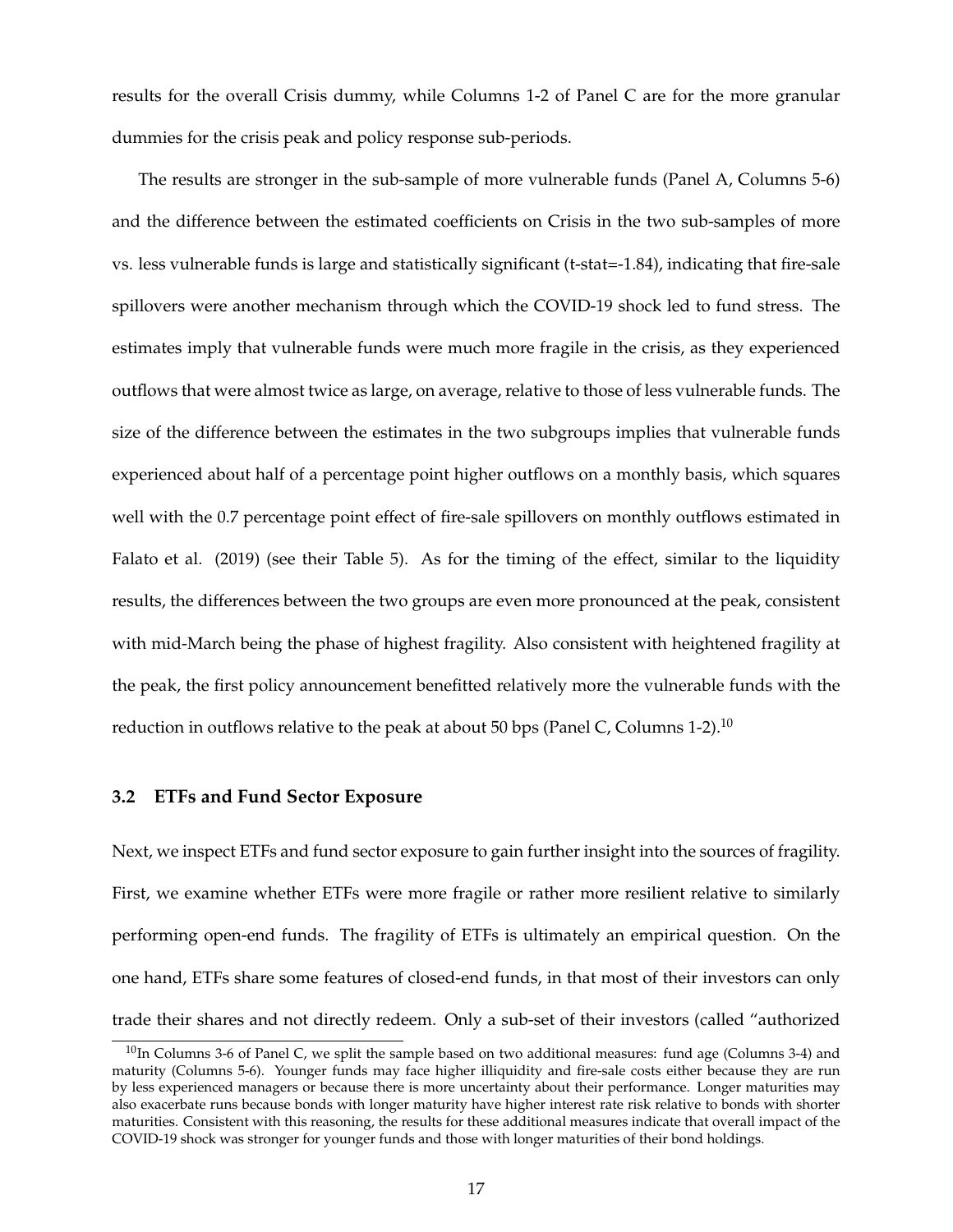participants," APs) can redeem bundles of their shares in-kind, but they may decide not to. Thus, AP redemptions move less than one-to-one in response to end-investors' ETF sales, which may lead to smaller outflows. This makes them less prone to liquidity mismatch and arguably less fragile than open-end funds. On the other hand, ETFs tend to attract a different clientele of institutional investors with a stronger preference for liquidity, which may make them more fragile than open-end funds (see Dannhauser and Hoseinzade, 2019).

The estimates from a matched-sample analysis of ETF flows relative to similar bond funds based on performance as well as age and size are shown in Table 4, for the overall Crisis dummy in Panel A and for the more granular dummies for the crisis peak and policy response sub-periods in Panel B (see the table caption for specification details). The estimates in Panel A indicate that ETFs were relatively less fragile in the COVID-19 crisis, as they experienced smaller outflows (Column 1) and were less likely to experience large, persistent, and correlated outflows (Columns 2-4, respectively) during the crisis. The size of the difference between outflows of ETFs and those of comparable open-end funds is strongly statistically and economically significant. For example, the estimate in Column 2 implies that ETFs had a 7 percentage point lower likelihood of large outflows, which is about as large as the unconditional likelihood of large outflows. The estimates in Panel B confirm that ETFs were less likely to experience large, persistent, and correlated outflows both at the peak of the crisis and after the Fed announcements (Columns 2-4, respectively). Overall, the results indicate that ETFs were more resilient than open-end funds in the crisis. The stronger reversal of outflows after the policy announcements is also consistent with the fact that the Fed programs included direct purchases of ETFs.

Finally, to zoom in on the unique forces at play in the COVID-19 episode we classify funds based on their exposure to the crisis. Fahlenbrach, Rageth and Stulz (2020) look at stock-price reactions for firms in different industries and compare those in highly affected industries to those in less affected industries. We build on their classifications and using the particular bonds held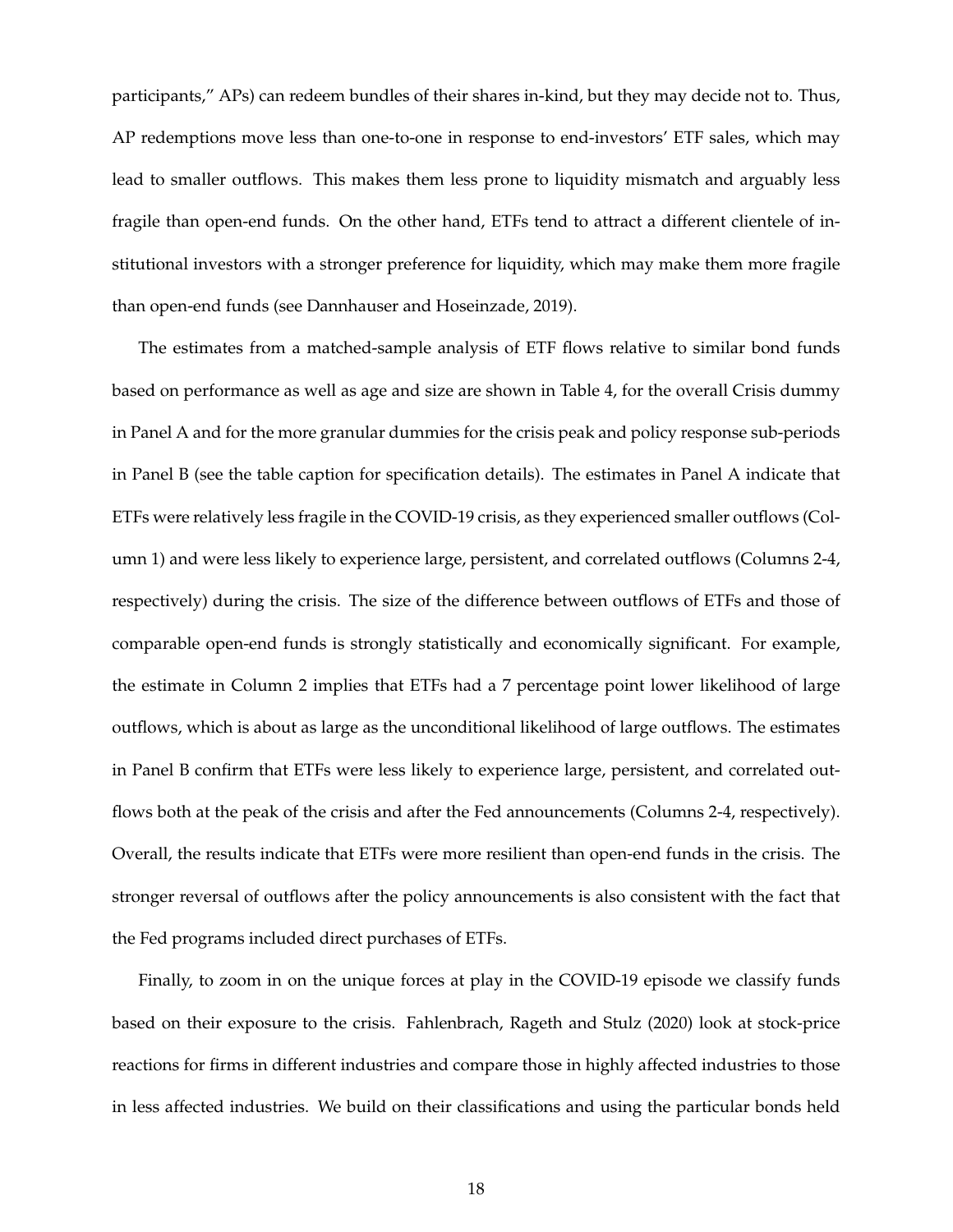by different funds, we compare outflows from more affected funds to those from less affected funds. Table 5 summarizes the results of the analysis by fund sector exposure (see Appendix B for details of the estimating equation). In line with the main estimates, the coefficient estimate on the interaction term of Crisis with High Exposure Fund is negative and highly statistically significant (Columns 1-2), indicating that funds holding bonds in affected industries suffered more severe stress in the COVID-19 crisis. The result is robust to controlling for unobserved heterogeneity by including fund fixed-effects (Column 2). The estimates for the timing of the effect indicate that funds holding bonds in the most affected industries suffered bigger outflows at the peak of the crisis in mid-March and experienced a stronger reversal following the first Fed announcement, with the greater reduction in outflows relative to the peak estimated at about 75 bps (Columns 3-4). These results further support the idea that the particular forces that were in play during the COVID-19 crisis affected the funds investing in corporate bonds.<sup>11</sup>

#### **3.3 Quantifying the Sources of Fragility**

How far can one go toward explaining the impact of the COVID-19 crisis on fund fragility with the main mechanisms we highlighted, illiquidity and vulnerability to fire-sales? We now use an Oaxaca-Blinder style decomposition to better quantify the relative importance of different explanations for the spike in outflows during the crisis.

As shown in Panel A of Table 6, corporate bond funds experienced cumulative outflows of about 10% relative to their net assets, on average, in the period from February 1 to March 31, 2020 and of about 7% in the period from March 1 to April 30, 2020. Confirming our findings from the sample-split analysis, average cumulative outflows were even more severe for illiquid funds and for funds that were vulnerable to fire-sales. Illiquid funds experienced cumulative outflows of about 19% relative to their net assets, on average, in the period from February to

<sup>&</sup>lt;sup>11</sup> Appendix Table A.5 provides additional corroborating evidence on fund fragility from the flow-performance relation (see Appendix C for details). Appendix Tables A.6 and A.7 provide additional coefficient estimates on the timining of the evolution of the crisis.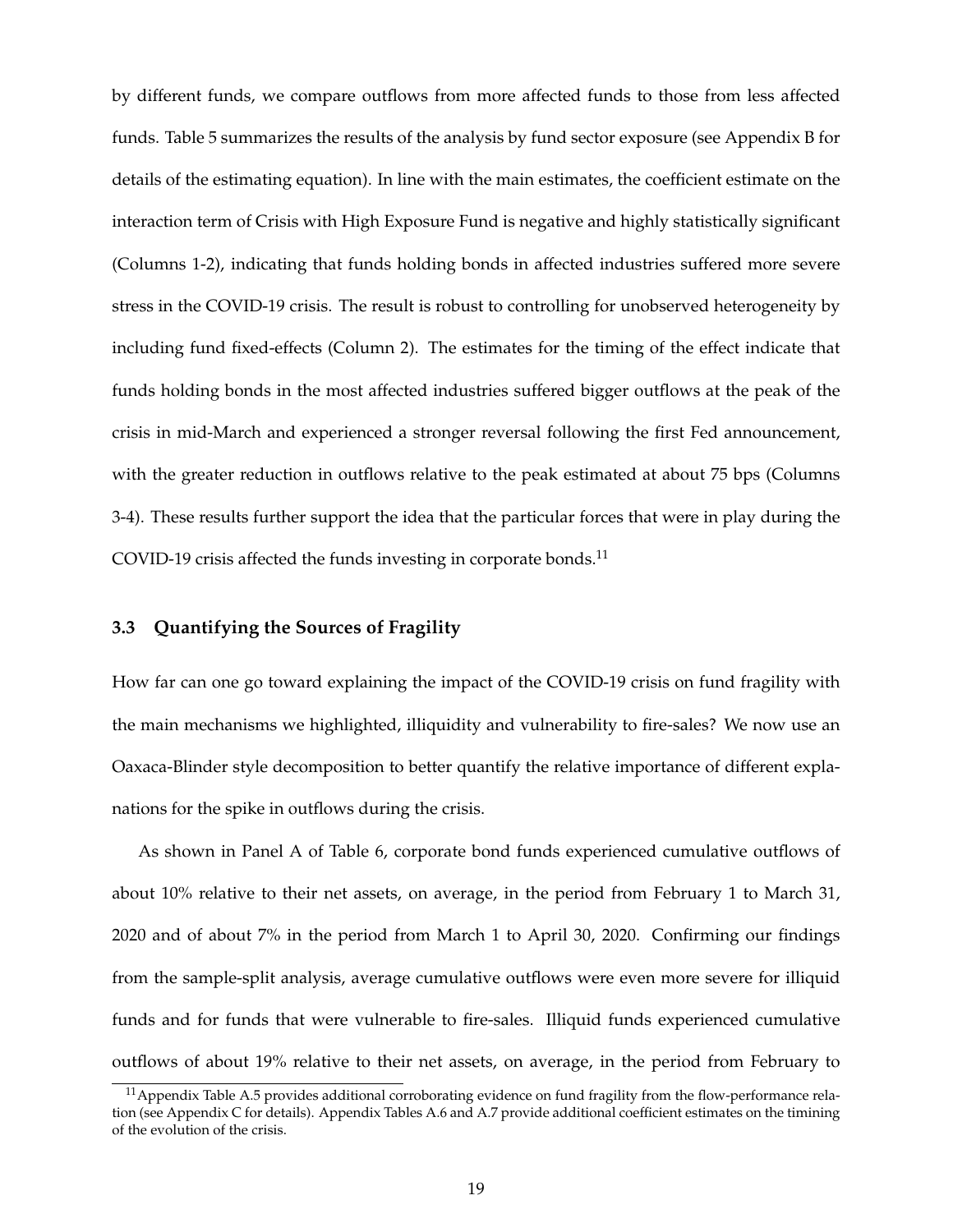March 2020 and of about 15% in the period from March to April 2020. Funds that were vulnerable to fire-sales experienced cumulative outflows of about 17% and 11% relative to their net assets, on average, over the two crisis sub-periods. Finally, fragile funds, based on a fragility factor constructed by aggregating across the proxies with principal component analysis, experienced cumulative outflows of about 23% and 18% relative to their net assets, on average, over the two sub-periods.

To gauge the contribution of the different sources of fragility to cumulative outflows in the crisis, we use an Oaxaca-Blinder style regression-based approach. For example, take illiquidity. We split the sample into two sub-samples based on top vs. bottom quartiles of the illiquidity proxy (Roll). We estimate the baseline equation using two-month cumulative fund flows as the outcome variable in the sub-sample of liquid funds. We store the estimated coefficients and use them to predict cumulative flows for illiquid funds, which provides the counterfactual of flows for illiquid funds "as if" they were liquid. Finally, we take the difference between cumulative flows and predicted cumulative flows for illiquid funds, which is our measure of the impact of COVID-19 on cumulative flows that can be attributed to illiquidity. We tabulate the % share explained by illiquidity, which is the ratio of the mean difference between cumulative flows and predicted cumulative flows divided by mean cumulative flows for illiquid funds.

The results of this decomposition are shown in Panel A of Table 6. Both mechanisms can explain a sizable fraction of the spike in outflows during the COVID-19 crisis. Specifically, the illiquidity mechanism can explain about 40% of the mean cumulative outflows from February to March 2020 and about 28% of the mean cumulative outflows from March to April 2020. Fire-sale vulnerability can account for about 56% of the mean cumulative outflows from February to March 2020 and about 37% of the mean cumulative outflows from March to April 2020. For reference, we also report results of the same approach for COVID-sector exposure. The explanatory power of illiquidity and fire-sale vulnerability is roughly comparable to this benchmark for the size of the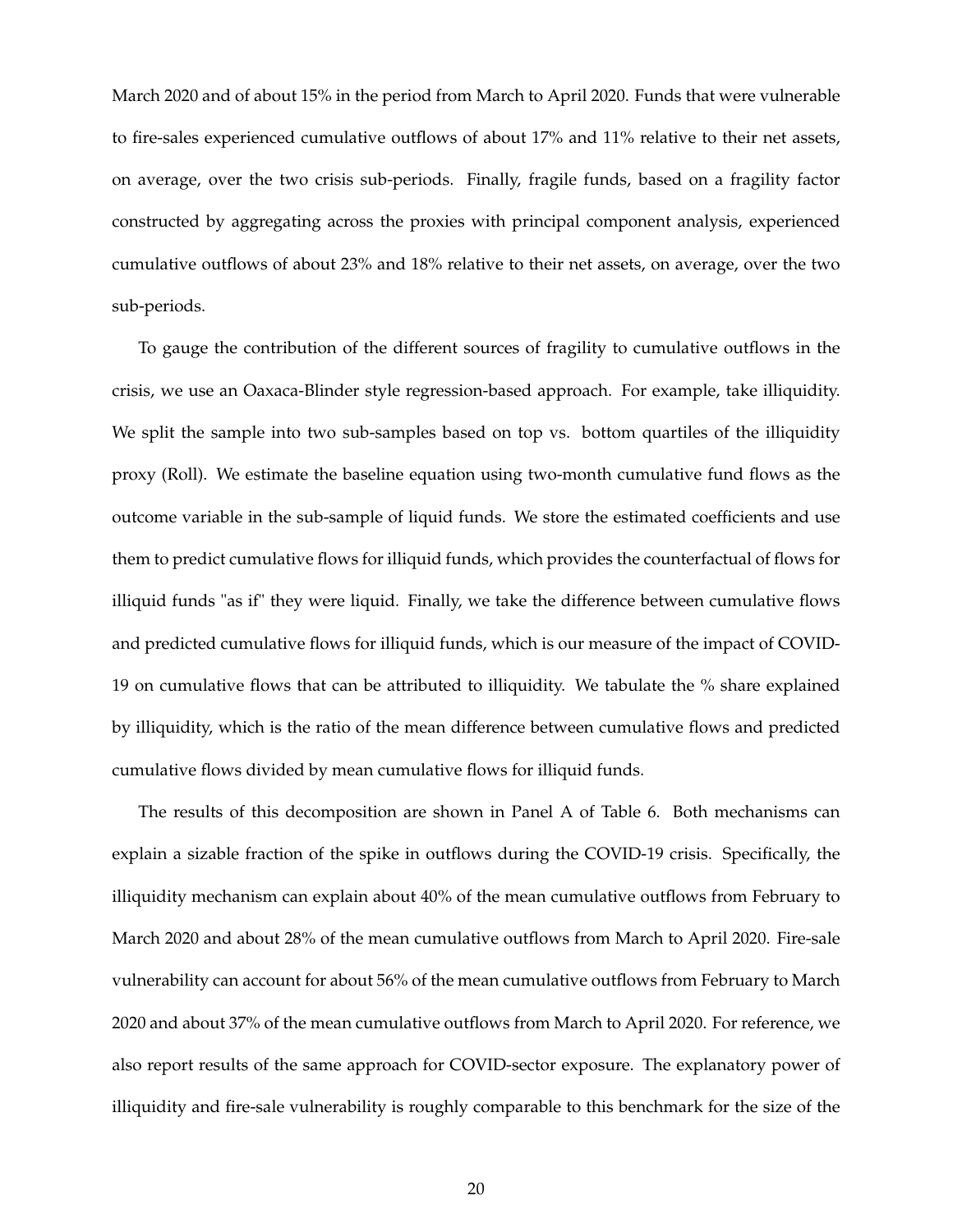shock, with COVID-19 sector exposure accounting for about 64% of the mean cumulative outflows from February to March 2020 and about 55% of the mean cumulative outflows from March to April 2020.<sup>12</sup>

# **4 A Bond Fund Fragility Channel of the Fed SMCCF**

Our evidence so far indicates that the two main Fed announcements helped to stop the panic and reverse outflows. But how sustained was the rebound over the post-crisis months and did the Fed policy actions continue to help over the longer run? Next, we examine in detail the impact of the policy response over the post-crisis period. Growing evidence points to improved bond market liquidity and functioning post-crisis, largely owing to the new role of the Fed as provider of a liquidity backstop or "market maker of last resort" (see O'Hara and Zhou, 2020, Gilchrist, Wei, Yue, and Zakrajsek, 2020, and Boyarchenko, Kovner, and Shachar, 2020). By improving the liquidity of the bonds held by funds, the policy action should be expected to reduce fund fragility based on both the main mechanisms we emphasized, because both liquidity mismatch and firesale costs are lower when bond liquidity improves. Importantly, as funds get less fragile, there may be positive spillovers to primary bond markets and other funds that hold similar securities.

To investigate these possibilities, we extend our sample coverage through the end of August 2020. As shown in Panel B of Table 6, in the post-crisis period between April and August fund flows continued to rebound in line with the broader improvements in bond market conditions, with corporate bond funds posting cumulative inflows of over 9% relative to their net assets, on average. As a result, over the February to August period that combines crisis and post-crisis, flows ended up fully recovering, on average. To explore the role of the Fed facilities, we retrieve information on the SMCCF purchase eligibility from the term sheet of the SMCCF. The eligibility criteria are: maturity of under 5 years, domiciled in the US, not an insured depository institu-

<sup>&</sup>lt;sup>12</sup> Appendix Table A.7 shows that the sample split results are robust to limiting the sample to just investment-grade funds or to orthogonalizing each proxy with respect to the others (see Appendix C for details).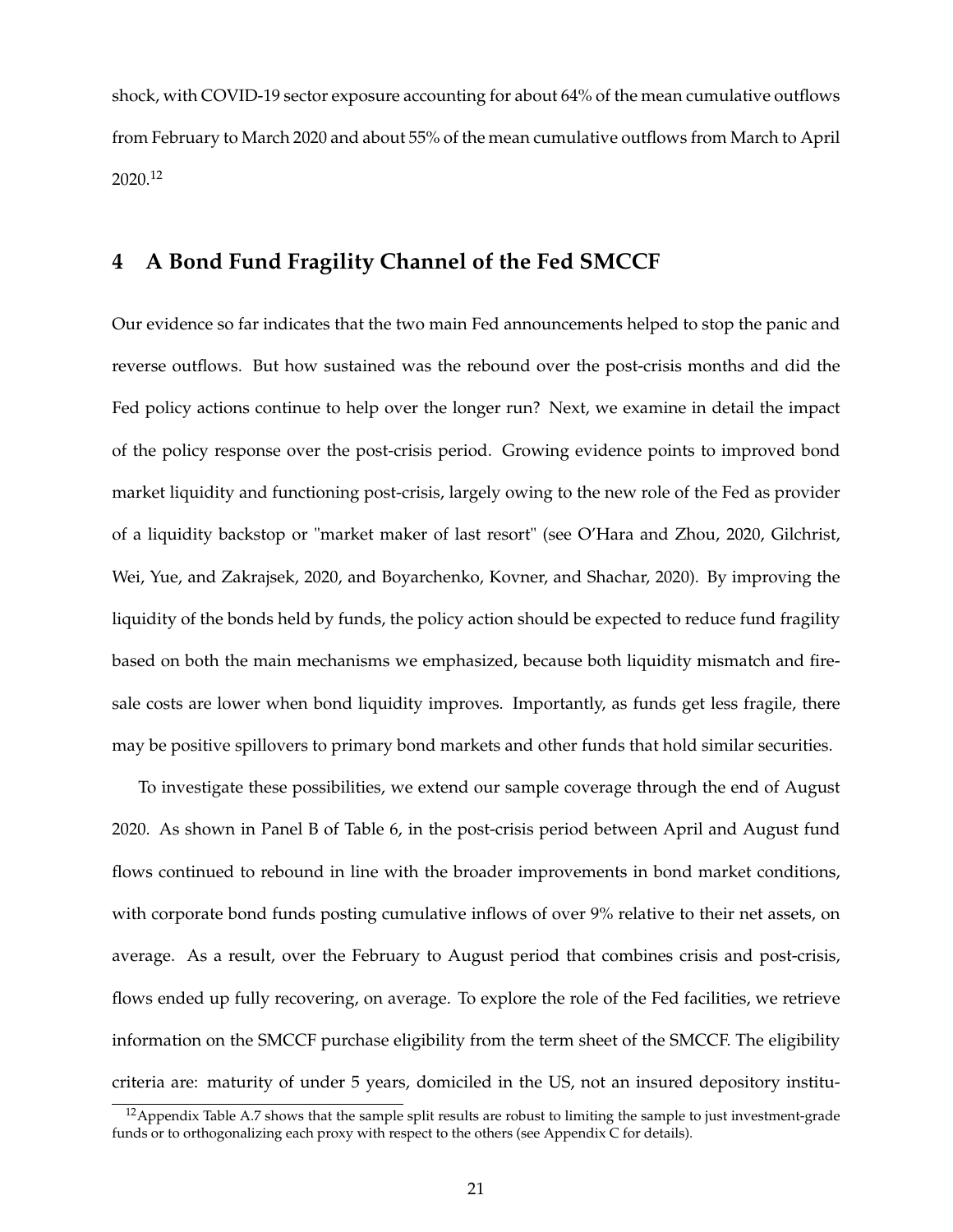tion, and rated investment grade as of March 22, 2020 and not lower than BB+ afterwards ("fallen angels").<sup>13</sup> Intuitively, a fund with high exposure to the Fed SMCCF holds a high proportion of bonds that are eligible for purchases by the SMCCF. To operationalize this measure, we flag each bond that satisfied the eligibility criteria and define the *SMCCF Share* for each fund as a weighted sum (according to the fund's portfolio weights as of February 2020) of the bond-specific indicators for whether any particular bond was eligible for purchase by the SMCCF.

In Panel A of Table 7, we report results of cross-sectional regressions of cumulative fund flows over the post-crisis period on the fund-level SMCCF share. The estimates in Columns 1 and 4 indicate that there is a strongly statistically significant positive (negative) relation between the SMCCF share and fund flows (large outflows). The relation is also economically significant, with a one-standard deviation increase in exposure to bond that are eligible for purchase by the Fed SMCCF being associated with about 3 percentage point higher cumulative flows, which is roughly a third of the unconditional sample mean flows over the post-crisis period. In line with the results on outflows in the crisis, exposure to the Fed SMCCF benefitted relatively more the funds that were more fragile, either because they were more illiquid (based on the Roll proxy, Columns 2 and 5) or because they were more vulnerable to fire-sales (Columns 3 and 6).<sup>14</sup>

Panel B of Table 7 examines the transmission of the Fed SMCCF via funds – i.e., whether fund exposure to bonds that are eligible for purchase by the Fed SMCCF had a spillover effect on other firms' access to bond financing in the primary markets. We build on the evidence in Zhu (2020) that funds that hold a firm's existing bonds have a high propensity to acquire additional new issuances from the same firm. Thus, firms whose existing bondholders hold more bonds that are eligible for purchase by the Fed SMCCF should benefit from the reduction in their bondholders' fragility. We construct an issuer-level version of the *SMCCF Share* variable by taking an average

<sup>&</sup>lt;sup>13</sup>Based on the monthly public Fed releases, actual purchases started mid-June and through August 31 totalled over \$12 billion (available at: https://www.federalreserve.gov/reports-to-congress-covid-19.htm).

<sup>&</sup>lt;sup>14</sup>See Appendix Table A.9 for the additional estimates in the sub-samples with low illiquidity and vulnerability. In line with the main analysis, the estimates in these sub-samples are smaller and generally not statistically significant.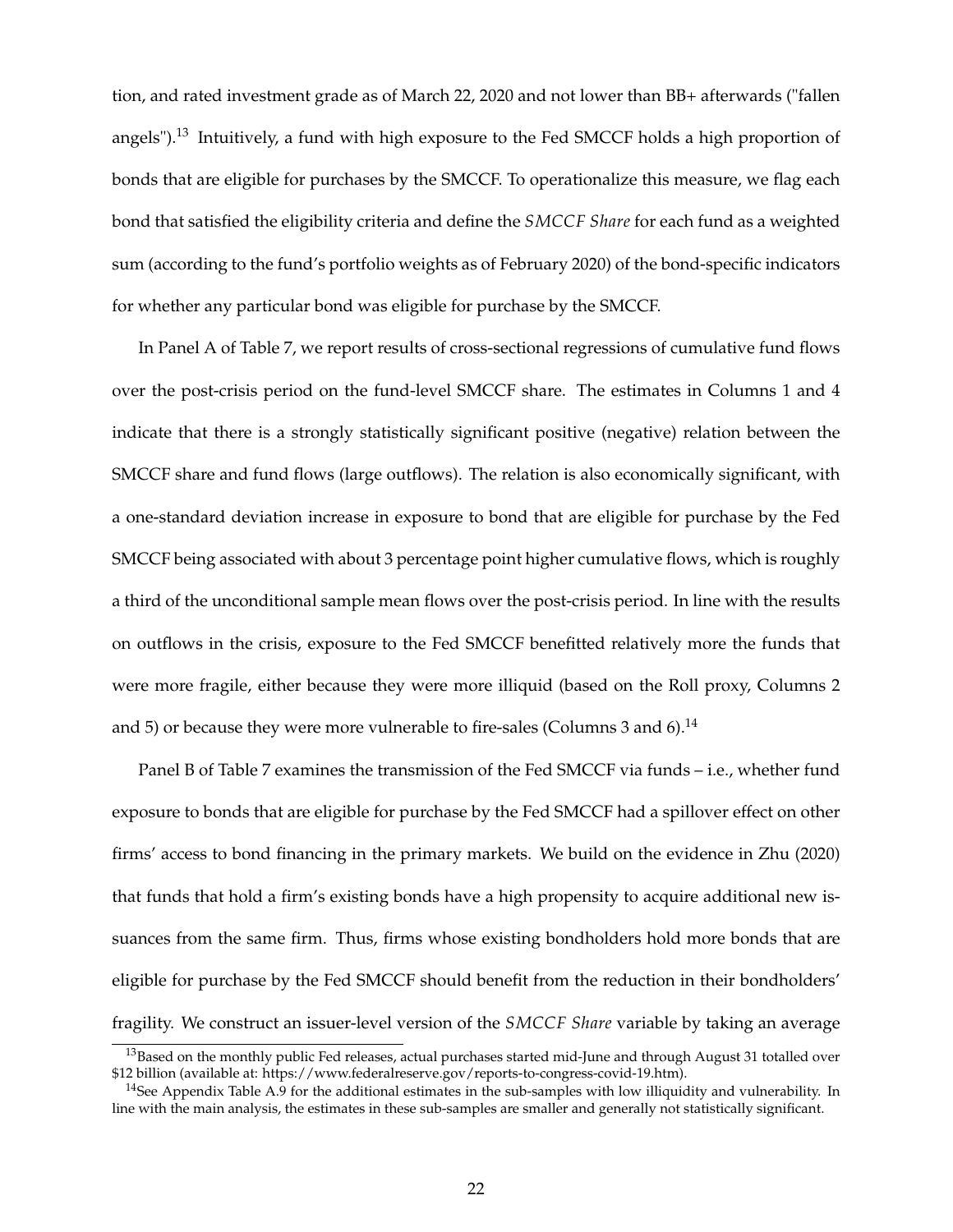of the fund-level shares across outstanding issues for any given issuer. We report results of crosssectional regression of primary market bond issuance volumes and spreads as well as secondary market bond spreads on issuer level exposure to the SMCCF. All specifications include controls for bond size, rating, and maturity. An important omitted variable concern with our spillover measure is that bonds that are ranked higher based on the measure are more likely to be eligible, if funds focus on similar bonds in their portfolio holding decisions. To mitigate this issue, which is an instance of the classic reflection problem discussed by Manski (1993), we control for direct effects by including a dummy for the SMCCF eligibility of any given bond. The results indicate that issuers whose existing bondholders have higher exposure to bonds that are eligible for purchase by the Fed SMCCF experience better terms in the primary markets, with higher bond issuance volumes (Column 1) and lower issuance spreads (Column 2). Also spreads in the secondary markets are lower for these firms (Column 3). Finally, these effects are more pronounced for bonds held by more fragile funds based on their illiquidity (again measured by the Roll proxy).

Finally, in Panel C of Table 7 we explore a second aspect of the transmission of Fed SMCCF – i.e., whether not just the funds that held bonds that were eligible for purchase by the Fed, but also their peers benefitted. We define peer funds similar to Falato et al. (2019) based on portfolio holdings overlap. Specifically, we construct a *Peer SMCCF Share* by taking the weighted sum (according to any given fund's own portfolio weights) of the bond-level SMCCF share. Intuitively, this measure ranks funds based on whether they hold many bonds in common with other funds that are exposed to the Fed SMCCF. To control for direct effects, in all regressions we control for exposure to the Fed SMCCF by including a dummy for high (top quartile) *SMCCF Share*. 15 The results for large outflows (Columns 4 to 6) indicate that there are significant spillovers of the Fed SMCCF on peer funds. For example, the estimates in Column 4 imply that a one-standard deviation increase in the peer share variable is associated with 2 percentage point lower likelihood

 $15$ The reason for including a dummy for high exposure rather than the exposure variable itself is to mitigate multicollinearity concerns.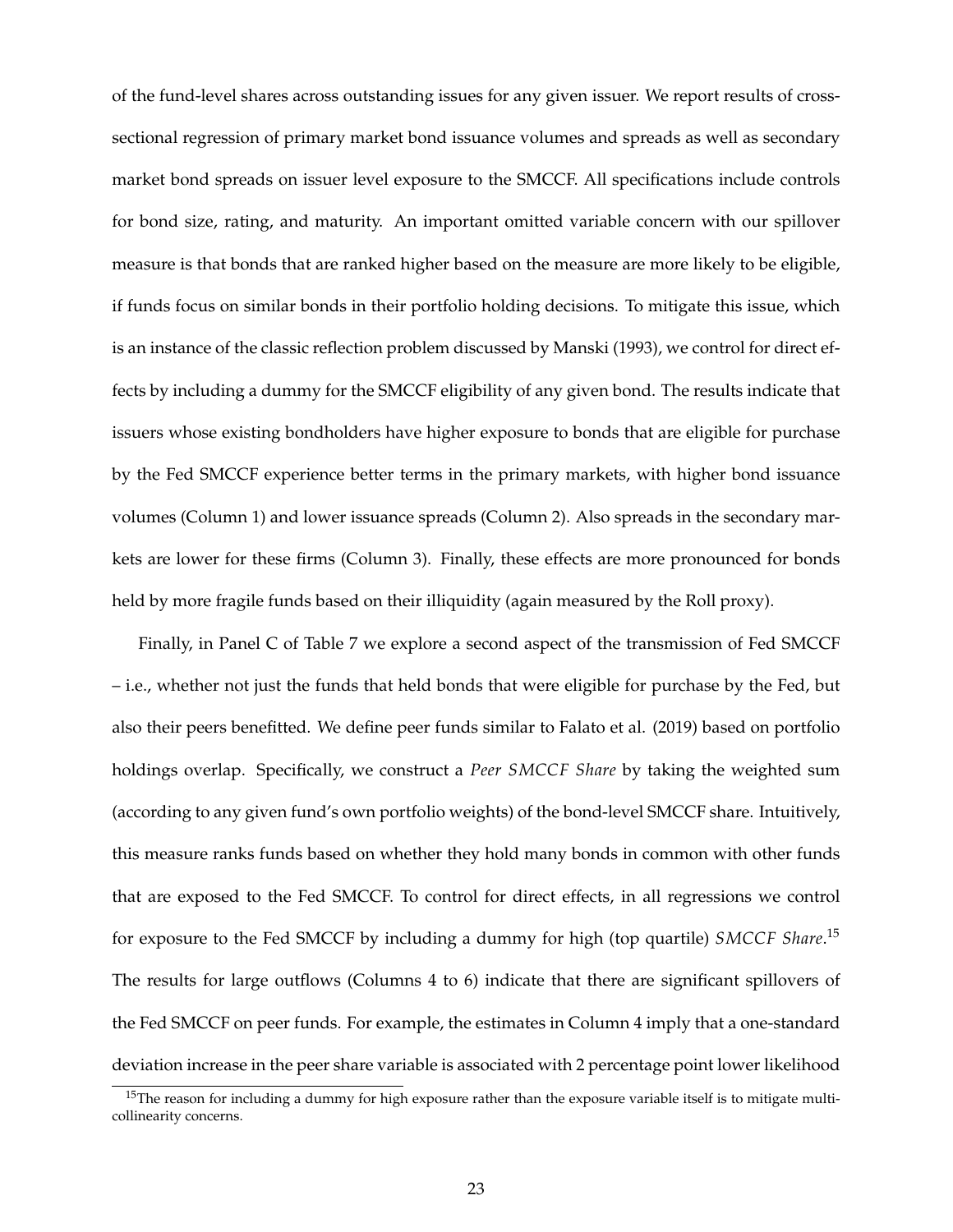of large outflows, which is about the same order of magnitude as the direct effect in Panel A. Again, illiquid funds and those that are vulnerable to fire-sales have larger spillovers (Columns 5 and 6, respectively).

The analysis so far relies on cross-sectional differences across funds based on their bond holdings. To the extent that eligible bonds are not randomly assigned, there are potential sample selection concerns that complicate the interpretation of the results. For example, there might be (unobservable) factors – say, demand for IG bonds – that coincide with the introduction of the SMCCF and would have affected high exposure funds even in the absence of the program. An increase in the demand for IG bonds over the post-crisis period would lead to an upward bias in our estimates. To address identification, we exploit the 5-year maturity threshold for Fed purchase eligibility. The idea here is to refine the comparison between eligible vs. ineligible bonds to a sub-set of relatively more comparable bonds that are plausibly less likely to suffer from sample selection issues. To that end, we now include in the sample only eligible bonds with a 5-year maturity and bonds with a 6-years maturity that would have been otherwise eligible because they satisfy the other eligibility criteria. For each fund, we construct the SMCCF share of eligible (ineligible) bonds held as weighted sums of dummies for eligible (ineligible) bonds with a 5-year (6-year) maturity. We define *SMCCF Treated* funds as those in the top quartile of exposure to eligible bonds with 5-year maturity and compared them to control funds, which are those in the top quartile of exposure to ineligible bonds with 6-year maturity.<sup>16</sup>

The results of the analysis that addresses identification are reported in Table 8. In line with the previous estimates, the estimates for the treatment dummies remain strongly statistically and economically significant robustly across all of the three sets of outcomes in Panels A to C, indicating that sample selection is unlikely to be the primary driver of the estimates of the policy impact.

<sup>&</sup>lt;sup>16</sup>The issuer-level and peer versions of the treatment dummies are defined analogously. See Appendix A for details. Further corroborating the validity of the design, treated funds are well-balanced along observable pre-treatment fund characteristics (t-stat of the difference between treated and control funds is 1.01 for fund size, and 1.12 for fund performance).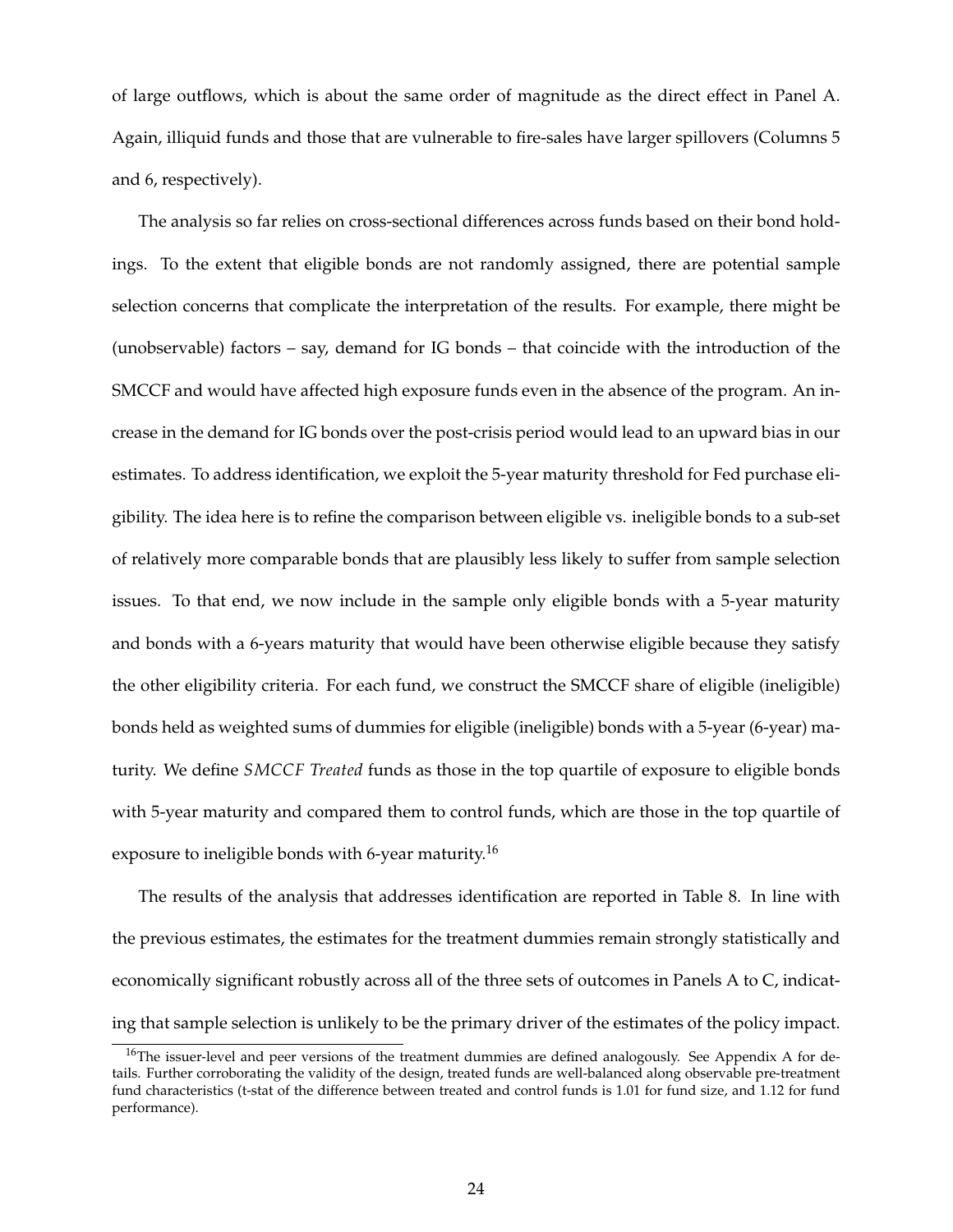For example, Column 1 of Panel A implies that SMCCF treatment is associated with about 7 percentage point higher cumulative flows, which is about as large as the unconditional sample mean of cumulative flows over the post-crisis period. To further gauge economic significance, the estimates imply that a one-standard deviation increase in the SMCCF treatment is associated with about 2.4 percentage point higher cumulative flows, which is about as large as its OLS counterpart of 3 percentage points in Table  $7<sup>17</sup>$ 

Overall, the results in this section further corroborate the evidence from the earlier evidence from the announcement effect of the facilities. The results indicate that the Fed actions helped to reduce fund fragility after the crisis and particularly so for more fragile funds. Importantly, funds transmitted the effect of the Fed actions more broadly to primary market issuance and spreads – via exposure of issuers' existing bondholders to the SMCCF – and to other funds – via common bond holdings. There are several takeaways of this novel "bond fund fragility channel" of the Fed liquidity backstop. First, by providing a liquidity backstop for the bonds, the new Fed policy served as a financial stability tool also for bond funds because it mitigated liquidity mismatch and fire-sale costs associated with illiquidity of fund holdings. As such, it served as an effective substitute for a separate ad-hoc facility to stabilize the bond fund sector, such as the Money Market Mutual Fund Liquidity Facility (MMLF) which was used to stabilize money market funds.

Second, the spillover effect on issuers can help to explain why the Fed actions unleashed a wave of issuance by both investment-grade and high-yield firms despite the relatively small scale of actual secondary-market purchases and no actual Fed purchases in the primary market. As such, an important policy implication of the transmission via funds is that the Fed can help improve access to bond financing and the resilience of broader economy without necessarily having to actually take on significant credit risk. Finally and related, the spillover on peer funds also contributes to explain why the Fed actions led to such a powerful, broad-based, and speedy rally

 $17$ Also in line with the OLS counterparts, the SMCCF treatment leads to about twice as large a reduction in large outflows for high illiquidity and vulnerability funds relative to low illiquidity and vulnerability funds.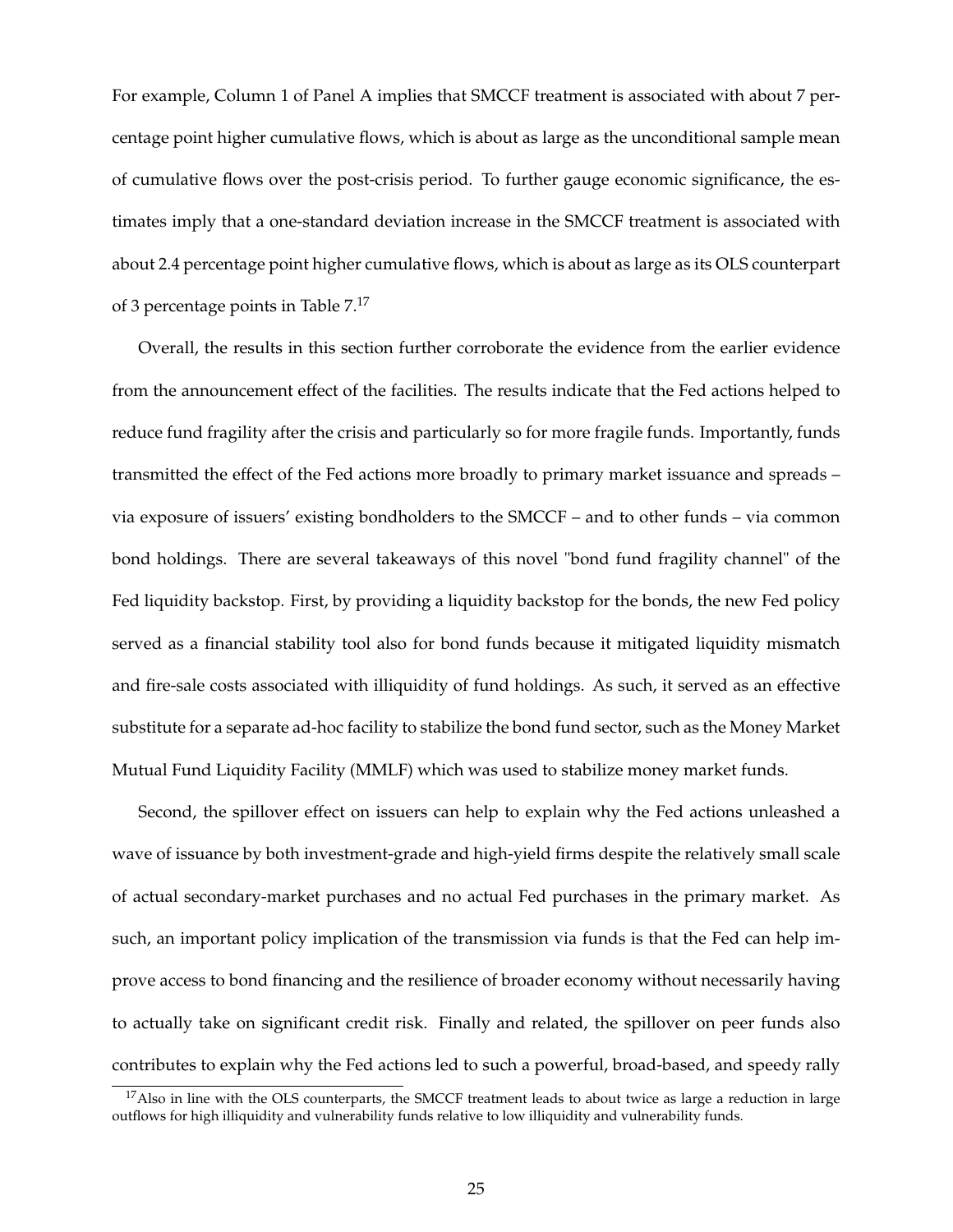in credit markets despite the relatively limited scale of the actual purchases. As such, they point to an additional important benefit of the Fed liquidity backstop, to restore market functioning by halting investor runs on funds which could otherwise lead to fund closures and issuer defaults.

# **5 Conclusion**

Non-bank intermediaries such as mutual funds and ETFs have become important players in debt markets over the last decade, but whether and why they are vulnerable and prone to fragility in times of stress remains an openly debated academic and policy question. And even less is known about whether and how Fed policy actions help to stabilize funds and increase their resilience. In order to understand the fragility of the asset management sector, we have used rich high-frequency microdata on individual fund flows, returns, and holdings of corporate debt funds and ETFs, and the COVID-19 crisis as a laboratory to evaluate different forces that lead to fragility. We have shown evidence that funds were under severe stress in the COVID-19 crisis and particularly so those that were illiquid and vulnerable to fire-sales. We have also shown that fund fragility provides a novel perspective over the transmission of unconventional monetary policy via non-bank financial institutions.

When thinking about the implications for the future of investment funds in illiquid markets, we caution that massive Fed intervention in the market should not be expected to become the norm (see Stein, 2012 for an analysis of the link between conventional monetary policy and financial stability). Hence, some of the structural fragilities in the way investment funds operate in illiquid markets, which we confirm here to have played a role in the recent episode, have to be addressed more directly. One prominent tool – swing pricing – which is meant to mitigate the run dynamics by penalizing investors for withdrawing when many other investors withdraw, has been introduced in the US in November 2018, but is still not implemented. Recent research by Jin, Kacperczyk, Kahraman, and Suntheim (2020) demonstrates its stabilizing effect in the UK where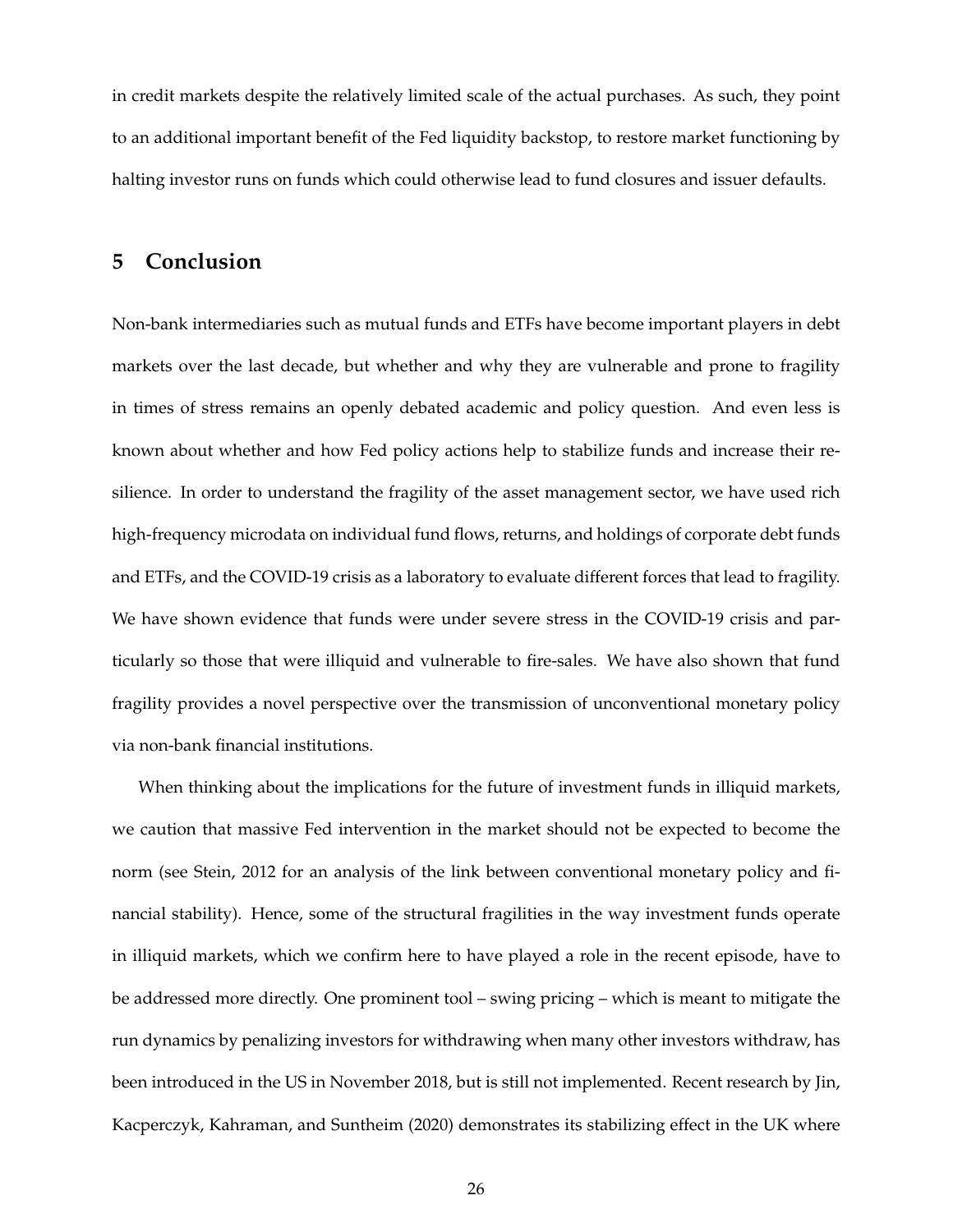it was implemented much earlier. The effectiveness of this tool in a major stress event like that studied here remains an open question. Similarly, there are implications for the way funds manage their liquidity, which is a topic that has been studied before the COVID-19 crisis by Chernenko and Sunderam (2016), Morris, Shim, and Shin (2017), and Zeng (2017).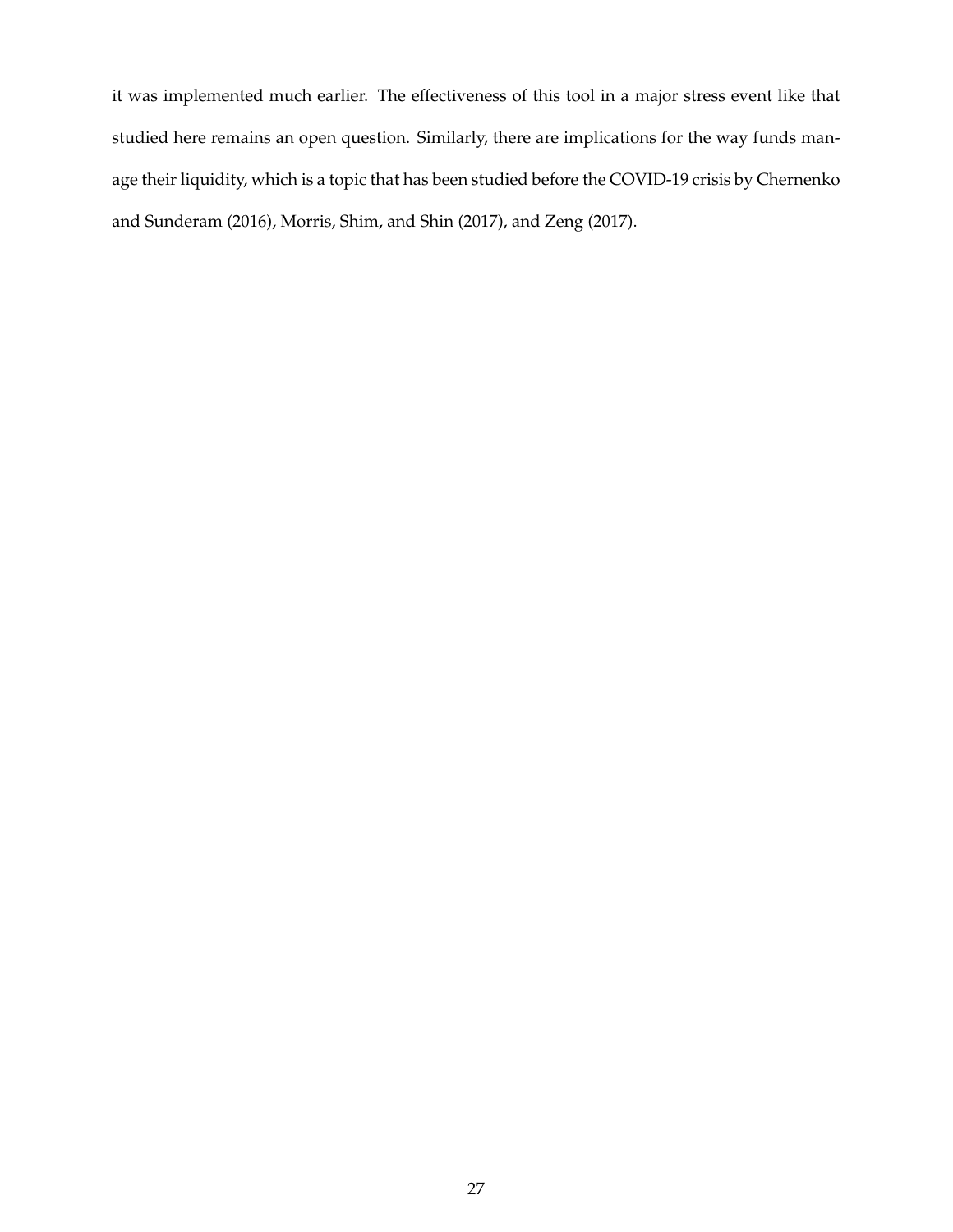# **References**

- [1] Bernanke, B. and J. Yellen, 2020, "The Federal Reserve Must Reduce Long-Term Damage from Coronavirus," Financial Times, March 18.
- [2] Boyarchenko, N., Kovner, A. and Shachar, O., 2020, "It's What You Say and What You Buy: A Holistic Evaluation of the Corporate Credit Facilities," NY Fed Staff Report 935.
- [3] Brunnermeier, M., S. Rother, and I. Schnabel, 2019, "Asset Price Bubbles and Systemic Risk," Review of Financial Studies, forthcoming.
- [4] Chen, Qi, Itay Goldstein, and Wei Jiang, 2010, "Payoff Complementarities and Financial Fragility: Evidence from Mutual Fund Outflows," Journal of Financial Economics, 97 (2), 239-62.
- [5] Chernenko, S., and A. Sunderam, 2016, "Liquidity Transformation in Asset Management: Evidence from the Cash Holdings of Mutual Funds," mimeo, Harvard Business School.
- [6] Chevalier, J., and G. Ellison, 1997. "Risk taking by mutual funds as a response to incentives," Journal of Political Economy 105:1167–200.
- [7] Coval, J., and E. Stafford, 2007. "Asset fire sales (and purchases) in equity markets," Journal of Financial Economics 86:479–512.
- [8] Dannhauser, C. D and S. Hoseinzade, 2019, "Corporate Bond ETFs: Innovative, but Not Inconsequential," mimeo, Villanova University.
- [9] Duffie, Darrell, 2010, "Asset Price Dynamics with Slow-Moving Capital," The Journal of Finance, 65 (4), 1238–1268.
- [10] Fahlenbrach, R., K. Rageth, and R. Stulz, 2020, "How Valuable is Financial Flexibility When Revenue Stops? Evidence from the COVID-19 Crisis," OSU WP 2020-07.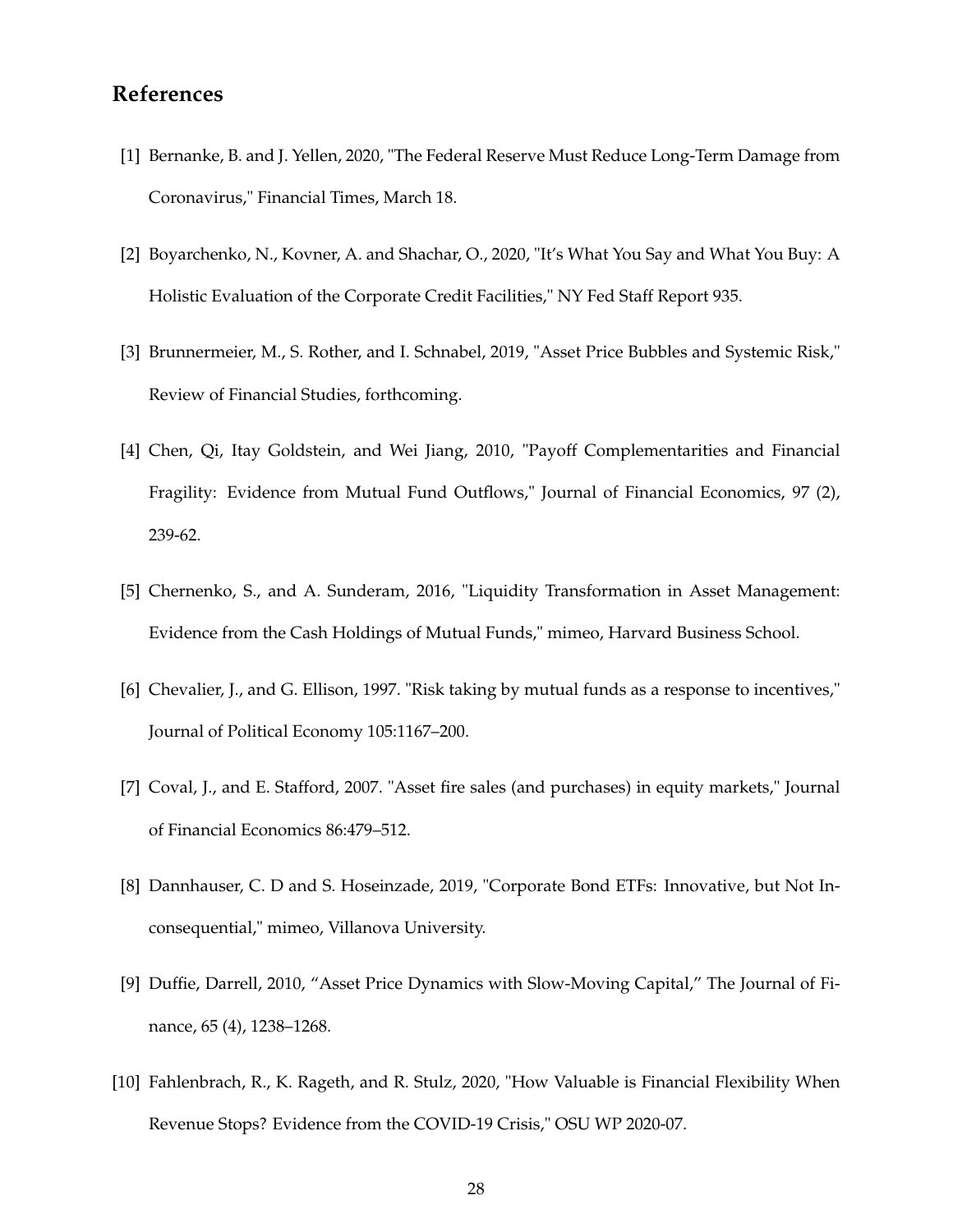- [11] Falato, A., A. Hortacsu, D. Li, and C. Shin, 2019, "Fire-Sale Spillovers in Debt Markets," Journal of Finance, forthcoming.
- [12] Federal Reserve Board, 2020, "Financial Stability Report," May.
- [13] Feroli, Michael, Anil K. Kashyap, Kermit Schoenholtz, and Hyun Song Shin, 2014, "Market Tantrums and Monetary Policy," U.S. Monetary Policy Forum White Paper.
- [14] Gilchrist. S.., B. Wei, V. Z. Yue, and E. Zakrajsek, 2020, "The Fed Takes on Corporate Credit Risk: An Analysis of the Efficacy of the SMCCF," NBER WP No. 27809.
- [15] Goldstein, I., H. Jiang, and D. T. Ng, 2017, "Investor Flows and Fragility in Corporate Bond Funds," Journal of Financial Economics, 126, 592–613.
- [16] Grosse-Rueschkamp. B., S. Steffe, and D. Streitz, 2019, "A Capital Structure Channel of Monetary Policy," Journal of Financial Economics, 133, 357–378.
- [17] Haddad, V., A. Moreira, and T. Muir, 2020, "When Selling Becomes Viral: Disruptions in Debt Markets in the COVID-19 Crisis and the Fed's Response," NBER WP 27168.
- [18] Jin, D., M.T., Kacperczyk, B. Kahraman, and F. Suntheim, 2020, "Swing Pricing and Fragility in Open-end Mutual Funds," mimeo, University of Oxford.
- [19] Kargar, M., B. Lester, D. Lindsay, S. Liu, P. Weill, D. Zúñiga, 2020, "Corporate Bond Liquidity During the COVID-19 Crisis," NBER Working Paper No. 27355.
- [20] Krishnamurthy, A and A. Vissing-Jorgensen, 2011, "The Effects of Quantitative Easing on Interest Rates: Channels and Implications for Policy," BPEA, 43, 215–265.
- [21] Manski, C., 1993. "Identification of Endogenous Social Effects: The Reflection Problem," Review of Economic Studies 60, pp. 531–542.
- [22] Mitchell, Mark, Lasse Heje Pedersen, and Todd Pulvino, 2007, "Slow Moving Capital," American Economic Review, May 2007, 97 (2), 215–220.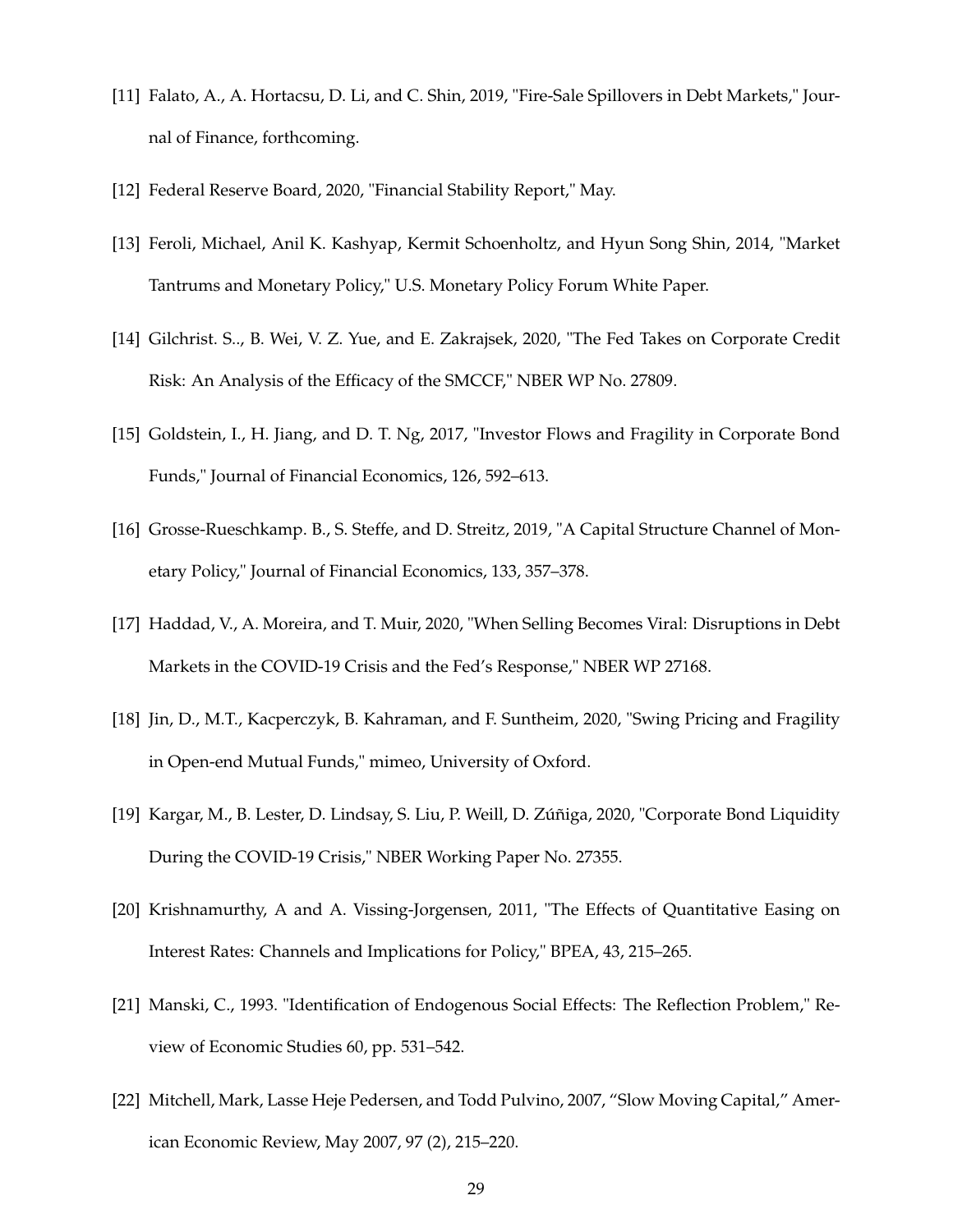- [23] Morris, S., I. Shim, and S.H. Shin, 2017, "Redemption Risk and Cash Hoarding by Asset Managers," BIS Working Paper No. 608.
- [24] O'Hara, M. and Zhou, X.A., 2020, "Anatomy of a Liquidity Crisis: Corporate Bonds in the COVID-19 Crisis," Journal of Finance Economics, forthcoming.
- [25] Pastor, L. and M. B. Vorsatz, 2020, "Mutual Fund Performance and Flows During the COVID-19 Crisis," Review of Asset Pricing Studies, forthcoming.
- [26] Petersen, M., 2006, "Estimating Standard Errors in Finance Panel Data Sets: Comparing Approaches," Review of Financial Studies, 22: 435-480.
- [27] Phillips, P. C. B., S. Shi, and J. Yu, 2015, "Testing for Multiple Bubbles: Historical Episodes of Exuberance and Collapse in the S&P 500," International Economic Review, 56(4), 1043-1078.
- [28] Shleifer, Andrei, and Robert Vishny, 1992. "Liquidation Values and Debt Capacity: A Market Equilibrium Approach," Journal of Finance 47, 1343–1366.
- [29] Shleifer, Andrei, and Robert W. Vishny, 1997, "The Limits of Arbitrage," Journal of Finance 52, 35–55.
- [30] Stein, Jeremy C., 2012. "Monetary Policy as Financial Stability Regulation," Quarterly Journal of Economics 127, pp. 57-95.
- [31] Vissing-Jorgensen, A., 2020, "The Case for Federal Reserve Corporate Bond Purchases," mimeo, University of California Berkeley.
- [32] Zeng, Y., 2017, "A Dynamic Theory of Mutual Fund Runs and Liquidity Management," mimeo, University of Washington.
- [33] Zhu, Q., 2020, "Capital Supply and Corporate Bond Issuances: Evidence from Mutual Fund Flows," Journal of Financial Economics, Forthcoming.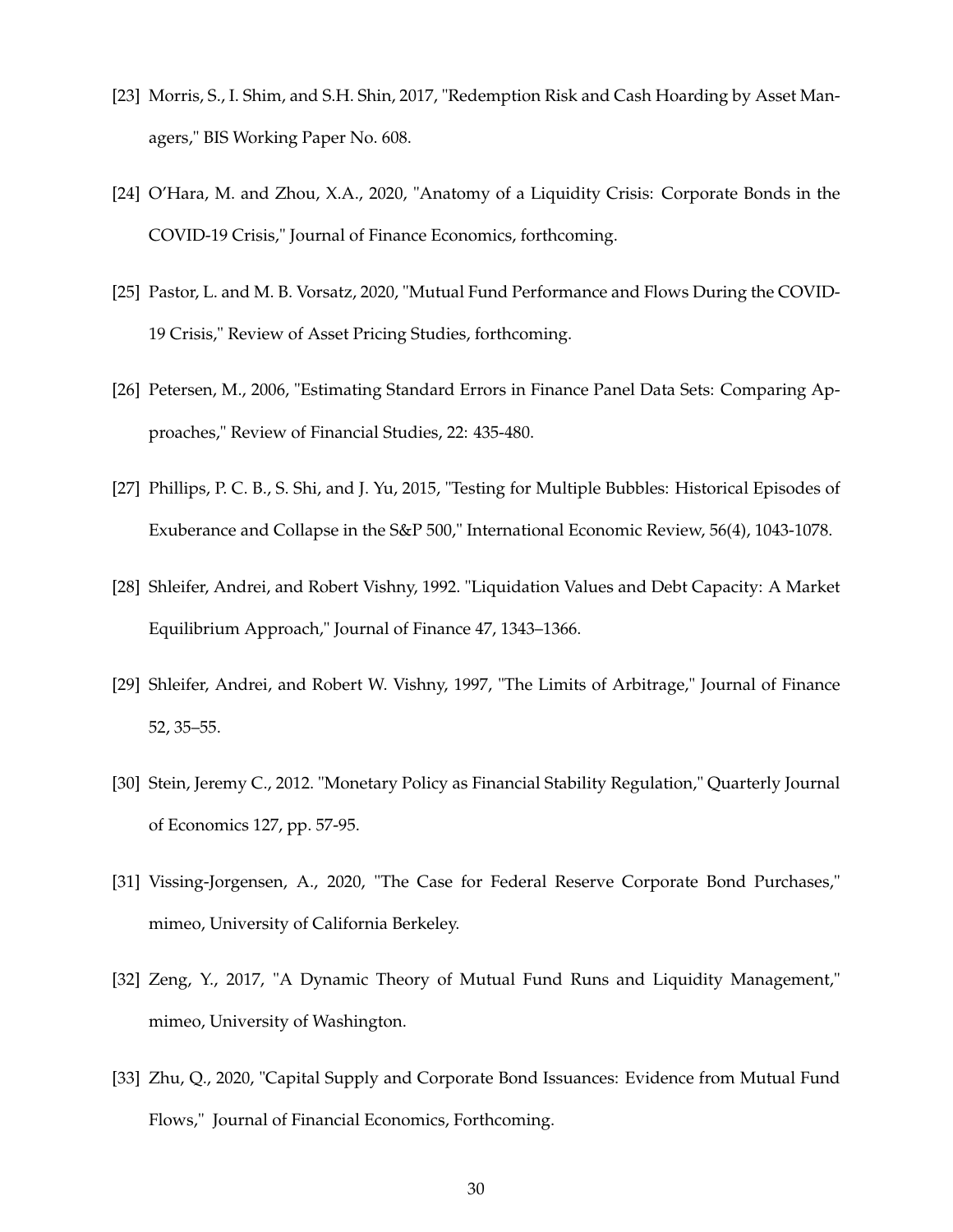#### **Appendix A: Details of Variable Definitions**

The variables used in this paper are extracted from four major data sources for the 2010M1– 2020M8 period: daily mutual fund flows, net assets, and returns from the Morningstar Database;<sup>18</sup> quarterly mutual fund characteristics from the CRSP Mutual Fund Database; quarterly security-level holdings of fixed income securities by U.S.-domiciled mutual funds from Thompson Reuters/Lipper eMAXX database when available and the CRSP Mutual Fund Database otherwise; security-level data on corporate bond trading volume and liquidity from TRACE, and bond maturity and ratings from FISD and the three major credit rating agencies (Fitch, Moody's, and S&P).

The variables are defined as follows:

# *Main Fund-Level Outcomes:*

**Flows (%)** is defined as  $\text{FLOW}_{j,t} = (\text{TNA}_{j,t} - (1+r_{j,t})\text{TNA}_{j,t-1})/\text{TNA}_{j,t-1}$ , where  $\text{TNA}_{j,t-1}$  is the total net assets under management at the end of the previous period, and r*j*,*<sup>t</sup>* is the return (net of fees and expenses) over the period.<sup>19</sup>

**Large Outflows** is defined as a dummy that takes value of one for fund-day observations in the bottom decile of the distribution of fund flows.

**2-day (3-day) Large Outflows** is defined as a dummy that takes value of one for fund-day observations corresponding to 2 (3) consecutive days in the bottom decile of the distribution of fund flows.

**2+SC (3+SC) Large Outflows** is defined as a dummy that takes value of one for fund-day observations corresponding to funds with at least 2 (3) share classes in the bottom decile of the distribution of fund flows.

#### *Fund Characteristics:*

**Return (%)** is the daily net fund return.

**Illiquidity (Roll)**. We use TRACE transaction data to calculate various daily liquidity measure for each bonds. We then take the within-quarter average of daily measures to get quarterly liquidity measure. Roll's bid-ask spread based on Roll's (1984):

$$
Liq_{i,d}^{Roll} = \sqrt[2]{-cov(\Delta P_{i,d}^j, \Delta P_{i,d}^{j-1})}
$$

where  $\Delta P_i^j$  $\mathcal{C}_{i,d}^{y}$  is the price of jth trade (ordered by time) of bond i at day d. In each quarter, we aggregate the bond-level Roll measure into a fund-level Roll measure by taking share-weighted averages using the fund's bond portfolio holding shares of each bond.

**Illiquidity (Bid-Ask)**. We use TRACE transaction data to calculate various daily liquidity measure for each bonds. We then take the within-quarter average of daily measures to get quarterly liquidity measure. Bid-ask is the difference between weighted average dealer ask prices and weighted average dealer bid prices. The weights are par volume of trades. The bid-ask measure at the fundlevel is calculated similarly to the Roll measure, as the share-weighted average of bid-ask for each corporate bond held by a given fund.

 $18$ To ensure that the dataset is survivorship-bias-free, we include funds that are inactive by the time of our data pull. Additional details on Morningstar Direct are at: https://www.morningstar.com/products/direct.

<sup>&</sup>lt;sup>19</sup>As it is also standard practice in the literature, fund flows are winsorized at the  $1\%$  and  $99\%$  percentiles to mitigate the influence of outliers.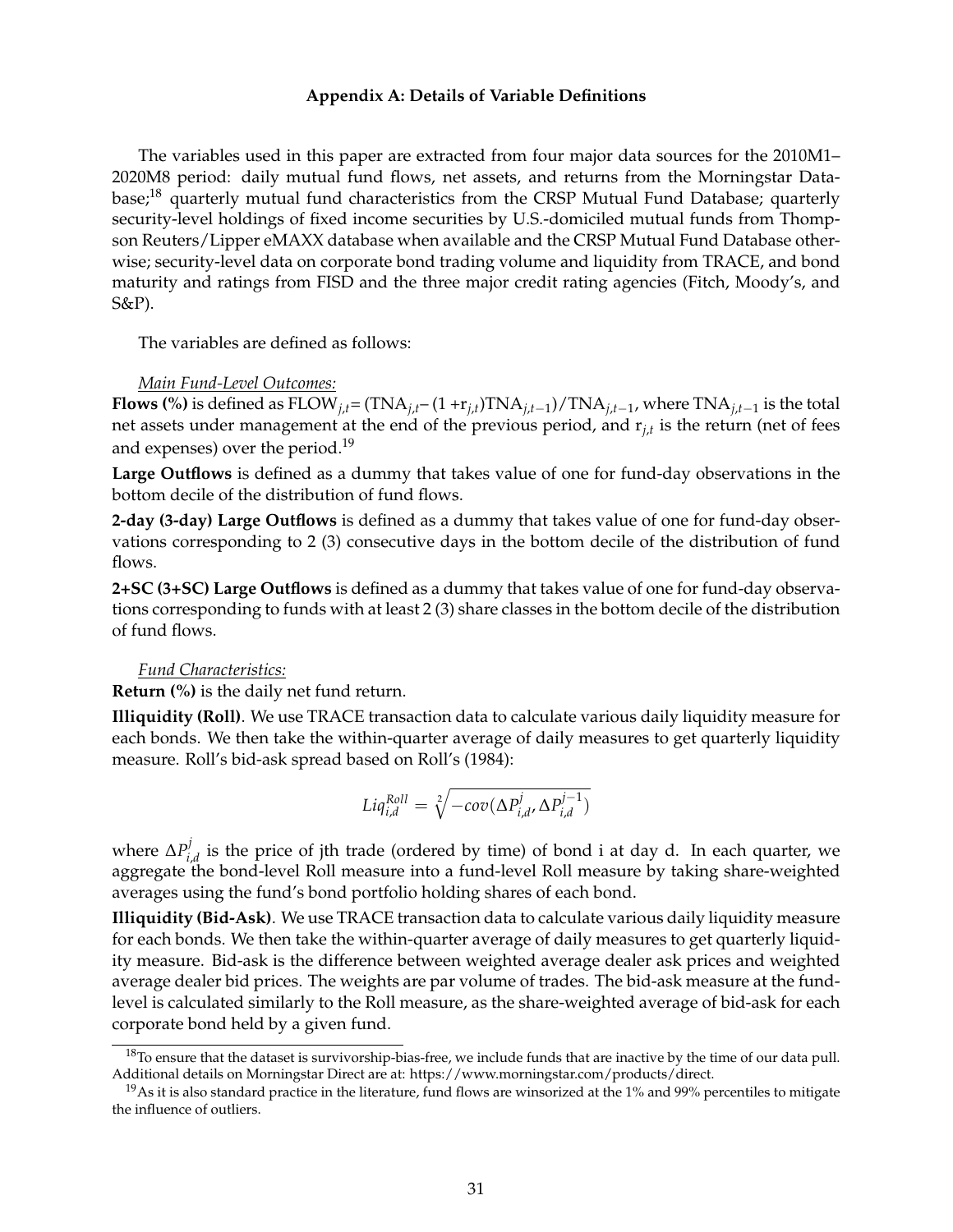**Illiquidity (Ratings)**. Average rating of the bond holdings of the mutual fund, expressed in quarters. The ratings measure at the fund-level is calculated similarly as the Roll measure, as the share-weighted average of ratings for each corporate bond held by a given fund.

**Vulnerability to Fire-Sale Spillovers**. We use data on portfolio holdings to construct estimates of the effect of 100 basis points increase in fund family *j*'s fund flow-driven fire-sale pressure on *i*'s current flows, *bij*. Given these estimates and an assumption for the attenuation factor *a* (set as 0.9), we calculate a fund *i*'s vulnerability following Falato, Hortacsu, Li, and Shin (2019), as:

$$
Vulnerability_i = \frac{1}{n} \sum_{s=1}^{\infty} \sum_{j=1}^{n} a^s b_{ij}^s
$$

**Maturity.** Average maturity of the bond holdings of the mutual fund, expressed in quarters.

**Age.** Fund age, defined as the number of years since fund inception.

**COVID-19 Sector Exposure.** Calculated for each fund at the beginning of the sample period (as of 2018Q4) by taking the sum of the value of bond holdings in the following Fama-French 49 industries, which were most severely impacted (see Fahlenbrach, Rageth and Stulz (2020) for supporting evidence): Entertainment, Construction, Automobiles and trucks, Aircraft, Ships, Personal services, Business services, Transportation, Wholesale, Retail, and Restaurants, hotels and motels. Exposure is measured based on the value of the holdings in these exposed sectors relative to total bond portfolio holdings of a given fund.

**Expense ratio (%)** is the fund's expense ratio in the most recent fiscal year, defined as the total investment that the shareholders pay for the fund's operating expenses (including 12b1 fees).

**Fund Size** (log\$Million) is the natural log of total net assets.

**Fund Age** is the number of years since fund inception.

# *Policy Impact Variables:*

**SMCCF Share***<sup>i</sup>* is defined as a weighted sum of dummies for whether a given bond was eligible to be purchased by the SMCCF, with weights calculated based on the asset allocation of a given fund. Specifically, we start with each security with information on holdings as of February 2020 and combine it with eligibility information from the term sheet of the SMCCF to construct this measure for each fund by taking the sum over the fund's securities holdings of the percentage portfolio share holdings of each eligible security. The eligibility criteria are: maturity of under 5 years, domiciled in the US, not an insured depository institution, and rated investment grade as of March 22, 2020 and not lower than BB+ afterwards ("fallen angels").

**SMCCF Share**<sub>*b*</sub> is a measure of bond exposure to the SMCCF purchase eligibility based on the exposure of the funds that hold the outstanding bonds of a given issuer. Specifically, we construct this measure for each fund by taking the sum over the fund's securities holdings of the percentage portfolio share holdings of each eligible security. Next, we combine this measure and historical information on all the bond issues by a given issuer from FISD to rank securities based on issuerlevel average exposure to the SMCCF purchase eligibility, which is calculated as the average across outstanding issues of the fund-level measure across all outstanding issues and holders for any given issuer.

**Peer SMCCF Share***<sup>i</sup>* is defined as a weighted sum of peers' exposure to the SMCCF purchase eligibility, with weights calculated based on the asset allocation of a given fund. Specifically, we construct this measure for each fund by taking the weighted sum over the fund's securities holdings of the security-by-security SMCCF share, with the weights equal to the (own) funds' percentage portfolio share holding of each respective security. The security-level SMCCF share is an average of the fund-level share across all holders.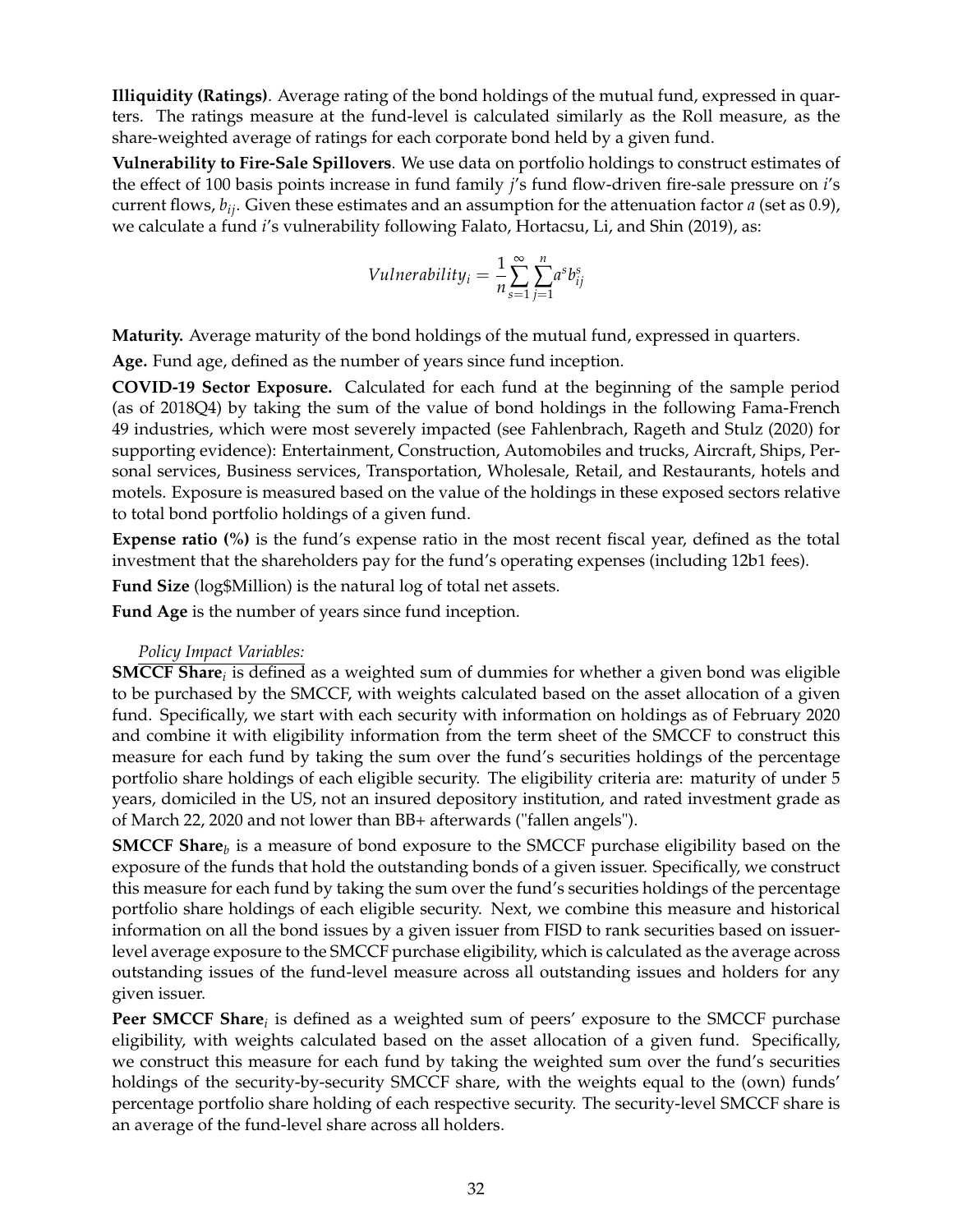**SMCCF Treated***<sup>i</sup>* is defined as a dummy for exposure to eligible purchases that exploits the 5 year maturity threshold for eligibility. For each fund, we construct the share of eligible (ineligible) bonds held as weighted sums of dummies for whether a given bond had a maturity of 5 years (6 years) and satisfied the other eligibility requirements to be purchased by the SMCCF, with weights calculated based on the asset allocation of a given fund. Specifically, we start with each security with information on holdings as of February 2020 and combine it with eligibility information from the term sheet of the SMCCF to construct this measure for each fund by taking the sum over the fund's securities holdings of the percentage portfolio share holdings of each eligible security. The dummy equals one (zero) for funds in the top quartile of exposure to eligible (ineligible) bonds. The observations for the other two intermediate quartiles are not included in this variable.

**SMCCF Treated***<sup>b</sup>* is a measure of bond exposure to the SMCCF purchase eligibility based on the exposure of the funds that hold the outstanding bonds of a given issuer. Specifically, we construct the share exposure measure for each fund as described above. Next, we combine these measures and historical information on all the bond issues by a given issuer from FISD to rank securities based on issuer-level average exposure to the SMCCF purchase eligibility, which is calculated as the average across outstanding issues of the fund-level measure across all outstanding issues and holders for any given issuer. Treated (control) issuers are those in the top quartile of eligible (ineligible) exposures. The observations for the other two intermediate quartiles are not included in this variable.

**Peer SMCCF Treated***<sup>i</sup>* is a measure of peer fund exposure to the SMCCF purchase eligibility. The Peer Treated dummy is an indicator that equals one (zero) for top quartile of the peer SMCCF share of eligible (ineligible) bonds. The observations for the other two intermediate quartiles are not included in this variable. Specifically, for each fund the share exposures are defined as above. We then construct the peer share measures for each fund by taking the weighted sum over the fund's securities holdings of the security-by-security SMCCF shares, with the weights equal to the (own) funds' percentage portfolio share holding of each respective security. The security-level SMCCF shares are averages of the fund-level shares across all holders.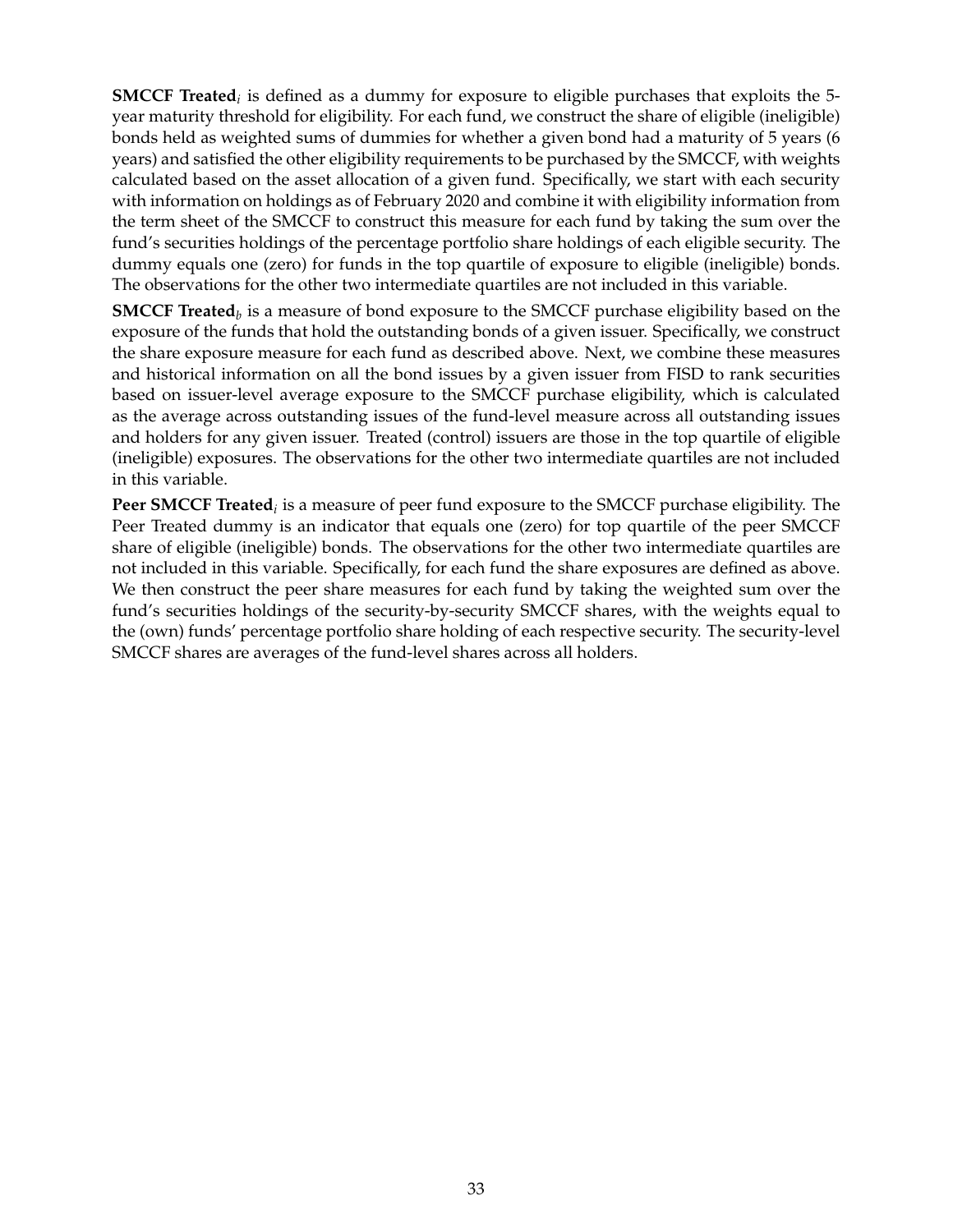#### **Appendix B: Details of Estimating Equations**

This appendix provides additional details of the estimating equations for the main analysis of fund flows (Tables 2-4), the analysis of the flow-performance relation (Appendix Table A.5), and the analysis of heterogeneity by fund sector exposure (Table 5).

The specifications for these analyses are defined as follows:

#### *Analysis of Fund Flows (Tables 2-4):*

To provide a formal assessment of fund fragility in the COVID-19 crisis using regression analysis, we examine the following main relation:

$$
Flows_{i,t} = \alpha + \beta \times Crisis_t + \gamma \times X_{i,t-1} + \eta_i + \lambda_t + \nu_{i,t}
$$
\n(1)

where the outcome variable, *Flowsi*,*<sup>t</sup>* , is primarily the daily fund's net flows for fund *i* in day *t*, and the main variable of interest, *Crisis<sup>t</sup>* , is an indicator that equals one in the crisis period. We include data from January 1, 2019 to April 17, 2020 for all the domestic corporate bond funds, and set Crisis to one starting from February 1, 2020. To better understand the evolution of flows during the crisis, we also consider a second specification with a finer set of indicators for subperiods within the crisis: a *Buildup* indicator for days in February 2020, an *Outbreak* indicator for the March 1, 2020 to March 13, 2020 period, a *Peak* indicator for days after the national emergency declaration on March 13, 2020 till the first Fed announcement on March 23, a *First Response* indicator for the March 23, 2020 to April 9, 2020 period, and a *Second Response* indicator for days after April 9, 2020.  $X_{i,t-1}$  is a vector of controls for standard fund characteristics, which include fund size.

In estimating equation (1), we address unobserved heterogeneity by including for all tests a specification that controls for the full set of fund-specific dummies, *η<sup>i</sup>* . The inclusion of fund fixed effects ensures that the parameter of interest, *β*, which represents the impact of the COVID-19 shock on fund flows, is estimated only from within-fund time-series variation. To address other contemporaneous common shocks, which are unrelated to the COVID-19 crisis and could be a potential confound for our estimates, in all the tests we include a full set of month-specific dummies,  $\lambda$ *t*.<sup>20</sup> The inclusion of month effects ensure that *β* is estimated from within-month variation – i.e., it reflects the impact of the COVID-19 crisis period for each month in 2020 relative to the same month in 2019. The idiosyncratic error term, *νi*,*<sup>t</sup>* , is assumed to be correlated within fund and potentially heteroskedastic (Petersen, 2006) and clustered standard errors are reported throughout (in parentheses).

Table 2 reports results for these two specifications in Panel A and B, respectively. Tables 3 and 4 report results for sample split analysis and matched-sample analysis of ETFs, respectively, that otherwise use the same two specifications. To ease presentation, additional coefficient estimates for the second specification's earlier phases of the crisis (i.e., Buildup and Outbreak) are reported in the appendix (Appendix Tables A.3, A.4, and A.6, respectively).

#### *Analysis of the Flow-Performance Relation (Appendix Table A.5):*

To inspect what the COVID-19 episode did to the sensitivity of outflows to bad performance, we modify our baseline specification as follows:

$$
Flows_{i,t} = \alpha + \beta_1 \times Crisis_t + \beta_2 \times Crisis_t \times \text{Re turn}_{it-1} + \gamma \times X_{i,t-1} + \eta_i + \lambda_t + \nu_{i,t} \tag{2}
$$

 $20$ We have experimented with including alternative time dummies, either quarter-specific or week-specific, both of which lead to only minor changes in our estimates.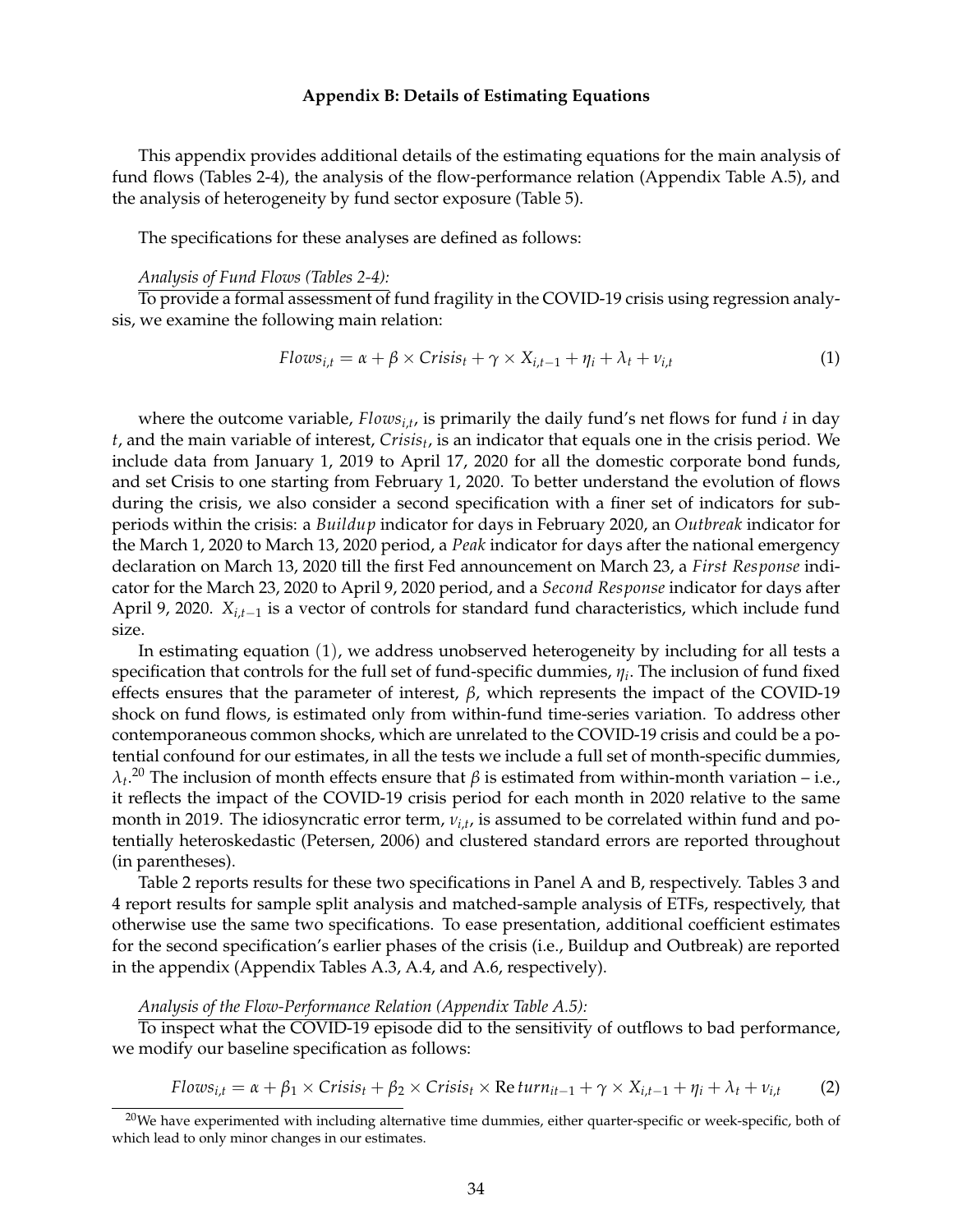where the outcome variable, *Flowsi*,*<sup>t</sup>* , is the daily fund's net flows for fund *i* in day *t*, and the main variable of interest is the interaction of the *Crisis* indicator with lagged fund performance, Re *turn*. As in the main analysis, we also consider a richer specification with a finer set of interacted indicators for sub-periods within the crisis and policy response. For each of these specifications, we show estimates of the flow-performance relation for good vs. bad performance using piece-wise linear functions of positive (Re *turn*<sup>+</sup>) vs. negative (Re *turn*<sup>-</sup>) fund returns, to allow for asymmetries as in Goldstein, Jiang, and Ng (2017).  $X_{i,t-1}$  is a vector of controls for standard fund characteristics, which include fund size as well as non-interacted lagged fund performance. The results are reported in Appendix Table A.5.

#### *Analysis of Heterogeneity by Fund Sector Exposure (Table 5):*

We enrich the baseline specification with an interaction term between the crisis indicator and a cross-sectional indicator for high fund exposure to COVID-19, which is calculated for each fund at the beginning of the sample period (as of 2018Q4) by taking the sum of the value of bond holdings in the following Fama-French 49 industries, which were most severely impacted (see Fahlenbrach, Rageth and Stulz (2020) for supporting evidence): Entertainment, Construction, Automobiles and trucks, Aircraft, Ships, Personal services, Business services, Transportation, Wholesale, Retail, and Restaurants, hotels and motels. Specifically, we use the following regression specification:

$$
Flows_{i,t} = \alpha + \beta_1 \times Crisis_t + \beta_2 \times Crisis_t \times High\, Exposure\, Fund_i + \gamma \times X_{i,t-1} + \eta_i + \lambda_t + \nu_{i,t} \tag{3}
$$

where the outcome variable, *Flowsi*,*<sup>t</sup>* , is as in the baseline the daily fund's net flows for fund *i* in day *t*, and the main variable of interest, *Crisis<sup>t</sup>* , is an indicator that equals one in the crisis period. To better understand the evolution of flows during the crisis, we again consider also a second specification with finer indicators for sub-periods within the crisis and policy response. The *High Exposure Fund* indicator equals one for funds in the top quartile of COVID-19 sector exposure and zero for those in the bottom quartile.  $X_{i,t-1}$  is a vector of controls for standard fund characteristics, which include fund size as well as the non-interacted exposure variable for the specification that does not include fund effects. The main results are reported in Table 5. To ease presentation, the additional coefficient estimates for the second specification's earlier phases of the crisis (i.e., Buildup and Outbreak) are reported in the appendix (Appendix Table A.7).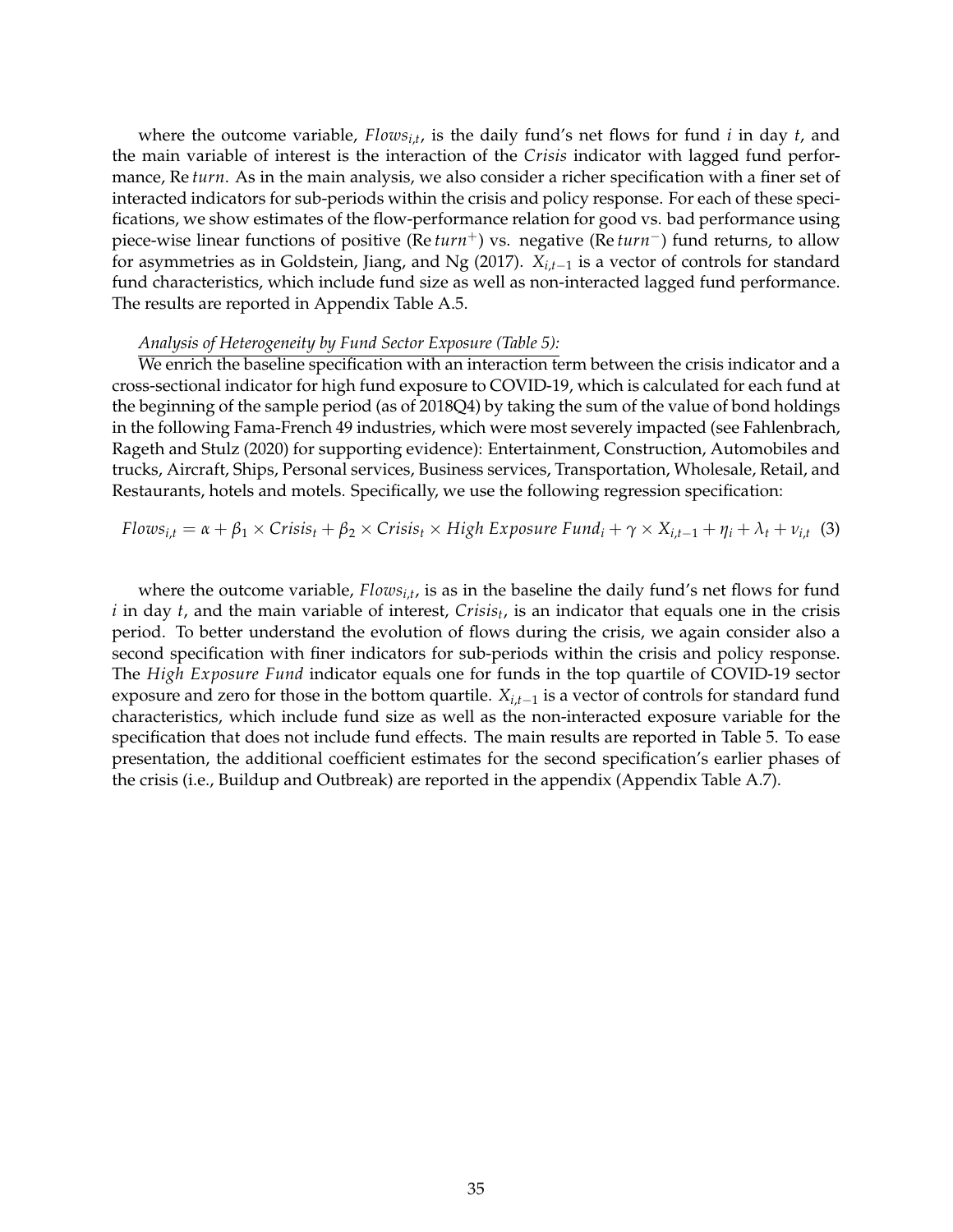#### **Appendix C: Details of Additional Graphical and Robustness Analysis**

This appendix provides additional details of the results reported in the appendix tables and figures.

#### *Motivating Evidence:*

**Appendix Figure A.1** shows that spreads for both investment-grade and high-yield rated corporate bonds increased dramatically starting from early March and peaked on March 23, when the Federal Reserve announced unprecedented direct interventions in the market via direct purchases of investment-grade corporate bonds by its Primary Market Corporate Credit Facility (PMCCF) and Secondary Market Corporate Credit Facility (SMCCF). The market further stabilized and reversed the spike in spreads after a second announcement by the Federal Reserve on April 9 about expanding the facilities to allow for purchases of ETFs and certain recently downgraded highyield bonds. While spreads almost tripled at their peak, they did not reach their financial crisis records. That said, the size of the bond market is much larger today, with corporate bonds outstanding standing at about \$5.8T in 2019Q4 relative to \$2.9T back in 2007Q4 (based on Financial Accounts, Table L.213).

By way of additional background on the timeline of the crisis, after the initial declaration of a public health emergency on January 31, sparse reports of confirmed infections, including several cruise ships, started to appear in February and official reports of severe disruptions to everyday life and the first official death were reported in the last week of February. In the first week of March, official reports of first confirmed infection cases outside of California and Washington started to trickle in with New York announcing its first case on March 2, followed by most other states by the end of the week. In the second week of March, governors throughout the US declared states of emergency starting with Ohio on March 9 and the official tally of infections started ramping up. At the end of the week, on March 13, a national emergency at the federal level in the US was declared.

Market commentary and policy reports noted that market functioning and liquidity were severely strained. For example, the latest Federal Reserve's Financial Stability Report (May, 2020) noted that "for a time, markets were severely dislocated, with volatilities historically high and liquidity conditions severely strained."<sup>21</sup> Haddad, Moreira, and Muir (2020) document large discounts for corporate bonds and bond ETFs relative to their CDS spreads and NAVs, respectively. Kargar, Lester, Lindsay, Liu, Weill and Zúñiga (2020) confirm the deterioration of liquidity and detail its timing for several measures of liquidity, including the bid-ask spread, which roughly tracked the movement in spreads. $^{22}$ 

Finally, anecdotal reports in funds' quarterly earnings calls for 2020Q1 confirm that funds experienced severe stress in March and that the policy response helped to alleviate fund stress. For example, in the earnings call of Allianz, an analyst asked: "What would happen if we had a repeat of mid-March when bond markets were close, even the treasury market was struggling, and if at the same time, you had a sudden acceleration of redemptions. Because people like me thought, oh my gosh, I need to go and buy some more – some food and I need to redeem my mutual fund. How does that impact Allianz?" The CFO of Allianz, Giulio Terzariol, answered: "So I would say, when you have a situation like that, usually, you can count on the central banks to have a liquidity. I would say, no, we just went through the situation, if you want, in Q1."

*Additional Graphical Analysis:*

<sup>21</sup>https://www.federalreserve.gov/publications/2020-may-financial-stability-report-asset-valuation.htm

<sup>&</sup>lt;sup>22</sup>Among the market and policy commentary on the episode, former Federal Reserve chairs Bernanke and Yellen described the corporate bond market as "under significant stress" (Bernanke and Yellen, 2020) and argued for direct policy interventions. Vissing-Jorgensen (2020) also argues for aggressive purchase programs that include riskier highyield debt.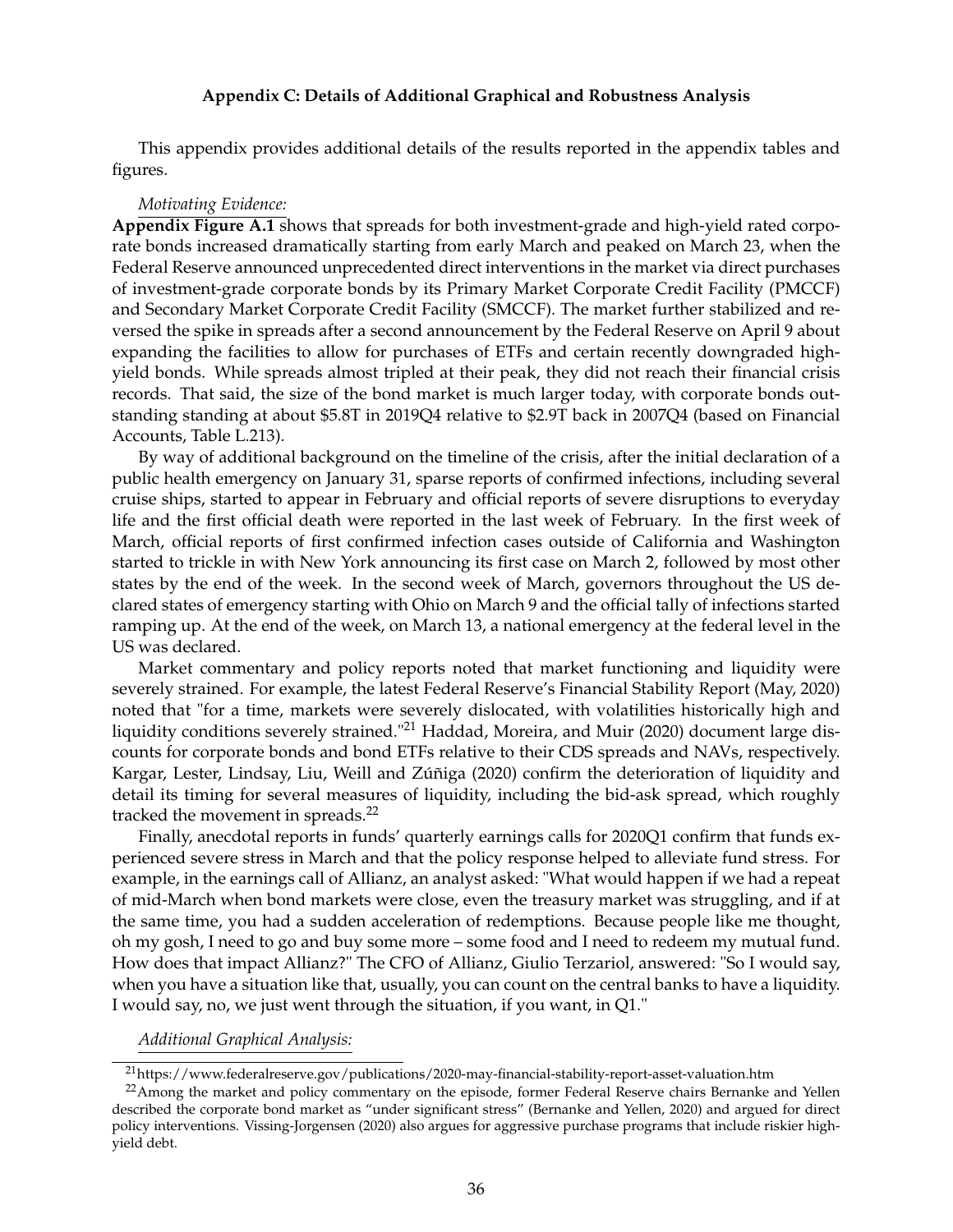**Appendix Figure A.2** provides additional evidence that the stress on bond funds during the COVID-19 crisis was truly unprecedented. Panel A shows that, on net, in mid-March more than a third of the bond funds experienced very large daily outflows, defined as outflows that correspond to the bottom 10% of the unconditional distribution of net fund flows, as it is standard in the literature (see, for example, Coval and Stafford, 2007). Over the last decade, on most days funds experienced large inflows, on net. And again the only previous stress episode was the Taper Tantrum, when less than a fifth of the funds experience large outflows. Panel B shows that outflows were not only large in the March 2020 episode, but also persistent, as more than a quarter of the bond funds experienced two consecutive days of large outflows in mid-March, a record for the last decade.

**Appendix Figure A.3** repeats the graphical analysis of daily aggregate net flows by sub-group for the different types of bond funds, investment-grade funds (Panel A), high-yield funds (Panel B), and ETFs (Panel C). Stress in March was widespread across the board of the different fund types. While investment-grade funds experienced large and sustained outflows, outflows were outsized and started a bit earlier for high-yield funds.

**Appendix Figure A.4** provides a complementary perspective over the measurement of fund fragility. So far we have shown that the size of outflows in the crisis was extraordinary, which is consistent with run-type investor behavior. Building on the recent tests of rational bubbles by Phillips, Shi, and Yu (2015) (see Brunnermeier, Rother, and Schnabel (2019) for a recent application and more details), we can provide stronger evidence of run-induced fragility. This approach measures fragility based on non-stationary behavior in fund flows. More specifically, the test identifies a fragility episode as the point in time at which the Augmented Dickey-Fueller (ADF) test statistic for an explosive unit-root exceeds its critical value, which signals that fund flows are on an explosive trajectory. We perform this test for each fund sequentially over expanding daily-windows starting from January 1, 2020 and plot the cumulative net fraction of funds that experience explosive flows. While flows were not on an explosive path for most funds in January, the fraction of funds that are classified as fragile based on this approach started to increase steadily in February. By March, most fund flows experienced a non-stationary episode.

# *Additional Estimates and Robustness Analysis:*

**Panels A and B of Appendix Table A.1** show that the baseline results are robust to including ETFs, indicating that their exclusion from the main analysis is not driving the results.

**Panel C of Appendix Table A.1** confirms the result in Panel B of Table 6 by repeating the main regression analysis for the extended sample that includes the post-crisis months through August 2020. Over this extended period, outflows were much more muted, confirming that flows continued to rebound after April.

**Appendix Table A.2** shows that the baseline results are robust to clustering standard errors at the fund rather than at the share-class level. The standard errors in this alternative specification are little changed relative to the baseline results in Table 2.

**Appendix Tables A.3 and A.4** provide additional coefficient estimates for the Buildup and Outbreak dummies (not reported in the main tables to ease presentation) for the baseline analysis (Table 2, Panels B-C) and the sample split analysis (Table 3, Panels B-C), respectively.

**Appendix Table A.5** shows additional analysis of the flow-performance relation (see Appendix B for specification details). The two main economic mechanisms we have highlighted, liquidity and fire-sales, both operate via the flow-performance relation, which has a long tradition in the literature at least since Chevalier and Ellison (1997). Goldstein, Jiang, and Ng (2017) show that the well-known convexity in flow-performance relation in equity funds disappears in corporate-bond funds, as they feature a concave relation. This greater sensitivity of outflows to bad performance is shown to be a result of the illiquidity of funds' assets.<sup>23</sup> In line with the main evidence, the

<sup>&</sup>lt;sup>23</sup>In previous research, fragility in corporate-bond funds was manifested through greater sensitivity of outflows to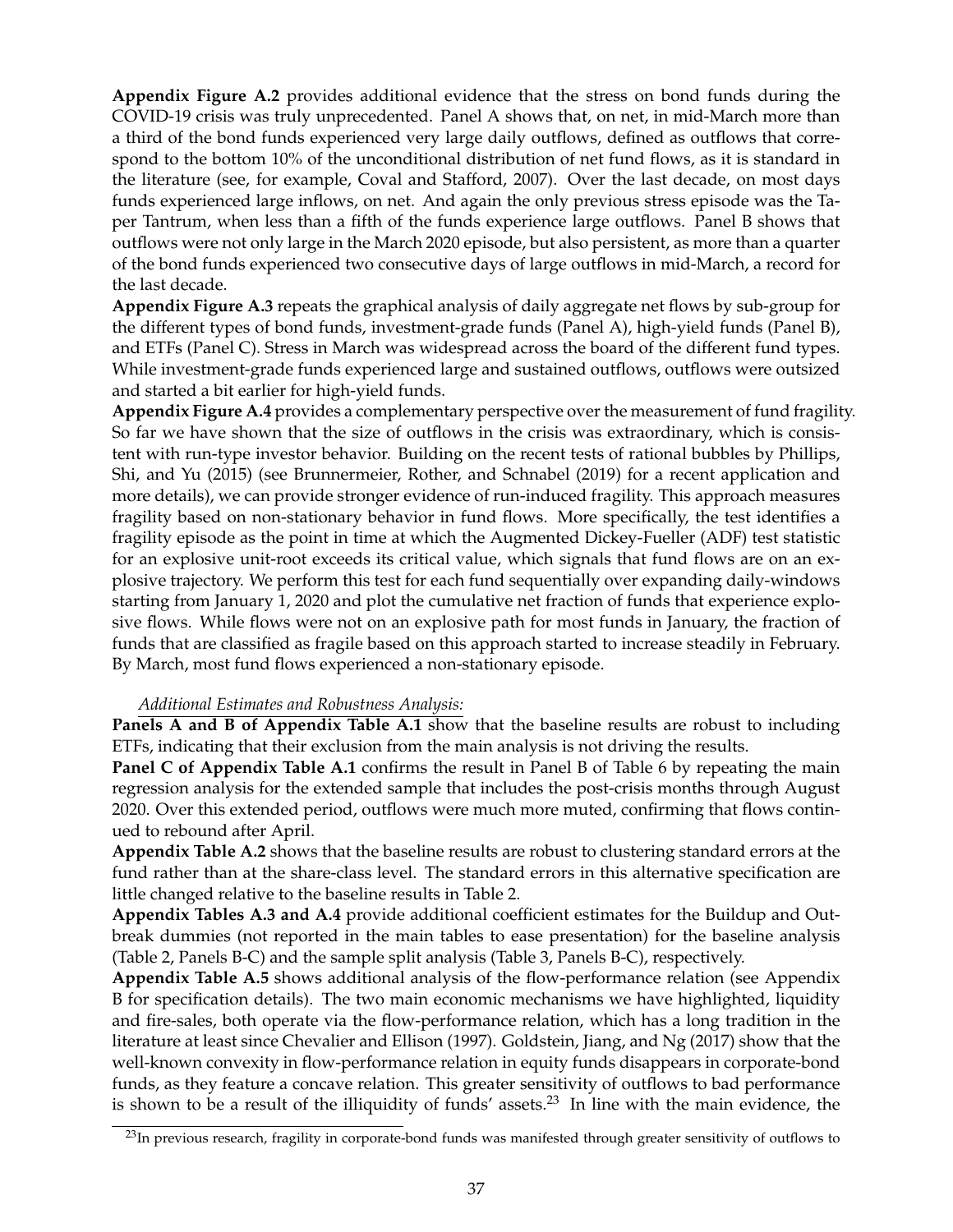coefficient on the interaction of Crisis with fund performance is positive and highly statistically significant (Panel A, Column 1), indicating that there was an increased sensitivity of flows to performance in the COVID-19 crisis. The result is robust to controlling for persistence in flows by including the lagged dependent variable (Panel A, Column 2). And it is driven by greater sensitivity of flows to bad performance (Panel A, Columns 3-4), suggesting that investors responded much more strongly to negative performance of their funds when making outflows decisions in the crisis. In all, this evidence indicates that heightened sensitivity of flows to bad performance was an important way in which fragility manifested itself in the COVID-19 crisis. The result helps to highlight a source of fragility that is specific to funds. In previous research, fragility in corporate-bond funds was manifested through greater sensitivity of outflows to bad performance. Indeed, we show that investors in corporate-bond funds responded much more strongly to negative performance of their funds in the COVID-19 crisis when making outflows decisions. As investors saw that their funds are not coping well with the market stress, and realizing that a first-mover-advantage is in place, they rushed to take their money out, aggravating the stress.

**Appendix Tables A.6 and A.7** provide additional coefficient estimates for the Buildup and Outbreak dummies (not reported in the main tables to ease presentation) for the matched-sample analysis of ETFs (Table 4, Panel B) and for the analysis by fund sector exposure (Table 5, Columns 3-4).

**Panel A of Appendix Table A.8** shows that the fragility proxies have explanatory power even within the subsample of investment grade (IG) funds, indicating that these forces can help to explain the large outflows even among this relatively higher tier of the market. Specifically, while IG bond funds experienced cumulative outflows of about 3% relative to their net assets, on average, in the period from February to March 2020, IG funds that were illiquid and those that were vulnerable to fire-sales experienced average cumulative outflows of about 9% and 6%, respectively, in the same period. The result also helps to further tie fragility down to funds, because it holds even within the sub-group of funds with relatively high-rated and, as such, ex-ante safer bonds, whose underperformance in crisis times is harder to explain with standard risk-based factors (see Haddad, Moreira, and Muir (2020)).

**Panel B of Appendix Table A.8** shows that the sample split results are robust to orthogonalizing each proxy with respect to the others, suggesting that each of the proxies is indeed capturing independent variation. This robustness check addresses the concern that there is positive crosscorrelation between the three measures of fragility (pair-wise correlations in our sample are as follows: 0.02 for Illiquidity (Roll) and Fire-sale vulnerability, 0.25 for Illiquidity (Roll) and Sector exposures, and 0.07 for Fire-sale vulnerability and sector exposure). Specifically, to implement this robustness check we first run a regression of each of the three fragility proxies (illiquidity, fire-sale vulnerability and COVID-sector exposure) on the other two proxies, in turn. We then use the estimated residual from each regression to split the sample. For example, take the illiquidity proxy. We first run a regression of the proxy (Roll) on the fire-sale vulnerability and the sector exposure proxies and then split the sample into two sub-samples based on top vs. bottom quartiles of the estimated residual from this regression. By construction, the residualized illiquidity proxy is orthogonal to the fire-sale vulnerability and COVID sector exposure proxies.

bad performance. Goldstein, Jiang, and Ng (2017) show that the well known convexity in flow-performance relation in equity funds disappears in corporate-bond funds, as they feature a concave relation. This greater sensitivity of outflows to bad performance is shown to be a result of the illiquidity of funds' assets.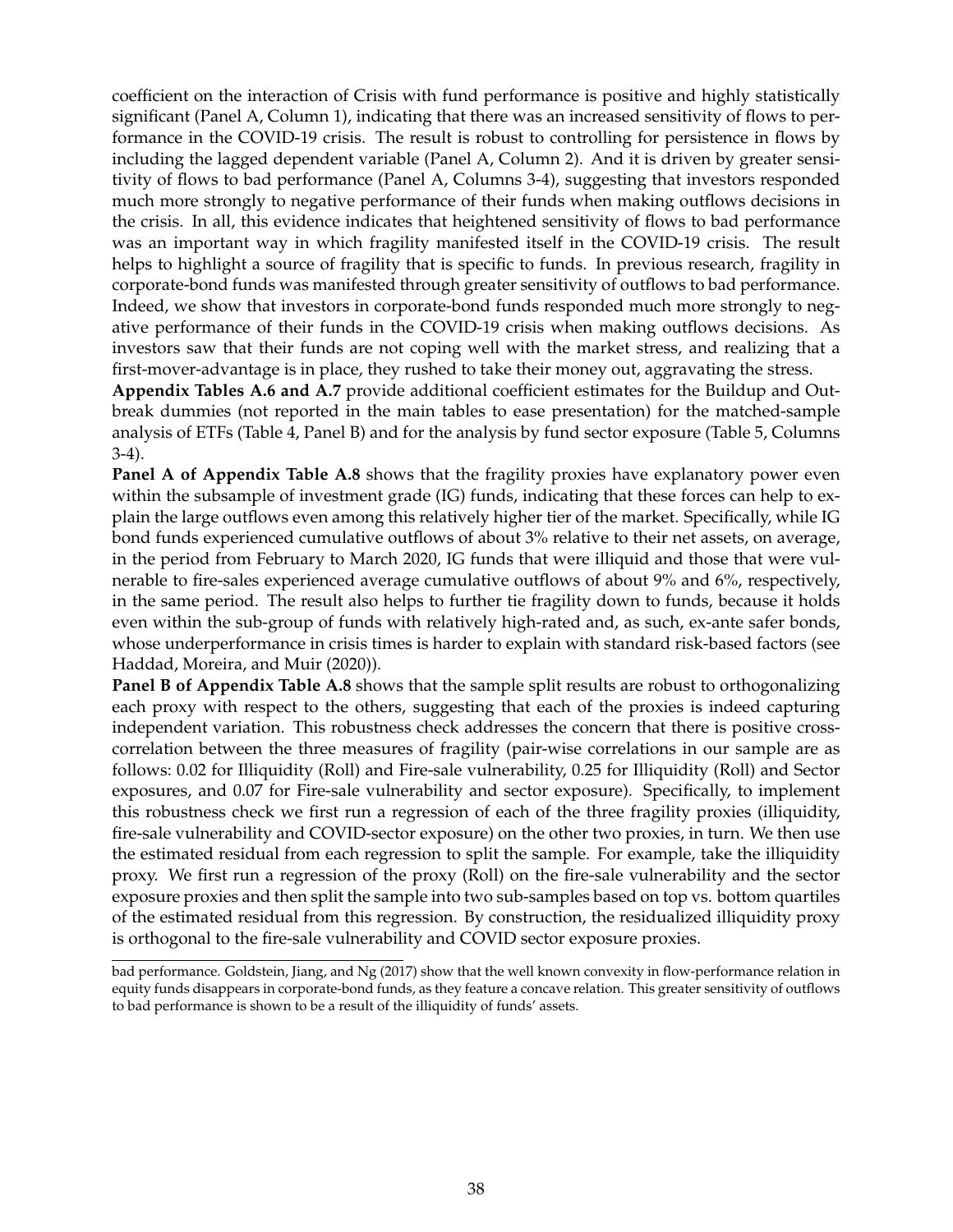# Table 1: Summary Statistics

| This table presents time distribution (Panel A) and summary statistics (Panel B) for our sample, |
|--------------------------------------------------------------------------------------------------|
| which comprises domestic US corporate bond funds and ETFs. The data span the period January      |
| 2010-April 2020 and consists of 4,952,183 share class-day observations for 4,142 (1,511) unique  |
| share classes (funds). Variable definitions are in Appendix A.                                   |

|                       | $\overline{Obs}$ | <b>Share Classes</b>                                   | Funds    |
|-----------------------|------------------|--------------------------------------------------------|----------|
|                       | fund-day         |                                                        |          |
| 2010                  | 396,750          | 2,160                                                  | 781      |
| 2011                  | 410,361          | 2,274                                                  | 835      |
| 2012                  | 406,275          | 2,300                                                  | 854      |
| 2013                  | 436,277          | 2,383                                                  | 899      |
| 2014                  | 467,723          | 2,600                                                  | 962      |
| 2015                  | 512,731          | 2,760                                                  | 1,000    |
| 2016                  | 528,468          | 2,835                                                  | 1,032    |
| 2017                  | 535,465          | 2,940                                                  | 1,054    |
| 2018                  | 540,693          | 3,007                                                  | 1,118    |
| 2019                  | 554,235          | 2,972                                                  | 1,137    |
| 2020                  | 163,205          | 2,901                                                  | 1,110    |
| Tot.                  | 4,952,183        | 4,142                                                  | 1,511    |
|                       |                  | Panel B: Summary Statistics, Crisis Sample (2019-2020) |          |
|                       | Mean             | <b>Std Dev</b>                                         | $p95-p5$ |
| Main Outcomes:        |                  |                                                        |          |
| Flows $(\% )$         | 0.16             | 1.69                                                   | 5.17     |
| Large Outflows        | 0.10             | 0.31                                                   | 1.00     |
| 2-day Large Outflows  | 0.06             | 0.25                                                   | 1.00     |
| 3-day Large Outflows  | 0.04             | 0.19                                                   | 0.00     |
| 2+SC Large Outflows   | 0.12             | 0.32                                                   | 1.00     |
| 3+SC Large Outflows   | 0.04             | 0.20                                                   | 0.00     |
| Fund Characteristics: |                  |                                                        |          |
| Return (%)            | 0.07             | 0.76                                                   | 2.22     |
| Fund Size (\$Mil)     | 574.62           | 1,527.34                                               | 3,325.14 |
| Investment-Grade Fund | 0.60             | 0.49                                                   | 1.00     |
| <b>ETF</b>            | 0.13             | 0.34                                                   | 1.00     |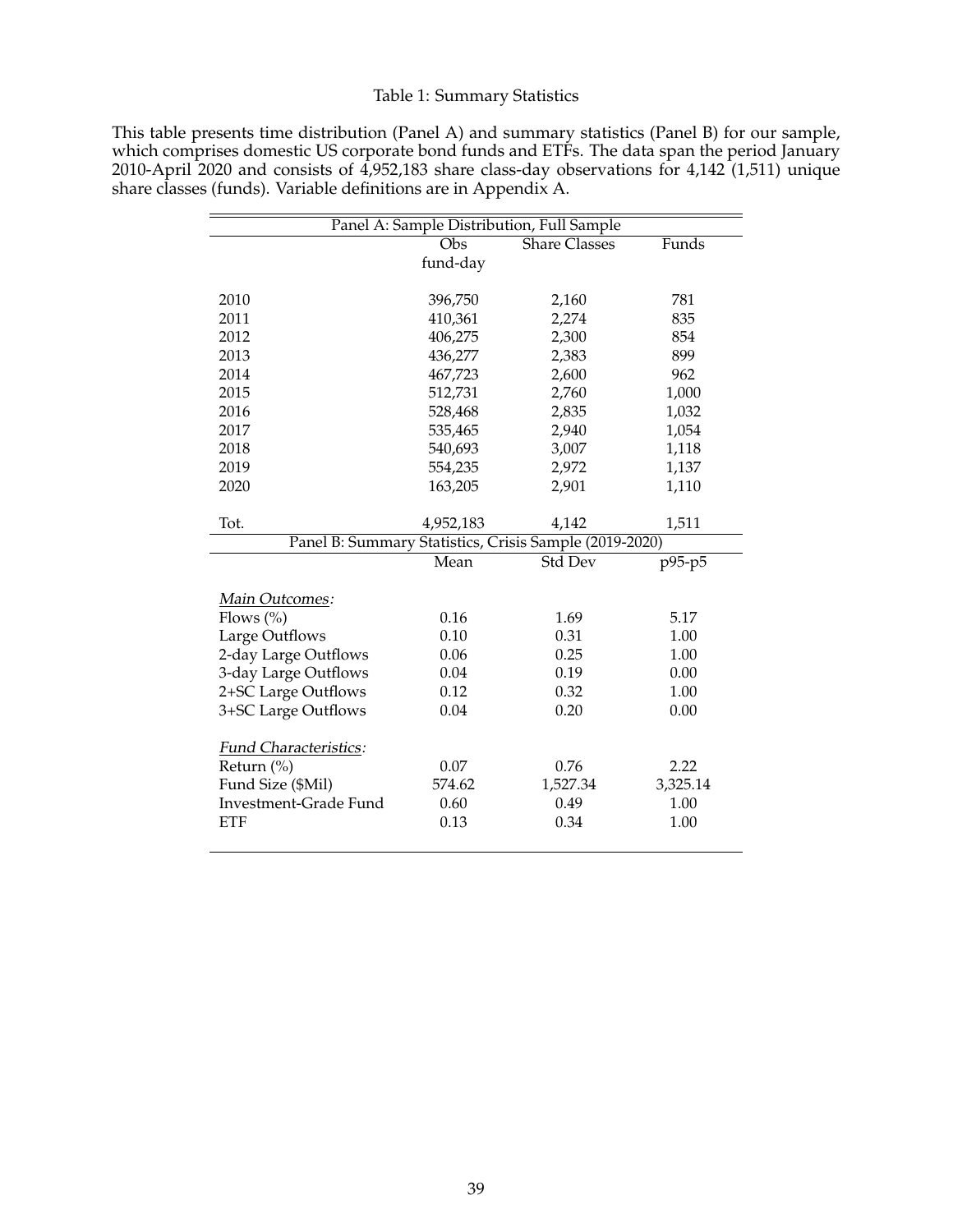# Table 2: Sizing Up Fragility in the COVID-19 Crisis: Analysis of Fund Flows

This table reports share class-level regressions of daily flows on an indicator variable for the COVID-19 crisis (Panel A) and indicator variables for different stages of the crisis and policy response (Panel B) and additional regressions of daily persistent and daily correlated large outflows (Panel C). The time period is 2019-2020. All specifications include controls for fund size and month. Standard errors (in parentheses) are clustered by share class, with \*\*\*, \*\*, and \* denoting significance at the 1%, 5%, and 10% level, respectively. Variable and specification details are in Appendix A-B.

| Panel A: Crisis                     |              |                                                      |                      |            |  |
|-------------------------------------|--------------|------------------------------------------------------|----------------------|------------|--|
|                                     | Flows $(\%)$ | Flows $(\%)$                                         | Flows $(\%)$         | Large      |  |
|                                     | <b>OLS</b>   | FE                                                   | <b>Bottom Decile</b> | Outflows   |  |
|                                     | (1)          | (2)                                                  | (3)                  | (4)        |  |
|                                     |              |                                                      |                      |            |  |
| Crisis (Feb-April 2020)             | $-0.25***$   | $-0.29***$                                           | $-1.39***$           | $0.11***$  |  |
|                                     | (0.02)       | (0.02)                                               | (0.02)               | (0.00)     |  |
|                                     |              |                                                      |                      |            |  |
| $\rm FE$                            | Month        | Month, Fund                                          | Month                | Month      |  |
| N obs                               | 619,222      | 619,222                                              | 619,222              | 619,222    |  |
| $R^2(\%)$                           | 0.8          | 13.9                                                 | 3.1                  | 2.6        |  |
|                                     |              | Panel B: Evolution of the Crisis and Policy Response |                      |            |  |
|                                     | Flows $(\%)$ | Flows $(\%)$                                         | Flows $(\%)$         | Large      |  |
|                                     | <b>OLS</b>   | $\rm FE$                                             | <b>Bottom Decile</b> | Outflows   |  |
|                                     | (1)          | (2)                                                  | (3)                  | (4)        |  |
|                                     |              |                                                      |                      |            |  |
| Peak (Mar 13-23, 2020)              | $-0.89***$   | $-0.92***$                                           | $-3.16***$           | $0.29***$  |  |
|                                     | (0.05)       | (0.05)                                               | (0.07)               | (0.01)     |  |
| First Response (Mar 23-Apr 9, 2020) | $-0.52***$   | $-0.55***$                                           | $-1.97***$           | $0.18***$  |  |
|                                     | (0.03)       | (0.03)                                               | (0.03)               | (0.01)     |  |
| Second Response (Apr 9-17, 2020)    | $-0.08*$     | $-0.11**$                                            | $-0.62***$           | $0.09***$  |  |
|                                     | (0.05)       | (0.05)                                               | (0.07)               | (0.01)     |  |
|                                     |              |                                                      |                      |            |  |
| $\rm FE$                            | Month        | Month, Fund                                          | Month                | Month      |  |
| N obs                               | 619,222      | 619,222                                              | 619,222              | 619,222    |  |
| $R^2(\%)$                           | 1.2          | 14.0                                                 | 4.7                  | 3.5        |  |
|                                     |              | Panel C: Additional Analysis of Large Outflows       |                      |            |  |
|                                     | 2-day Large  | 3-day Large                                          | 2+SC Large           | 3+SC Large |  |
|                                     | Outflows     | Outflows                                             | Outflows             | Outflows   |  |
|                                     | (1)          | (2)                                                  | (3)                  | (4)        |  |
|                                     |              |                                                      |                      |            |  |
| Peak (Mar 13-23, 2020)              | $0.22***$    | $0.15***$                                            | $0.38***$            | $0.28***$  |  |
|                                     | (0.01)       | (0.01)                                               | (0.01)               | (0.01)     |  |
| First Response (Mar 23-Apr 9, 2020) | $0.15***$    | $0.09***$                                            | $0.25***$            | $0.18***$  |  |
|                                     | (0.00)       | (0.00)                                               | (0.01)               | (0.00)     |  |
| Second Response (Apr 9-17, 2020)    | $0.08***$    | $0.04***$                                            | $0.15***$            | $0.08***$  |  |
|                                     | (0.01)       | (0.00)                                               | (0.01)               | (0.00)     |  |
|                                     |              |                                                      |                      |            |  |
| $\rm FE$                            | Month        | Month                                                | Month                | Month      |  |
| N obs                               | 619,222      | 619,222                                              | 619,222              | 619,222    |  |
| $R^2(\% )$                          | 3.2          | 2.4                                                  | 5.5                  | 7.2        |  |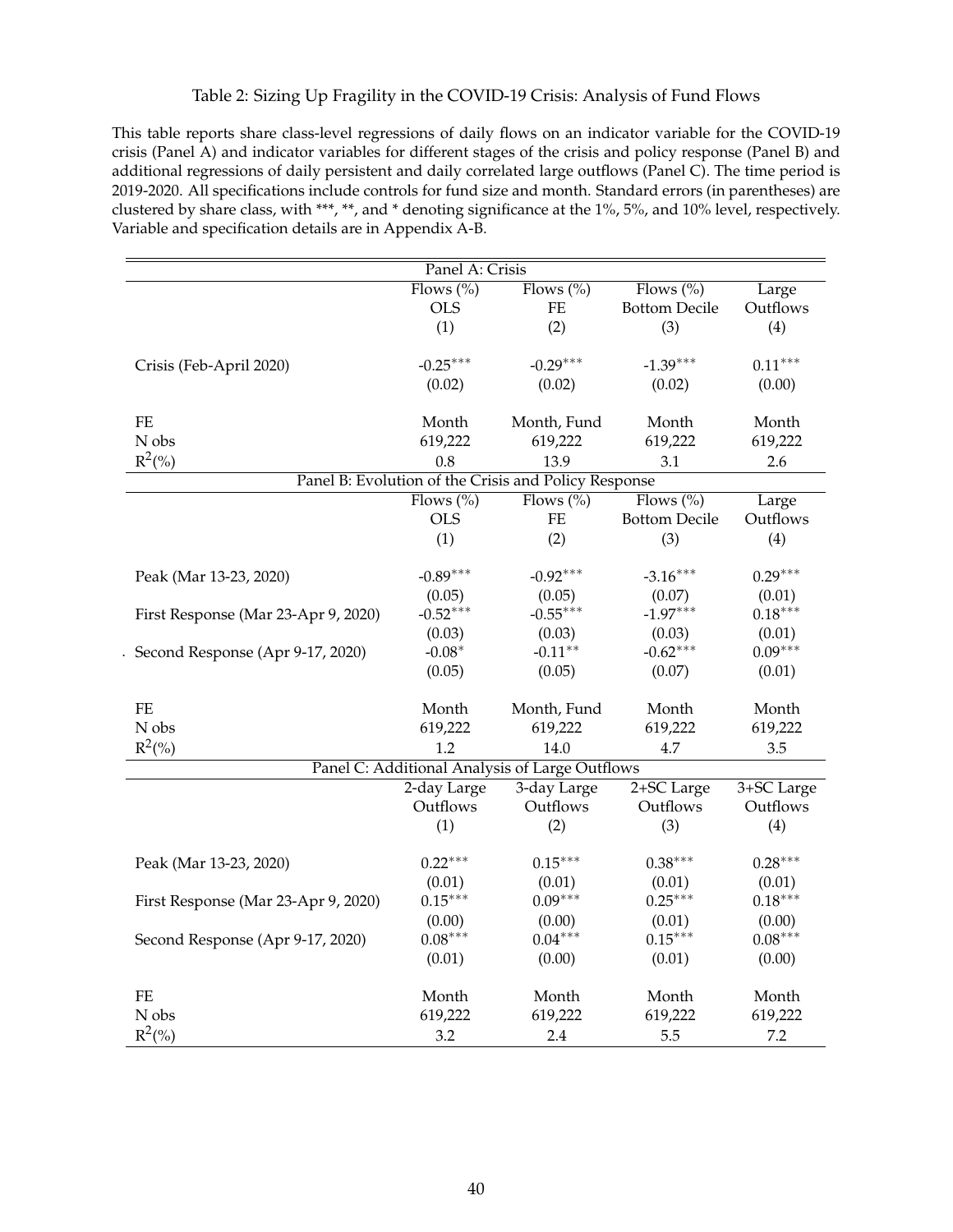## Table 3: Sources of Fragility in the COVID-19 Crisis: Heterogeneity Analysis

This table reports results of sample split analysis of daily flows regressed on an indicator variable for the COVID-19 crisis (Panel A) and indicator variables for different stages of the crisis and policy response (Panels B-C). Sample splits are by fund liquidity based on Roll, bid-ask spreads, and bond ratings, and by fund vulnerability to fire-sale spillovers, age, and maturity. The time period is 2019-2020. All specifications include controls for fund size and month. Standard errors (in parentheses) are clustered by share class, with \*\*\*, \*\*, and \* denoting significance at the 1%, 5%, and 10% level, respectively. Variable and specification details are in Appendix A-B.

| Panel A: Crisis                                                                      |            |               |            |            |            |               |  |
|--------------------------------------------------------------------------------------|------------|---------------|------------|------------|------------|---------------|--|
|                                                                                      |            | Roll          |            | Bid-Ask    |            | Vulnerability |  |
|                                                                                      | Illiq      | Liq           | Illiq      | Liq        | Low        | High          |  |
|                                                                                      | (1)        | (2)           | (3)        | (4)        | (5)        | (6)           |  |
|                                                                                      |            |               |            |            |            |               |  |
| Crisis (Feb-April 2020)                                                              | $-0.36***$ | $-0.10$       | $-0.40***$ | $-0.06$    | $-0.19***$ | $-0.32***$    |  |
|                                                                                      | (0.05)     | (0.06)        | (0.05)     | (0.06)     | (0.04)     | (0.04)        |  |
|                                                                                      |            |               |            |            |            |               |  |
| Month, Fund FE                                                                       | Yes        | Yes           | Yes        | Yes        | Yes        | Yes           |  |
| ${\rm N}$ obs                                                                        | 86,954     | 87,134        | 88,600     | 86,599     | 165,403    | 177,561       |  |
| $R^2({\%})$                                                                          | 12.9       | 7.4           | 12.0       | 6.3        | 9.8        | 13.6          |  |
| Panel B: Evolution of the Crisis and Policy Response by Fund Liquidity               |            |               |            |            |            |               |  |
|                                                                                      |            | Roll          |            | Bid-Ask    | Ratings    |               |  |
|                                                                                      | Illiq      | Liq           | Illiq      | Liq        | Illiq      | Liq           |  |
|                                                                                      | (1)        | (2)           | (3)        | (4)        | (5)        | (6)           |  |
|                                                                                      |            |               |            |            |            |               |  |
| Peak (Mar 13-Mar 23, 2020)                                                           | $-1.28***$ | $-0.67***$    | $-1.35***$ | $-0.45***$ | $-1.72***$ | $-0.02$       |  |
|                                                                                      | (0.10)     | (0.16)        | (0.11)     | (0.15)     | (0.10)     | (0.16)        |  |
| First Response (Mar 23-Apr 9, 2020)                                                  | $-0.55***$ | $-0.57***$    | $-0.52***$ | $-0.53***$ | $-0.41***$ | $-0.28***$    |  |
|                                                                                      | (0.06)     | (0.09)        | (0.07)     | (0.08)     | (0.07)     | (0.10)        |  |
| Second Response (Apr 9-17, 2020)                                                     | $-0.04$    | 0.05          | 0.07       | $-0.02$    | $0.36***$  | 0.06          |  |
|                                                                                      | (0.10)     | (0.13)        | (0.12)     | (0.13)     | (0.13)     | (0.16)        |  |
|                                                                                      |            |               |            |            |            |               |  |
| Month, Fund FE                                                                       | Yes        | Yes           | Yes        | Yes        | Yes        | Yes           |  |
| N obs                                                                                | 86,954     | 87,134        | 88,600     | 86,599     | 100,923    | 86,795        |  |
| $R^2(\%)$                                                                            | 14.2       | 8.6           | 12.4       | 7.4        | 14.3       | 8.0           |  |
| Panel C: Evolution of the Crisis and Policy Response by Fund Fire-Sale Vulnerability |            |               |            |            |            |               |  |
|                                                                                      |            | Vulnerability |            | Age        | Maturity   |               |  |
|                                                                                      | Low        | High          | Young      | Old        | Short      | Long          |  |
|                                                                                      | (1)        | (2)           | (3)        | (4)        | (5)        | (6)           |  |
|                                                                                      |            |               |            |            |            |               |  |
| Peak (Mar 13-23, 2020)                                                               | $-0.65***$ | $-1.09***$    | $-0.79***$ | $-0.64***$ | $-0.56***$ | $-0.75***$    |  |
|                                                                                      | (0.06)     | (0.08)        | (0.11)     | (0.07)     | (0.24)     | (0.16)        |  |
| First Response (Mar 23-Apr 9, 2020)                                                  | $-0.54***$ | $-0.58***$    | $-0.54***$ | $-0.31***$ | $-0.59***$ | $-0.59***$    |  |
|                                                                                      | (0.03)     | (0.05)        | (0.07)     | (0.05)     | (0.14)     | (0.10)        |  |
| Second Response (Apr 9-17, 2020)                                                     | $-0.04$    | $-0.12*$      | $-0.22**$  | 0.10       | 0.13       | $-0.14$       |  |
|                                                                                      | (0.05)     | (0.07)        | (0.10)     | (0.08)     | (0.18)     | (0.20)        |  |
|                                                                                      |            |               |            |            |            |               |  |
| Month, Fund FE                                                                       | Yes        | Yes           | Yes        | Yes        | Yes        | Yes           |  |
| N obs                                                                                | 165,403    | 177,561       | 169,086    | 182,969    | 32,973     | 33,710        |  |
| $R^2(\% )$                                                                           | 13.6       | 13.9          | 15.1       | 9.7        | 6.4        | 10.3          |  |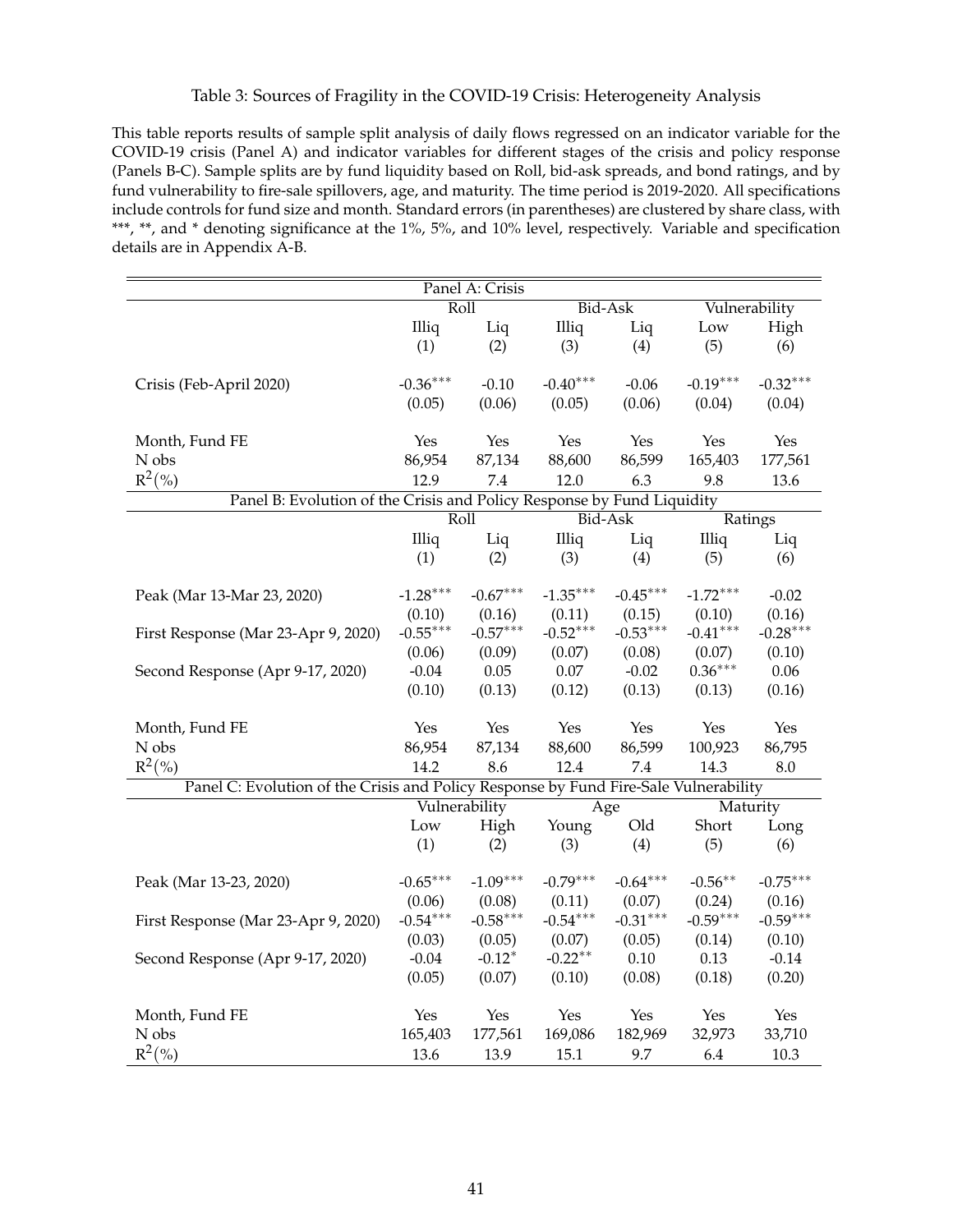# Table 4: Sources of Fragility in the COVID-19 Crisis: Analysis of ETFs

This table shows results of a matched-sample analysis of ETF flows. To implement the estimator, we use a methodology analogous to long-run event studies and for each ETF-day construct a "benchmark" flow variable, *Flows*<sub>-*i*,*t*</sub>, for a matched portfolio of bond funds. The covariates used for matching are size, age, and performance. We then repeat the baseline analysis for  $Flows_{i,t} - Flows_{i,t}$ . Panel A reports results for an indicator variable for the COVID-19 crisis and Panel B reports results for indicator variables for different stages of the crisis and policy response. The time period is 2019-2020. All specifications include controls for fund size and month. Standard errors (in parentheses) are clustered by share class, with \*\*\*, \*\*, and \* denoting significance at the 1%, 5%, and 10% level, respectively. Variable and specification details are in Appendix A-B.

| Panel A: Crisis                                      |               |             |             |             |  |
|------------------------------------------------------|---------------|-------------|-------------|-------------|--|
|                                                      | Flows $(\% )$ | Large       | 2-Day Large | 2+SC Large  |  |
|                                                      | FE            | Outflows    | Outflows    | Outflows    |  |
|                                                      | (1)           | (2)         | (3)         | (4)         |  |
|                                                      |               |             |             |             |  |
| Crisis (Feb-April 2020)                              | $0.16***$     | $-0.07***$  | $-0.05***$  | $-0.16***$  |  |
|                                                      | (0.06)        | (0.01)      | (0.01)      | (0.00)      |  |
| FE                                                   | Month, Fund   | Month, Fund | Month, Fund | Month, Fund |  |
| N obs                                                | 93,654        | 93,654      | 93,654      | 93,654      |  |
| $R^2(\%)$                                            | 10.6          | 10.2        | 7.9         | 33.0        |  |
| Panel B: Evolution of the Crisis and Policy Response |               |             |             |             |  |
|                                                      | Flows $(\% )$ | Large       | 2-Day Large | 2+SC Large  |  |
|                                                      | <b>FE</b>     | Outflows    | Outflows    | Outflows    |  |
|                                                      | (1)           | (2)         | (3)         | (4)         |  |
|                                                      |               |             |             |             |  |
| Peak (Mar 13-23, 2020)                               | $-0.10$       | $-0.06***$  | $-0.04***$  | $-0.37***$  |  |
|                                                      | (0.13)        | (0.02)      | (0.02)      | (0.00)      |  |
| First Response (Mar 23-Apr 9, 2020)                  | 0.08          | $-0.10***$  | $-0.08***$  | $-0.25***$  |  |
|                                                      | (0.09)        | (0.01)      | (0.01)      | (0.00)      |  |
| Second Response (Apr 9-17, 2020)                     | $0.36***$     | $-0.10***$  | $-0.08***$  | $-0.14***$  |  |
|                                                      | (0.15)        | (0.01)      | (0.01)      | (0.00)      |  |
| FE                                                   | Month, Fund   | Month, Fund | Month, Fund | Month, Fund |  |
| N obs                                                | 93,654        | 93,654      | 93,654      | 93,654      |  |
| $R^2(\%)$                                            | 9.9           | 10.1        | 6.5         | 35.9        |  |
|                                                      |               |             |             |             |  |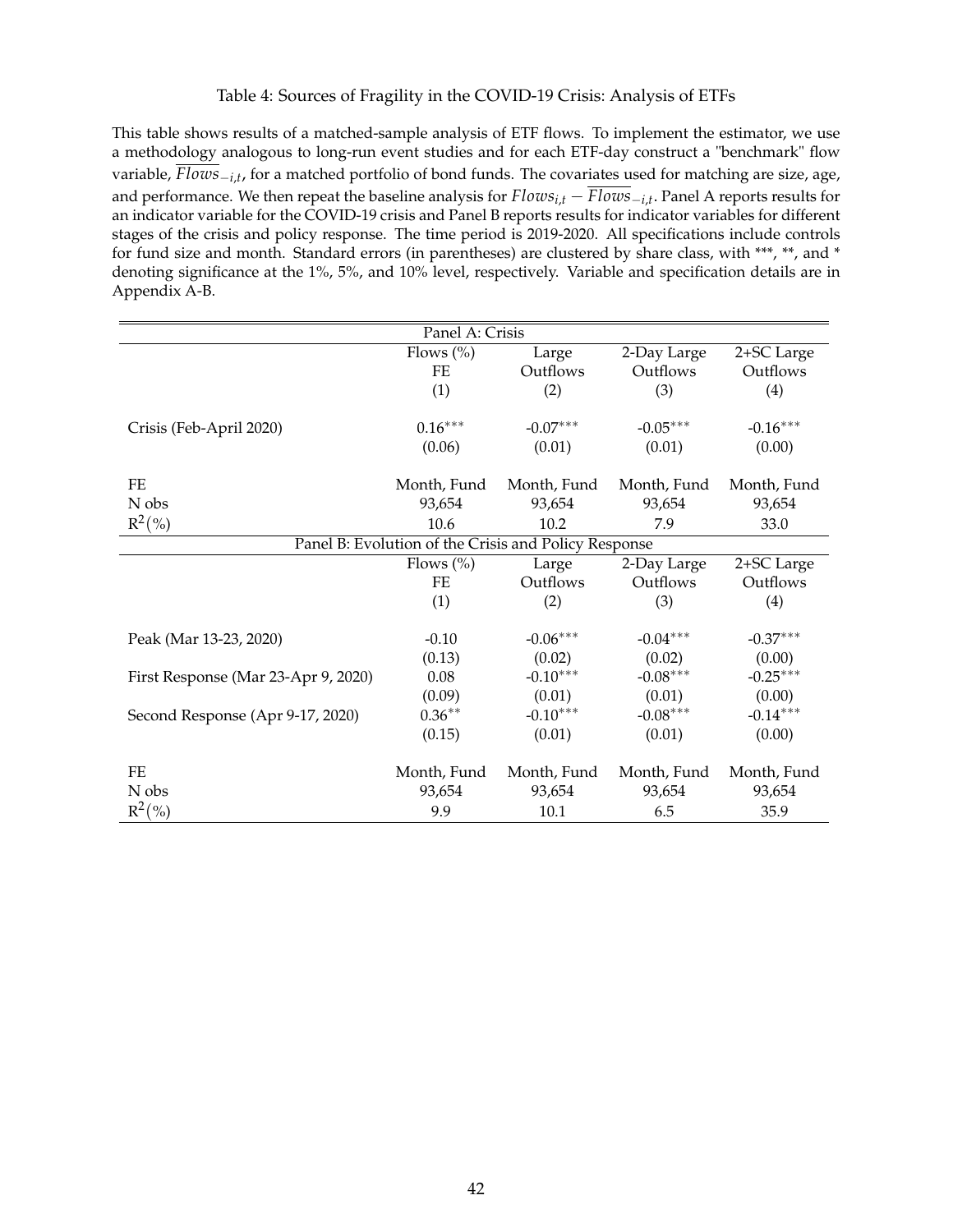## Table 5: Sources of Fragility in the COVID-19 Crisis: Analysis by Fund Sector Exposure

This table reports share class-level regressions of daily flows on an indicator for fund COVID-19 sector exposure and its interaction with an indicator variable for the COVID-19 crisis (Columns 1-2) and indicator variables for different stages of the crisis and policy response (Columns 3-4). The COVID-19 sector exposure is based on holdings of the following Fama-French 49 industries: Entertainment, Construction, Automobiles and trucks, Aircraft, Ships, Personal services, Business services, Transportation, Wholesale, Retail, and Restaurants, hotels and motels. The time period is 2019-2020. All specifications include controls for fund size and month. Standard errors (in parentheses) are clustered by share class, with \*\*\*, \*\*, and \* denoting significance at the 1%, 5%, and 10% level, respectively. Variable and specification details are in Appendix A-B.

|                                     | Panel A: Analysis by Fund Sector Exposure |            |                            |            |  |  |  |
|-------------------------------------|-------------------------------------------|------------|----------------------------|------------|--|--|--|
|                                     |                                           | Crisis     | Crisis and Policy Response |            |  |  |  |
|                                     | <b>OLS</b>                                | FE         | <b>OLS</b>                 | FE         |  |  |  |
|                                     | (1)                                       | (2)        | (3)                        | (4)        |  |  |  |
|                                     |                                           |            |                            |            |  |  |  |
| Crisis (Feb-April 2020)             | $-0.15***$                                | $-0.19***$ |                            |            |  |  |  |
|                                     | (0.05)                                    | (0.05)     |                            |            |  |  |  |
| Peak (Mar 13-23, 2020)              |                                           |            | $-0.78***$                 | $-0.81***$ |  |  |  |
|                                     |                                           |            | (0.12)                     | (0.12)     |  |  |  |
| First Response (Mar 23-Apr 9, 2020) |                                           |            | $-0.51***$                 | $-0.53***$ |  |  |  |
|                                     |                                           |            | (0.07)                     | (0.07)     |  |  |  |
| Second Response (Apr 9-17, 2020)    |                                           |            | $-0.13$                    | $-0.16$    |  |  |  |
|                                     |                                           |            | (0.13)                     | (0.13)     |  |  |  |
|                                     |                                           |            |                            |            |  |  |  |
| High Exposure Fund                  | $-0.01$                                   |            | $-0.01$                    |            |  |  |  |
|                                     | (0.03)                                    |            | (0.03)                     |            |  |  |  |
|                                     |                                           |            |                            |            |  |  |  |
| High Exposure Fund*Crisis           | $-0.27***$                                | $-0.22***$ |                            |            |  |  |  |
|                                     | (0.06)                                    | (0.06)     |                            |            |  |  |  |
| High Exposure Fund*Peak             |                                           |            | $-0.76***$                 | $-0.71***$ |  |  |  |
|                                     |                                           |            | (0.18)                     | (0.18)     |  |  |  |
| High Exposure Fund*First Response   |                                           |            | $-0.01$                    | 0.05       |  |  |  |
|                                     |                                           |            | (0.10)                     | (0.10)     |  |  |  |
| High Exposure Fund*Second Response  |                                           |            | $0.32*$                    | $0.37**$   |  |  |  |
|                                     |                                           |            | (0.17)                     | (0.17)     |  |  |  |
|                                     |                                           |            |                            |            |  |  |  |
| Month FE                            | Yes                                       | Yes        | Yes                        | Yes        |  |  |  |
| Fund FE                             | N <sub>o</sub>                            | Yes        | No                         | Yes        |  |  |  |
| N obs                               | 183,331                                   | 183,331    | 183,331                    | 183,331    |  |  |  |
| $R^2(\%)$                           | 1.2                                       | 11.5       | 2.1                        | 12.0       |  |  |  |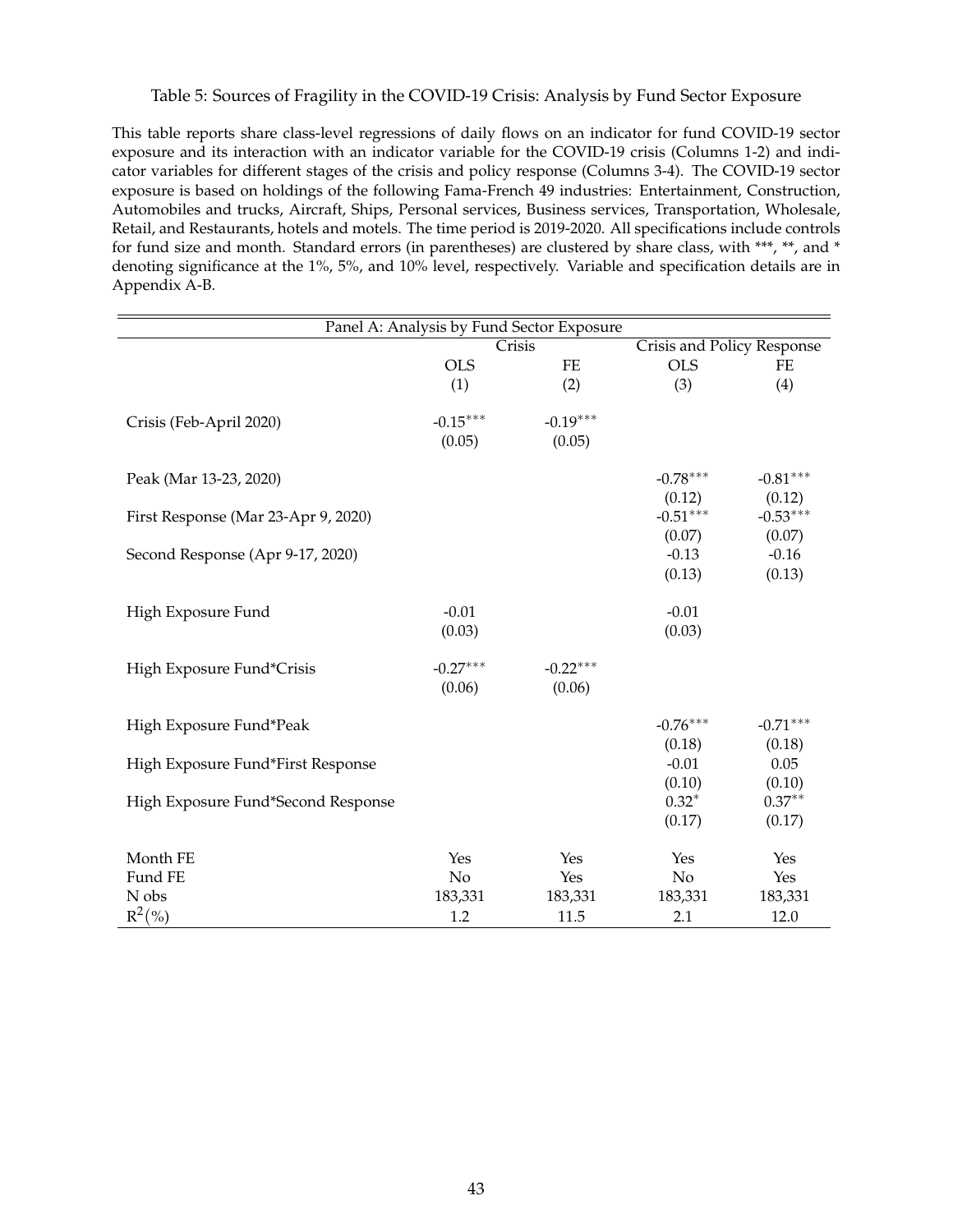#### Table 6: Sources of Fragility in the COVID-19 Crisis: Implications for Cumulative Flows

This table reports an Oaxaca-Blinder style regression-based quantification of the contribution of different sources of fragility to cumulative outflows in the COVID-19 crisis. For each of the three sources of fragility (illiquidity, fire-sale vulnerability and sector exposure), we use the following approach. For example, take illiquidity. We split the sample into two sub-samples based on top vs. bottom quartiles of the illiquidity proxy (Roll). We regress cumulative fund flows (relative to net assets) on the crisis dummy as well as fund controls (size) for liquid funds. We store the estimated coefficients and use them to predict cumulative flows for illiquid funds, which provides the counterfactual of flows for illiquid funds if they were liquid. Finally, we take the difference between cumulative flows and predicted cumulative flows for illiquid funds, which is our measure of the impact of COVID-19 on cumulative flows that can be attributed to illiquidity. In Panel A, we report the % share explained, which is the ratio of the difference between cumulative flows and predicted cumulative flows divided by cumulative flows for illiquid funds. For reference, we also report in the bottom panels cumulative flows based on a fragility factor that is constructed using principal component analysis to aggegate across the three proxies (with factor loadings 0.4207, 0.1146, and 0.4313, respectively) and cumulative flows in the Taper Tantrum. In Panel B, we report cumulative flows in the post-crisis period through August 2020. Variable definitions are in Appendix A.

| Panel A: Cumulative Flows in the Crisis             |               |               |  |  |  |  |
|-----------------------------------------------------|---------------|---------------|--|--|--|--|
|                                                     | Feb-Mar, 2020 | Mar-Apr, 2020 |  |  |  |  |
|                                                     | (1)           | (2)           |  |  |  |  |
| <b>Cumulative Flows</b>                             | $-10.2\%$     | $-6.7\%$      |  |  |  |  |
| Cumulative Flows, Illiquid Funds (Roll)             | $-18.7\%$     | $-14.8%$      |  |  |  |  |
| Cumulative Flows, Fire-Sale Vulnerable Funds        | $-16.5%$      | $-11.4%$      |  |  |  |  |
| Cumulative Flows, High Sector Exposure Funds        | $-21.4%$      | $-16.6%$      |  |  |  |  |
| Share Explained (Fund Liquidity (Roll))             | 40.1%         | 27.6%         |  |  |  |  |
| Share Explained (Fund Fire-Sale Vulnerability)      | 55.7%         | 37.3%         |  |  |  |  |
| Share Explained (Fund Sector Exposure)              | 63.8%         | 55.4%         |  |  |  |  |
| <b>Aggregating Across Proxies: Fragility Factor</b> | Feb-Mar, 2020 | Mar-Apr, 2020 |  |  |  |  |
| <b>Cumulative Flows</b>                             | $-23.2\%$     | $-17.7%$      |  |  |  |  |
| Historical Comparison: Taper Tantrum                | May-Jun, 2013 | Jun-Jul, 2013 |  |  |  |  |
| <b>Cumulative Flows</b>                             | $-2.2%$       | $-2.4%$       |  |  |  |  |
| Panel B: Cumulative Flows Post-Crisis               |               |               |  |  |  |  |
|                                                     | Apr-Aug, 2020 | Feb-Aug, 2020 |  |  |  |  |
|                                                     |               |               |  |  |  |  |
| <b>Cumulative Flows</b>                             | 9.3%          | 1.4%          |  |  |  |  |
|                                                     |               |               |  |  |  |  |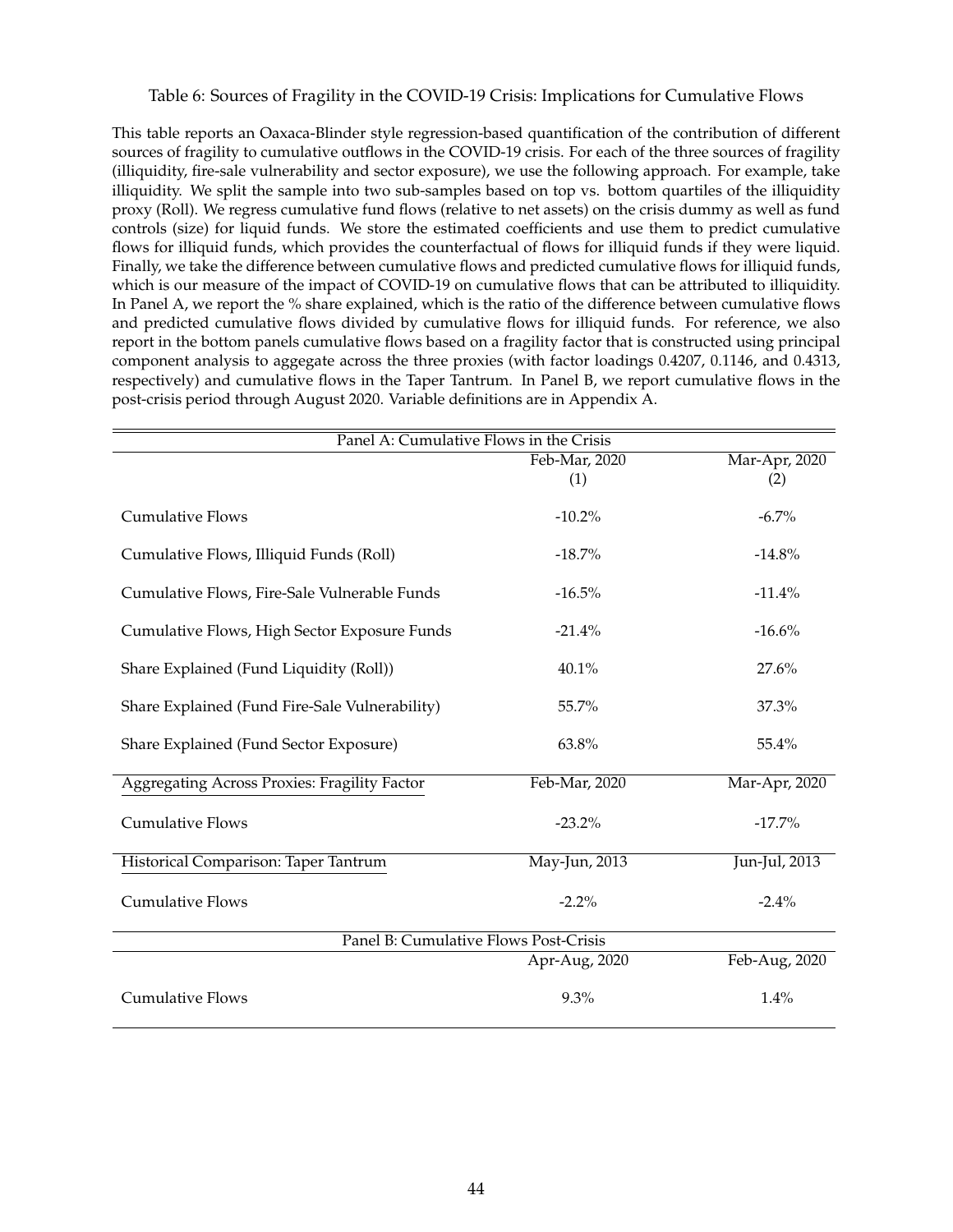## Table 7: The Fragility Channel of SMCCF: Impact of Fed Purchase Eligibility

This table reports regressions of cumulative fund flows (Panels A and C) and bond market outcomes (Panel B) on measures of fund and bond exposure to the SMCCF purchase eligibility. Panel A reports results for cumulative percentage flows and large outflows in the post-SMCCF period from April 10 through August 31, 2020. The SMCCF Share is a fund-level weighted sum of dummies for whether a given bond was eligible to be purchased by the SMCCF, with weights calculated based on the asset allocation of a given fund (percentage portfolio share holdings of each eligible security as of February 2020). The eligibility criteria are from the term sheet of the SMCCF. All specifications include controls for fund size. Panel B reports results for primary market bond issuance volumes and spreads and secondary spreads in the post-SMCCF period on a measure of bond exposure to the SMCCF purchase eligibility based on the exposure of the funds that hold the outstanding bonds of a given issuer. All specifications include controls for bond size, rating, maturity, and SMCCF eligibility. Panel C reports regressions of cumulative fund flows and large outflows in the post-SMCCF period on a measure of peer fund exposure to the SMCCF purchase eligibility. The Peer SMCCF Share is a weighted sum of peers' exposure to the SMCCF purchase eligibility, with weights calculated based on the asset allocation of a given fund. All specifications include controls for fund size and SMCCF exposure. To ease interpretation, the explanatory variables are expressed in standard deviation units. Standard errors are in parentheses, with \*\*\*, \*\*, and \* denoting significance at the 1%, 5%, and 10% level, respectively. Variable definitions are in Appendix A.

| Panel A: Fund Impact            |                  |                      |                         |                  |                         |              |
|---------------------------------|------------------|----------------------|-------------------------|------------------|-------------------------|--------------|
|                                 |                  | Cumulative Flows (%) |                         |                  | Large Outflows          |              |
|                                 | $\overline{All}$ | <b>Illiquid</b>      | Vulnerable              | All              | Illiquid                | Vulnerable   |
|                                 | (1)              | (2)                  | (3)                     | (4)              | (5)                     | (6)          |
|                                 |                  |                      |                         |                  |                         |              |
| <b>SMCCF</b> Share <sub>i</sub> | $2.76***$        | $5.39***$            | $7.69***$               | $-0.02***$       | $-0.02***$              | $-0.04***$   |
|                                 | (0.82)           | (1.16)               | (2.69)                  | (0.00)           | (0.01)                  | (0.01)       |
|                                 |                  |                      |                         |                  |                         |              |
| N obs.                          | 2,441            | 324                  | 346                     | 2,441            | 324                     | 346          |
| $R^2(\% )$                      | 0.70             | 1.87                 | 2.45                    | 2.27             | 4.07                    | 10.20        |
| Mean LHS                        | 9.33             | $-2.32$              | 3.62                    | 0.10             | 0.13                    | 0.12         |
|                                 |                  |                      | Panel B: Bond Spillover |                  |                         |              |
|                                 |                  | All                  |                         |                  | <b>Illiquid Holders</b> |              |
|                                 | Issuance         | Pr. Spreads          | Sec. Spreads            | Issuance         | Pr. Spreads             | Sec. Spreads |
|                                 | (1)              | (2)                  | (3)                     | (4)              | (5)                     | (6)          |
|                                 |                  |                      |                         |                  |                         |              |
| <b>SMCCF</b> Share <sub>b</sub> | $0.46***$        | $-0.16***$           | $-0.10***$              | $0.48***$        | $-0.39***$              | $-0.22***$   |
|                                 | (0.05)           | (0.04)               | (0.02)                  | (0.09)           | (0.09)                  | (0.03)       |
|                                 |                  |                      |                         |                  |                         |              |
| N obs.                          | 116              | 483                  | 5,602                   | 41               | 82                      | 858          |
| $R^2(\% )$                      | 5.03             | 22.76                | 3.61                    | 15.25            | 28.92                   | 10.12        |
| Mean LHS                        | 1.57             | 1.99                 | $-0.82$                 | 1.57             | 2.59                    | $-0.82$      |
|                                 |                  |                      | Panel C: Fund Spillover |                  |                         |              |
|                                 |                  | Cumulative Flows (%) |                         |                  | Large Outflows          |              |
|                                 | All              | <b>Illiquid</b>      | Vulnerable              | $\overline{All}$ | Illiquid                | Vulnerable   |
|                                 | (1)              | (2)                  | (3)                     | (4)              | (5)                     | (6)          |
|                                 |                  |                      |                         |                  |                         |              |
| Peer SMCCF Share <sub>i</sub>   | 0.12             | 0.26                 | 0.44                    | $-0.02***$       | $-0.03***$              | $-0.03***$   |
|                                 | (0.97)           | (1.68)               | (2.34)                  | (0.00)           | (0.01)                  | (0.01)       |
|                                 |                  |                      |                         |                  |                         |              |
| N obs.                          | 2,441            | 324                  | 346                     | 2,441            | 324                     | 346          |
| $R^2(\%)$                       | 0.94             | 1.86                 | 5.44                    | 2.42             | 6.63                    | 11.30        |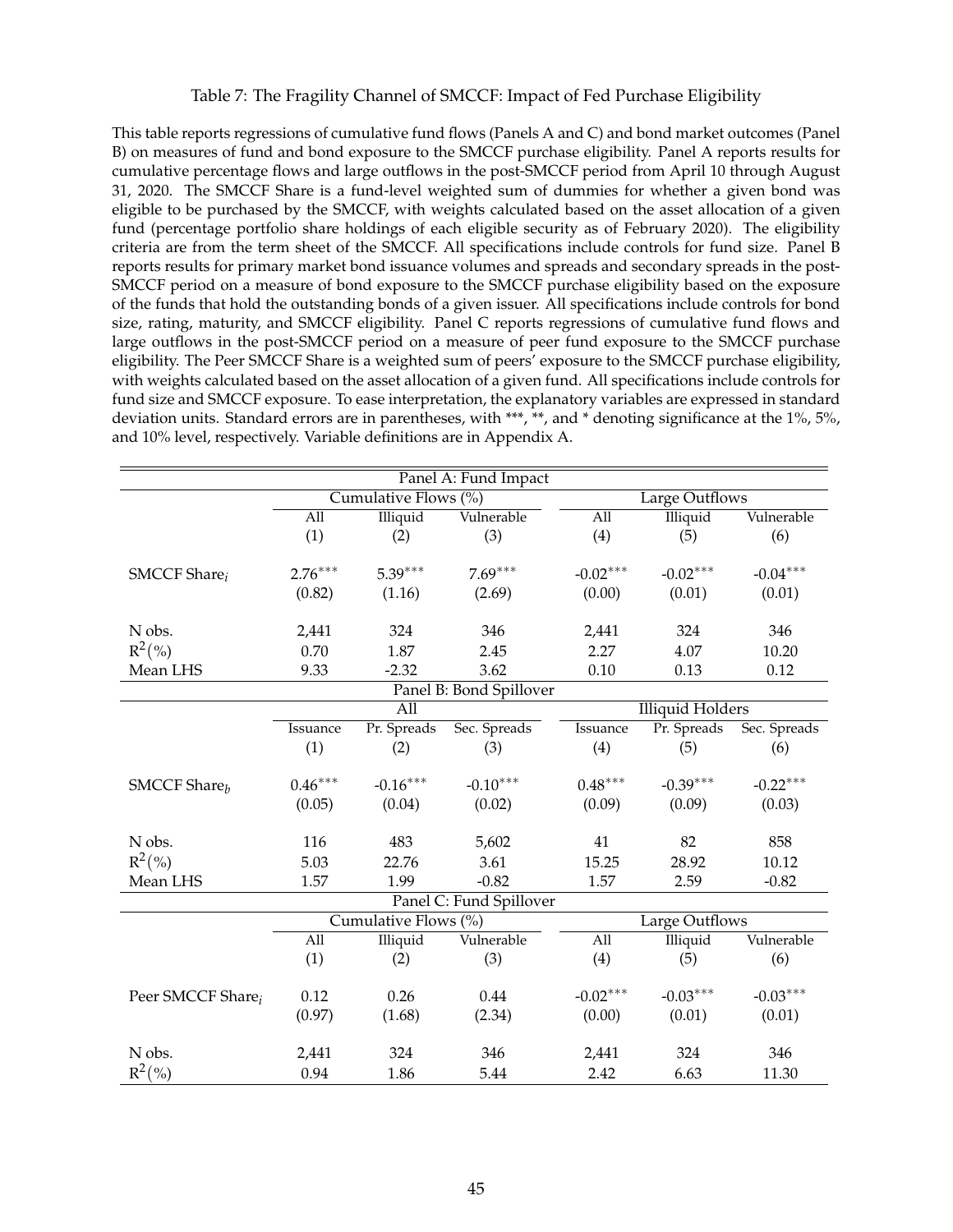#### Table 8: Identifying the Fragility Channel of SMCCF: Maturity Threshold for Eligibility

This table reports regressions of cumulative fund flows (Panels A and C) and bond market outcomes (Panel B) on refined measures of fund and bond exposure to the SMCCF purchase exposure. Panel A reports results for cumulative percentage flows and large outflows in the post-SMCCF period from April 10 through August 31, 2020. SMCCF Treated is a dummy for exposure to eligible purchases that exploits the 5-year maturity threshold for eligibility. For each fund, we construct the share of eligible (ineligible) bonds held as weighted sums of dummies for whether a given bond had a maturity of 5 years (6 years) and satisfied the other eligibility requirements to be purchased by the SMCCF, with weights calculated based on the asset allocation of a given fund. All specifications include controls for fund size. Panel B reports results for primary market bond issuance volumes and spreads and secondary spreads in the post-SMCCF period on a measure of bond exposure to the SMCCF purchase eligibility based on the exposure of the funds that hold the outstanding bonds of a given issuer. All specifications include controls for bond size, rating, maturity, and SMCCF eligibility. Panel C reports regressions of cumulative fund flows and large outflows in the post-SMCCF period on a measure of peer fund exposure to the SMCCF purchase eligibility. The Peer Treated dummy is an indicator that equals one (zero) for top quartile of the peer SMCCF share of eligible (ineligible) bonds. All specifications include controls for fund size and SMCCF exposure. Standard errors are in parentheses, with \*\*\*, \*\*, and \* denoting significance at the 1%, 5%, and 10% level, respectively. Variable definitions are in Appendix A.

| Panel A: Fund Impact              |                         |                      |                         |                  |                         |              |
|-----------------------------------|-------------------------|----------------------|-------------------------|------------------|-------------------------|--------------|
|                                   |                         | Cumulative Flows (%) |                         |                  | Large Outflows          |              |
|                                   | All                     | Illiquid             | Vulnerable              | All              | Illiquid                | Vulnerable   |
|                                   | (1)                     | (2)                  | (3)                     | (4)              | (5)                     | (6)          |
|                                   |                         |                      |                         |                  |                         |              |
| <b>SMCCF</b> Treated <sub>i</sub> | $7.35***$               | $7.85***$            | $7.47***$               | $-0.04***$       | $-0.05***$              | $-0.04***$   |
|                                   | (3.33)                  | (3.75)               | (3.33)                  | (0.01)           | (0.02)                  | (0.01)       |
|                                   |                         |                      |                         |                  |                         |              |
| N obs.                            | 1,412                   | 254                  | 215                     | 1,412            | 254                     | 215          |
| $R^2(\% )$                        | 0.40                    | 4.01                 | 0.66                    | 2.61             | 9.57                    | 14.41        |
|                                   | Panel B: Bond Spillover |                      |                         |                  |                         |              |
|                                   | $\overline{All}$        |                      |                         |                  | <b>Illiquid Holders</b> |              |
|                                   | Issuance                | Pr. Spreads          | Sec. Spreads            | Issuance         | Pr. Spreads             | Sec. Spreads |
|                                   | (1)                     | (2)                  | (3)                     | (4)              | (5)                     | (6)          |
|                                   |                         |                      |                         |                  |                         |              |
| SMCCF Treated $_h$                | $0.30***$               | $-0.09**$            | $-0.16***$              | $0.56***$        | $-0.25***$              | $-0.28**$    |
|                                   | (0.04)                  | (0.04)               | (0.04)                  | (0.14)           | (0.08)                  | (0.11)       |
|                                   |                         |                      |                         |                  |                         |              |
| N obs.                            | 116                     | 483                  | 1,669                   | 41               | 82                      | 341          |
| $R^2(\%)$                         | 4.71                    | 16.32                | 4.72                    | 15.61            | 23.08                   | 13.28        |
|                                   |                         |                      | Panel C: Fund Spillover |                  |                         |              |
|                                   |                         | Cumulative Flows (%) |                         |                  | Large Outflows          |              |
|                                   | All                     | Illiquid             | Vulnerable              | $\overline{All}$ | <b>Illiquid</b>         | Vulnerable   |
|                                   | (1)                     | (2)                  | (3)                     | (4)              | (5)                     | (6)          |
|                                   |                         |                      |                         |                  |                         |              |
| Peer SMCCF Treated <sub>i</sub>   | 4.18                    | 5.27                 | 4.31                    | $-0.02***$       | $-0.03**$               | $-0.03**$    |
|                                   | (3.16)                  | (4.94)               | (5.89)                  | (0.01)           | (0.01)                  | (0.01)       |
|                                   |                         |                      |                         |                  |                         |              |
| N obs.                            | 1,413                   | 222                  | 195                     | 1,413            | 222                     | 195          |
| $R^2({\%})$                       | 1.26                    | 3.55                 | 8.80                    | 1.43             | 8.40                    | 11.12        |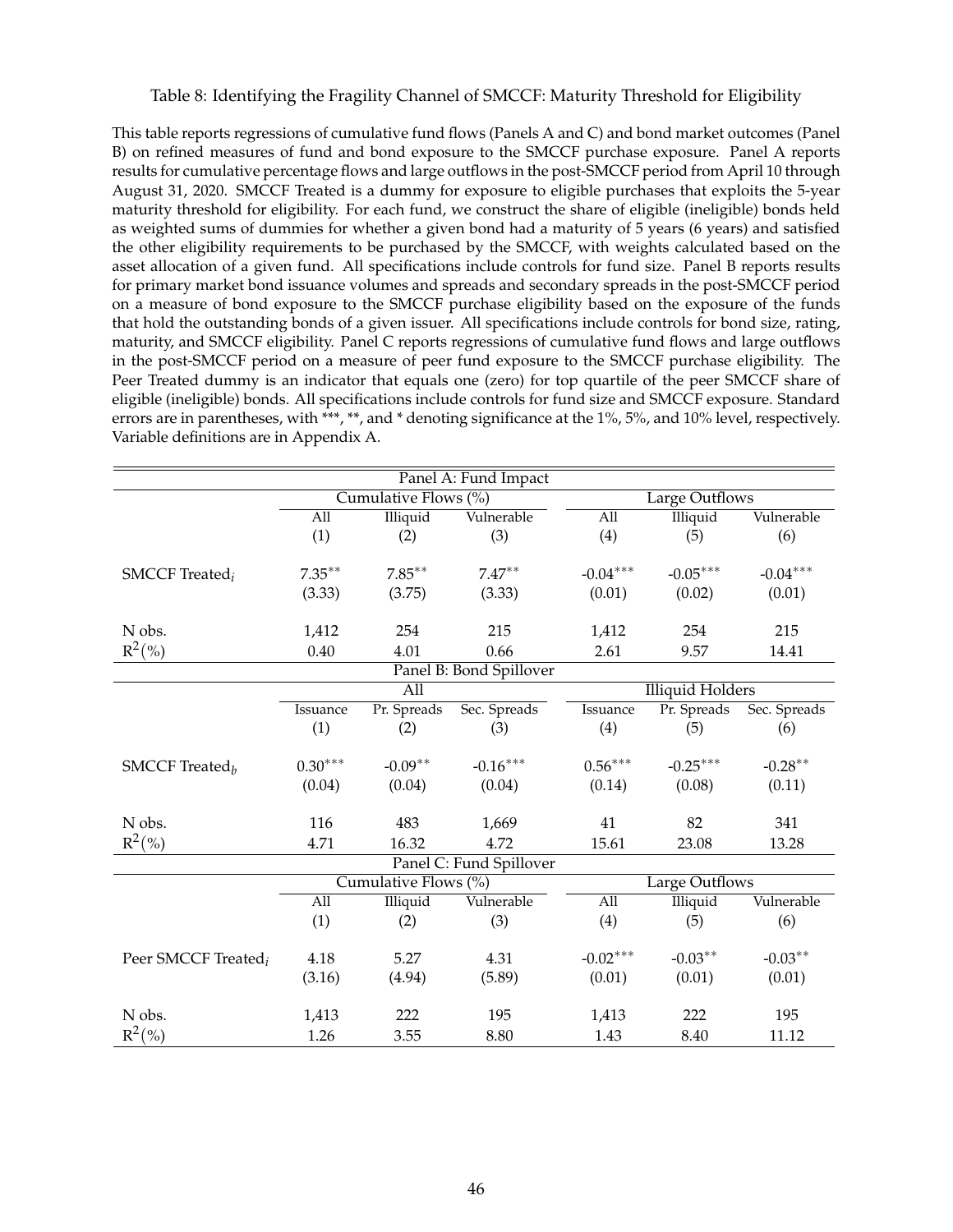#### Figure 1: The Growing Importance of Funds in the Corporate Bond Market

This figure plots the quarterly time-series of an estimate of the importance of corporate bond funds and ETFs. The numerator is the aggregate dollar value of net assets of bond funds and ETFs, which is calculated by aggregating over individual funds' net assets. The denominator is the aggregate dollar value of nonfinancial corporate bonds outstanding. Time period is 2010Q1 to 2019Q4. Data source: Morningstar for net assets and Flow of Funds (Federal Reserve Board Financial Accounts, Z.1) for bonds outstanding.

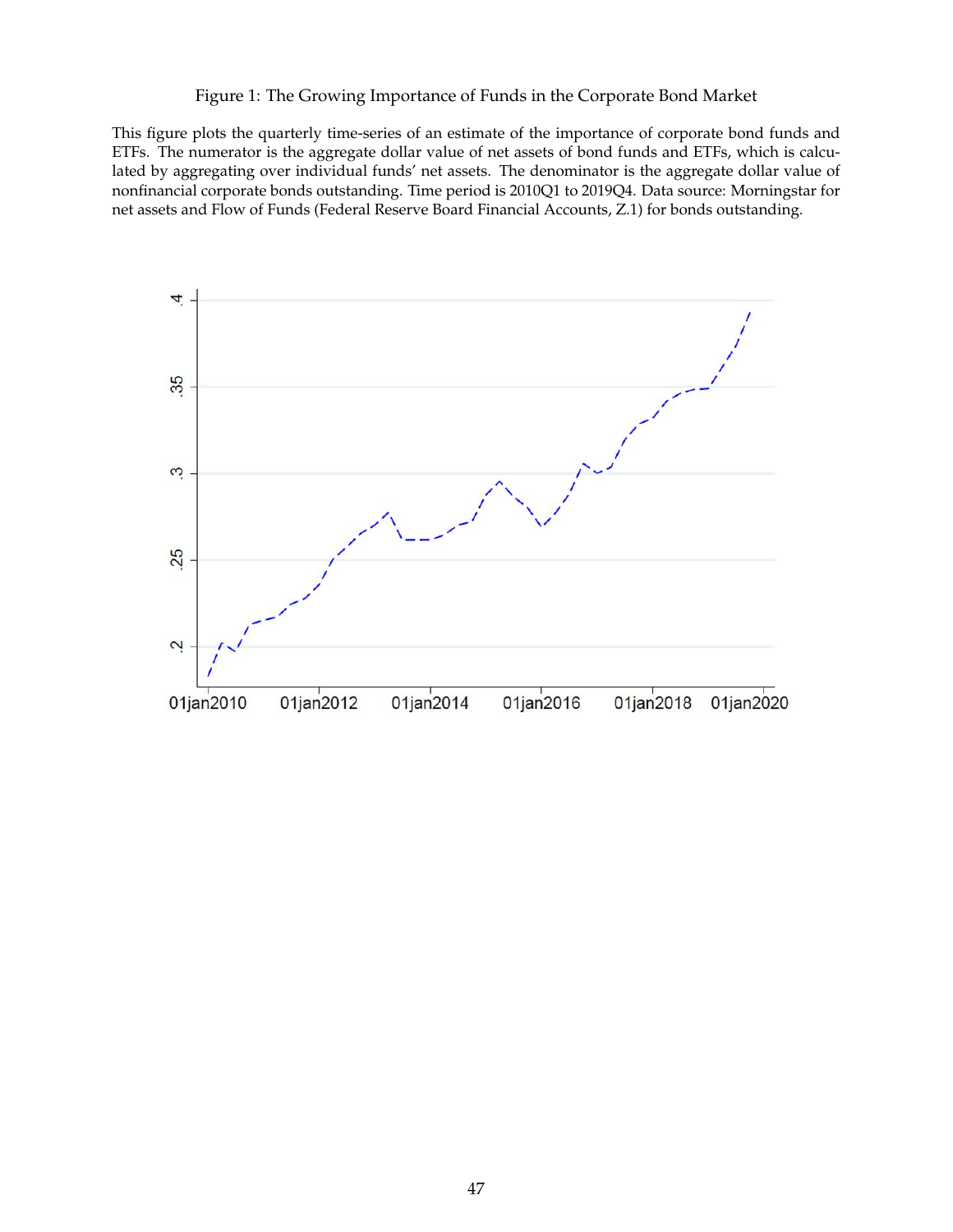#### Figure 2: Fund Fragility in the COVID-19 Crisis

This figure plots the monthly (Panel A) and daily (Panel B) time-series of aggregate net flows of corporate bond funds as a percentage of their aggregate net assets. The numerator is the aggregate dollar growth of new assets of bond funds, which is calculated by aggregating over individual funds' growth of new assets. The denominator is the aggregate dollar value of their net assets at the beginning of each period (month in Panel A and day in Panel B), which is calculated by aggregating over individual funds' net assets. Time period is January 2010 to April 2020 in Panel A and January 2020 to April 2020 in Panel B.. Data Source: Morningstar.



Panel A: Long Term Perspective on Fund Fragility, Monthly Aggregate Net Fund Flows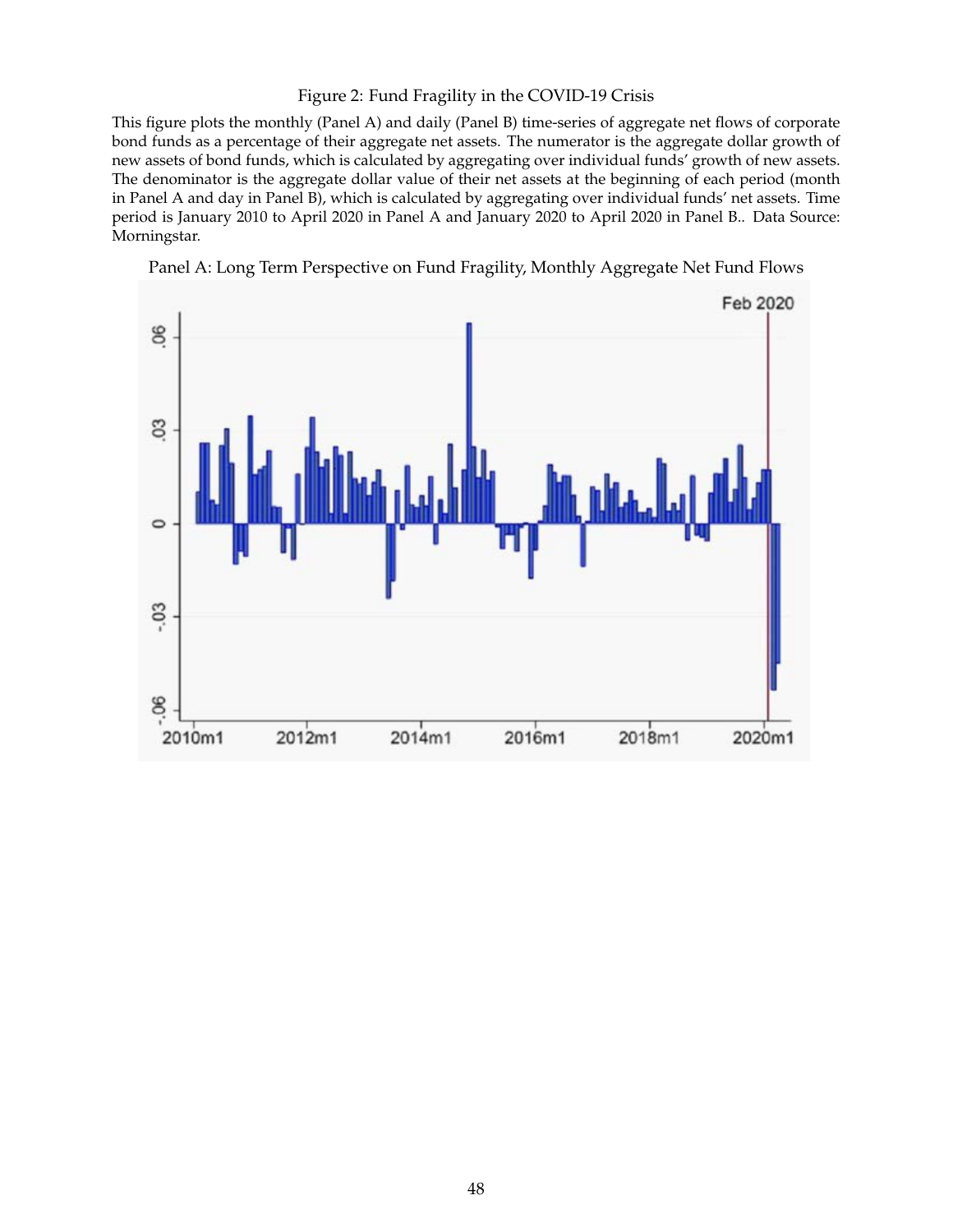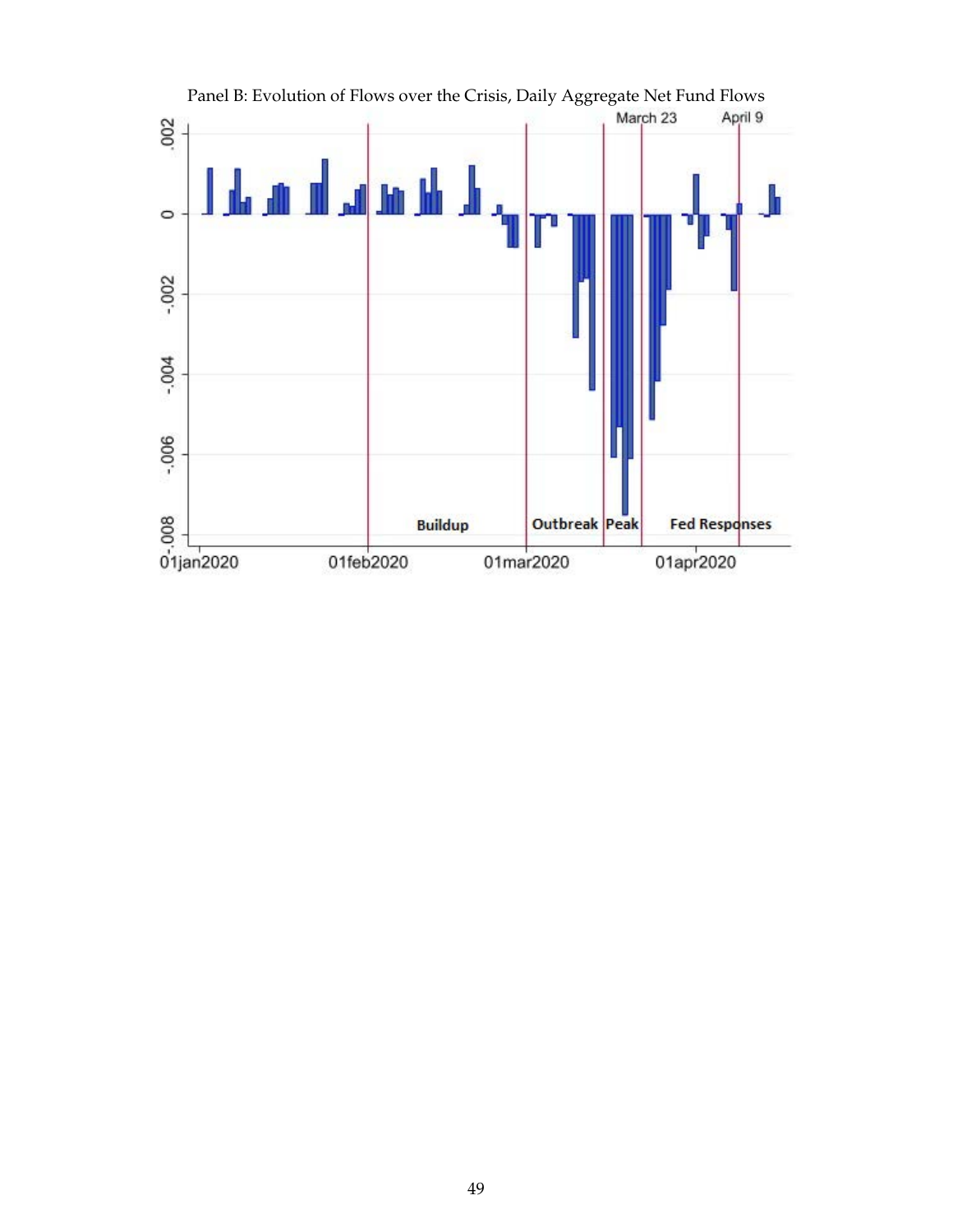## Appendix Table A.1: Sizing Up Fragility in the COVID-19 Crisis: Additional Analysis

This table reports additional share class-level regressions of daily flows on an indicator variable for the COVID-19 crisis (Panels A) and indicator variables for different stages of the crisis and policy response (Panel B). Panels A-B repeat the baseline analysis of Table 2 (Panels A-B) for the full sample that includes ETFs. Panel C repeats the analysis of Panel A for the crisis and post-crisis period (second half of April to August 2020). The time period is 2019-2020. All specifications include controls for fund size and month. Standard errors (in parentheses) are clustered by share class, with \*\*\*, \*\*, and \* denoting significance at the 1%, 5%, and 10% level, respectively. Variable and specification details are in Appendix A-B.

| Panel A: Crisis Including ETFs                                      |                        |                                         |                      |                        |  |
|---------------------------------------------------------------------|------------------------|-----------------------------------------|----------------------|------------------------|--|
|                                                                     | Flows $(\%)$           | $\overline{\text{Flows }(\%)}$          | Flows $(\%)$         | Large                  |  |
|                                                                     | <b>OLS</b>             | <b>FE</b>                               | <b>Bottom Decile</b> | Outflows               |  |
|                                                                     | (1)                    | (2)                                     | (3)                  | (4)                    |  |
|                                                                     |                        |                                         |                      |                        |  |
| Crisis                                                              | $-0.25***$             | $-0.30***$                              | $-1.47***$           | $0.10***$              |  |
|                                                                     | (0.02)                 | (0.02)                                  | (0.01)               | (0.00)                 |  |
|                                                                     |                        |                                         |                      |                        |  |
| FE                                                                  | Month                  | Month, Fund                             | Month                | Month                  |  |
| N obs                                                               | 717,440                | 717,440                                 | 717,440              | 717,440                |  |
| $R^2(\%)$                                                           | 0.6                    | 12.6                                    | 3.0                  | 2.6                    |  |
| Panel B: Evolution of the Crisis and Policy Response Including ETFs |                        |                                         |                      |                        |  |
|                                                                     | Flows $(\%)$           | Flows $\sqrt[6]{\circ}$                 | Flows $(\% )$        | Large                  |  |
|                                                                     | <b>OLS</b>             | $FE$                                    | <b>Bottom Decile</b> | Outflows               |  |
|                                                                     | (1)                    | (2)                                     | (3)                  | (4)                    |  |
|                                                                     |                        |                                         |                      |                        |  |
| Peak (Mar 13-23, 2020)                                              | $-0.95***$             | $-0.99***$                              | $-3.37***$           | $0.29***$              |  |
|                                                                     | (0.05)                 | (0.05)                                  | (0.05)               | (0.01)                 |  |
| First Response (Mar 23-Apr 9, 2020)                                 | $-0.52***$             | $-0.56***$                              | $-1.99***$           | $0.17***$              |  |
|                                                                     | (0.03)                 | (0.03)                                  | (0.04)               | (0.00)                 |  |
| Second Response (Apr 9-17, 2020)                                    | $-0.02$                | $-0.07$                                 | $-0.61***$           | $0.08***$              |  |
|                                                                     | (0.04)                 | (0.04)                                  | (0.03)               | (0.01)                 |  |
|                                                                     |                        |                                         |                      |                        |  |
| $FE$                                                                | Month                  | Month, Fund                             | Month                | Month                  |  |
| N obs                                                               | 717,440                | 717,440                                 | 717,440              | 717,440                |  |
| $R^2(\% )$                                                          | 1.2                    | 13.9                                    | 5.0                  | 3.5                    |  |
|                                                                     |                        | Panel C: Fund Flows Through August 2020 |                      |                        |  |
|                                                                     | Flows $(\%)$           | Large                                   | 2-Day Large          | 2+SC Large             |  |
|                                                                     | $FE$                   | Outflows                                | Outflows             | Outflows               |  |
|                                                                     | (1)                    | (2)                                     | (3)                  | (4)                    |  |
|                                                                     | $-0.05***$             | $0.05***$                               | $0.04***$            | $0.05***$              |  |
| Feb-August 2020                                                     |                        |                                         |                      |                        |  |
|                                                                     | (0.01)                 | (0.00)                                  | (0.00)               | (0.00)                 |  |
| <b>FE</b>                                                           |                        |                                         |                      |                        |  |
| N obs                                                               | Month, Fund<br>913,097 | Month, Fund                             | Month, Fund          | Month, Fund<br>913,097 |  |
|                                                                     |                        | 913,097                                 | 913,097              |                        |  |
| $R^2(\% )$                                                          | 12.4                   | 10.0                                    | 8.8                  | 20.6                   |  |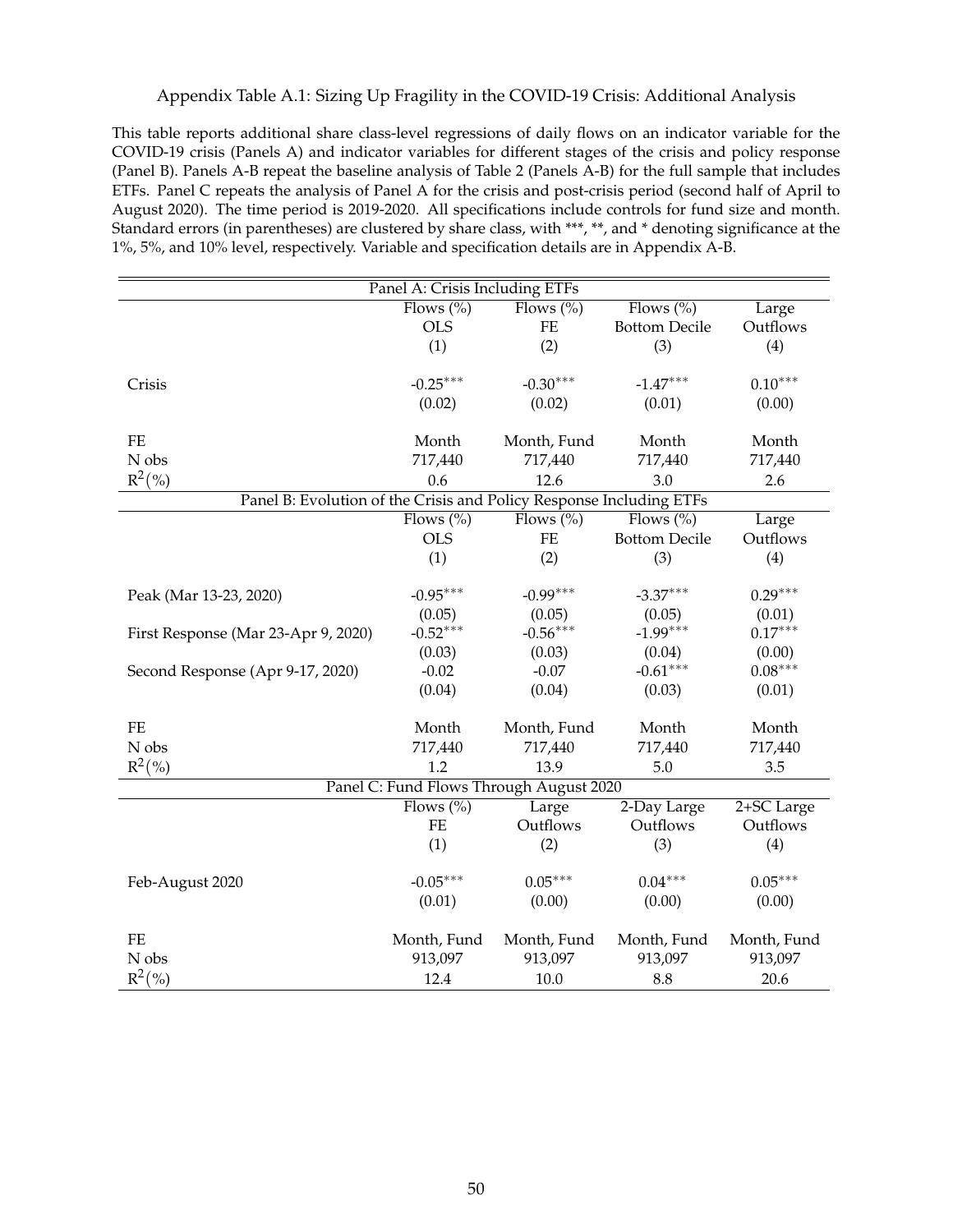## Appendix Table A.2: Sizing Up Fragility in the COVID-19 Crisis: Robustness Analysis

This table reports share class-level regressions of daily flows on an indicator variable for the COVID-19 crisis (Panel A) and indicator variables for different stages of the crisis and policy response (Panel B) and additional regressions of daily persistent and daily correlated large outflows (Panel C). The time period is 2019-2020. All specifications include controls for fund size and month. Standard errors (in parentheses) are clustered by fund, with \*\*\*, \*\*, and \* denoting significance at the 1%, 5%, and 10% level, respectively. Variable and specification details are in Appendix A-B.

| Panel A: Crisis                     |              |                                                      |                      |            |  |
|-------------------------------------|--------------|------------------------------------------------------|----------------------|------------|--|
|                                     | Flows $(\%)$ | Flows $(\%)$                                         | Flows $(\% )$        | Large      |  |
|                                     | <b>OLS</b>   | $\rm FE$                                             | <b>Bottom Decile</b> | Outflows   |  |
|                                     | (1)          | (2)                                                  | (3)                  | (4)        |  |
|                                     |              |                                                      |                      |            |  |
| Crisis (Feb-April 2020)             | $-0.25***$   | $-0.29***$                                           | $-1.39***$           | $0.11***$  |  |
|                                     | (0.02)       | (0.02)                                               | (0.02)               | (0.00)     |  |
|                                     |              |                                                      |                      |            |  |
| $\rm FE$                            | Month        | Month, Fund                                          | Month                | Month      |  |
| N obs                               | 619,222      | 619,222                                              | 619,222              | 619,222    |  |
| $R^2(\%)$                           | 0.8          | 13.9                                                 | 3.1                  | 2.6        |  |
|                                     |              | Panel B: Evolution of the Crisis and Policy Response |                      |            |  |
|                                     | Flows $(\%)$ | Flows $(\%)$                                         | Flows $(\%)$         | Large      |  |
|                                     | <b>OLS</b>   | $\rm FE$                                             | <b>Bottom Decile</b> | Outflows   |  |
|                                     | (1)          | (2)                                                  | (3)                  | (4)        |  |
|                                     |              |                                                      |                      |            |  |
| Peak (Mar 13-23, 2020)              | $-0.89***$   | $-0.92***$                                           | $-3.16***$           | $0.29***$  |  |
|                                     | (0.07)       | (0.07)                                               | (0.07)               | (0.01)     |  |
| First Response (Mar 23-Apr 9, 2020) | $-0.52***$   | $-0.55***$                                           | $-1.97***$           | $0.18***$  |  |
|                                     | (0.04)       | (0.04)                                               | (0.03)               | (0.01)     |  |
| Second Response (Apr 9-17, 2020)    | $-0.08*$     | $-0.11**$                                            | $-0.62***$           | $0.09***$  |  |
|                                     | (0.06)       | (0.06)                                               | (0.07)               | (0.01)     |  |
|                                     |              |                                                      |                      |            |  |
| FE                                  | Month        | Month, Fund                                          | Month                | Month      |  |
| N obs                               | 619,222      | 619,222                                              | 619,222              | 619,222    |  |
| $R^2(\%)$                           | 1.2          | 14.0                                                 | 4.7                  | 3.5        |  |
|                                     |              | Panel C: Additional Analysis of Large Outflows       |                      |            |  |
|                                     | 2-day Large  | 3-day Large                                          | 2+SC Large           | 3+SC Large |  |
|                                     | Outflows     | Outflows                                             | Outflows             | Outflows   |  |
|                                     | (1)          | (2)                                                  | (3)                  | (4)        |  |
|                                     |              |                                                      |                      |            |  |
| Peak (Mar 13-23, 2020)              | $0.22***$    | $0.15***$                                            | $0.38***$            | $0.28***$  |  |
|                                     | (0.01)       | (0.01)                                               | (0.02)               | (0.02)     |  |
| First Response (Mar 23-Apr 9, 2020) | $0.15***$    | $0.09***$                                            | $0.25***$            | $0.18***$  |  |
|                                     | (0.01)       | (0.00)                                               | (0.01)               | (0.01)     |  |
| Second Response (Apr 9-17, 2020)    | $0.08***$    | $0.04***$                                            | $0.15***$            | $0.08***$  |  |
|                                     | (0.01)       | (0.00)                                               | (0.02)               | (0.01)     |  |
|                                     |              |                                                      |                      |            |  |
| FE                                  | Month        | Month                                                | Month                | Month      |  |
| N obs                               | 619,222      | 619,222                                              | 619,222              | 619,222    |  |
| $R^2$ (%)                           | 3.2          | 2.4                                                  | 5.5                  | 7.2        |  |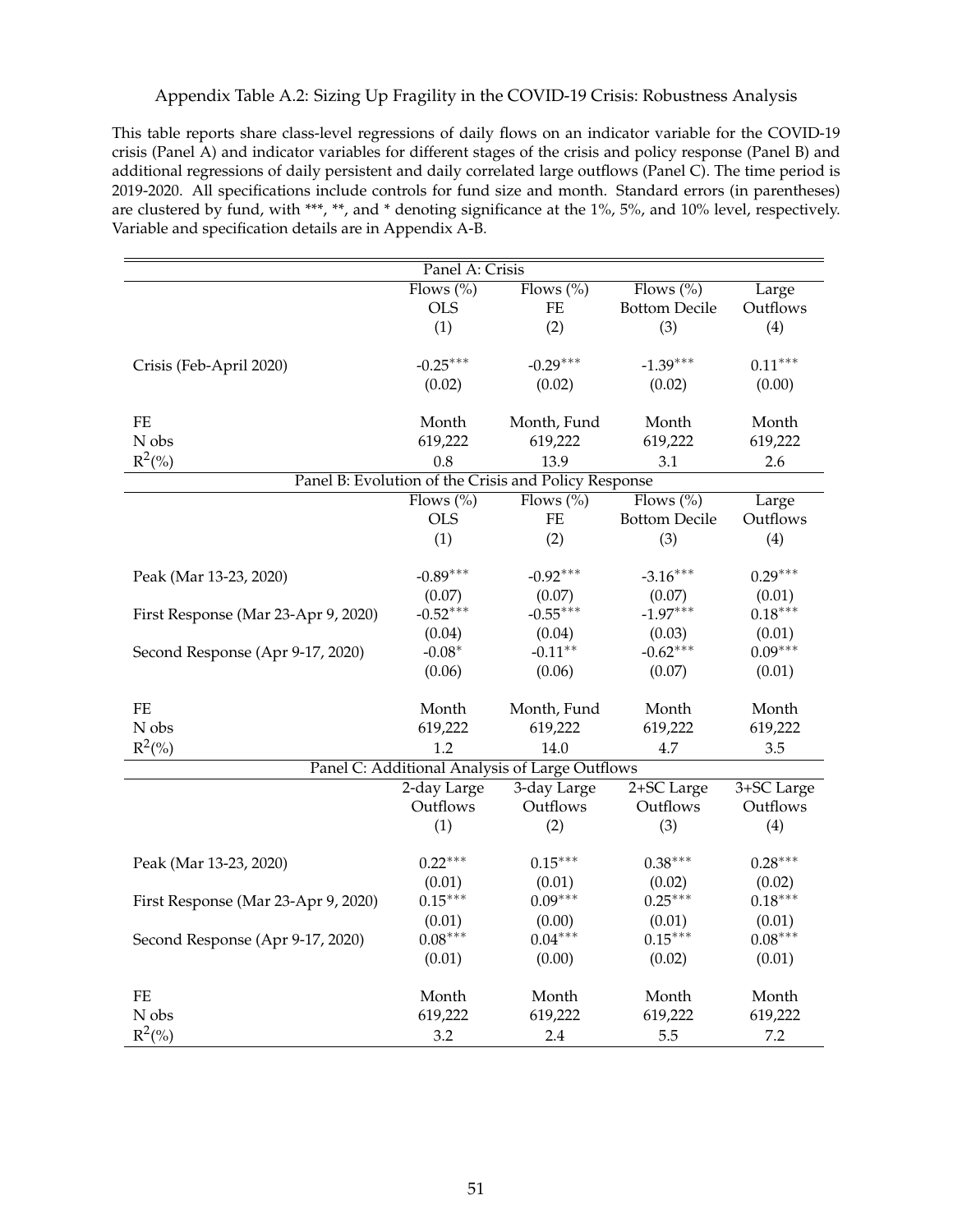## Appendix Table A.3: Sizing Up Fragility in the COVID-19 Crisis: Additional Estimates on the Evolution of the Crisis

This table reports additional coefficient estimates for the share class-level regressions of daily flows on indicator variables for different stages of the COVID-19 crisis and policy response (Table 2, Panels B-C) The time period is 2019-2020. All specifications include controls for fund size and month. Standard errors (in parentheses) are clustered by share class, with \*\*\*, \*\*, and \* denoting significance at the 1%, 5%, and 10% level, respectively. Variable and specification details are in Appendix A-B.

| Panel A: Analysis of Fund Flows |                                  |                                                |                      |            |  |  |
|---------------------------------|----------------------------------|------------------------------------------------|----------------------|------------|--|--|
|                                 | Flows $\left(\frac{0}{0}\right)$ | Flows $(\%)$                                   | Flows $(\%)$         | Large      |  |  |
|                                 | <b>OLS</b>                       | FE                                             | <b>Bottom Decile</b> | Outflows   |  |  |
|                                 | (1)                              | (2)                                            | (3)                  | (4)        |  |  |
|                                 |                                  |                                                |                      |            |  |  |
| Buildup (Feb 2020)              | $0.07**$                         | 0.03                                           | $0.07***$            | $-0.01**$  |  |  |
|                                 | (0.03)                           | (0.02)                                         | (0.01)               | (0.00)     |  |  |
| Outbreak (Mar 1-13, 2020)       | 0.04                             | 0.00                                           | $-1.36***$           | $0.07***$  |  |  |
|                                 | (0.04)                           | (0.03)                                         | (0.04)               | (0.01)     |  |  |
| Peak (Mar 13-23, 2020)          | $-0.89***$                       | $-0.92***$                                     | $-3.16***$           | $0.29***$  |  |  |
|                                 | (0.05)                           | (0.05)                                         | (0.07)               | (0.01)     |  |  |
|                                 |                                  |                                                |                      |            |  |  |
| $\rm FE$                        | Month                            | Month, Fund                                    | Month                | Month      |  |  |
| N obs                           | 619,222                          | 619,222                                        | 619,222              | 619,222    |  |  |
| $R^2(\%)$                       | 1.2                              | 14.0                                           | 4.7                  | 3.5        |  |  |
|                                 |                                  | Panel B: Additional Analysis of Large Outflows |                      |            |  |  |
|                                 | 2-day Large                      | 3-day Large                                    | 2+SC Large           | 3+SC Large |  |  |
|                                 | Outflows                         | Outflows                                       | Outflows             | Outflows   |  |  |
|                                 | (1)                              | (2)                                            | (3)                  | (4)        |  |  |
|                                 |                                  |                                                |                      |            |  |  |
| Buildup (Feb 2020)              | $-0.01***$                       | $-0.01***$                                     | $-0.01***$           | $-0.01**$  |  |  |
|                                 | (0.00)                           | (0.00)                                         | (0.00)               | (0.00)     |  |  |
| Outbreak (Mar 1-13, 2020)       | $0.05***$                        | $0.04***$                                      | $0.10***$            | $0.04***$  |  |  |
|                                 | (0.00)                           | (0.00)                                         | (0.01)               | (0.00)     |  |  |
| Peak (Mar 13-23, 2020)          | $0.22***$                        | $0.15***$                                      | $0.38***$            | $0.28***$  |  |  |
|                                 | (0.01)                           | (0.01)                                         | (0.01)               | (0.01)     |  |  |
|                                 |                                  |                                                |                      |            |  |  |
| <b>FE</b>                       | Month                            | Month                                          | Month                | Month      |  |  |
| N obs                           | 619,222                          | 619,222                                        | 619,222              | 619,222    |  |  |
| $R^2(\%)$                       | 3.2                              | 2.4                                            | 5.5                  | 7.2        |  |  |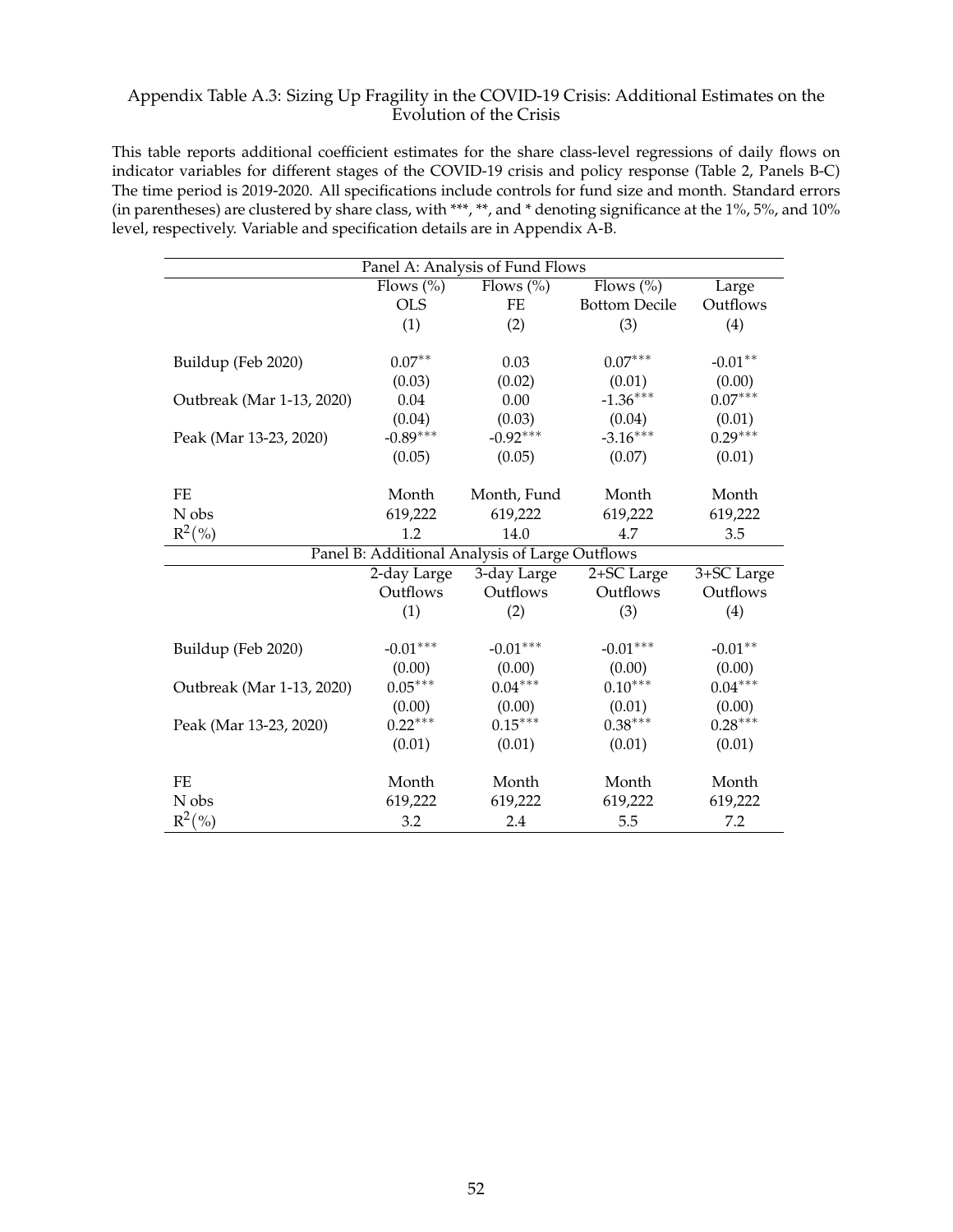### Appendix Table A.4: Heterogeneity Analysis of the Sources of Fragility: Additional Estimates on the Evolution of the Crisis

This table reports additional coefficient estimates for the sample split analysis of daily flows regressed on indicator variables for different stages of the COVID-19 crisis and policy response (Table 3, Panels B-C). In Panel A, sample splits are by fund liquidity based on Roll (Columns 1-2), bid-ask spreads (Columns 3-4), and bond ratings (Columns 5-6). In Panel B, sample splits are by fund vulnerability to fire-sale spillovers (Columns 1-2), age (Columns 3-4), and maturity (Columns 5-6). The time period is 2019-2020. All specifications include controls for fund size and month. Standard errors (in parentheses) are clustered by share class, with \*\*\*, \*\*, and \* denoting significance at the 1%, 5%, and 10% level, respectively. Variable and specification details are in Appendix A-B.

| Panel A: Evolution of the Crisis by Fund Liquidity                             |            |               |            |            |            |            |
|--------------------------------------------------------------------------------|------------|---------------|------------|------------|------------|------------|
|                                                                                | Roll       |               |            | Bid-Ask    | Ratings    |            |
|                                                                                | Illiq      | Liq           | Illiq      | Liq        | Illiq      | Liq        |
|                                                                                |            |               |            |            |            |            |
|                                                                                | (1)        | (2)           | (3)        | (4)        | (5)        | (6)        |
|                                                                                |            |               |            |            |            |            |
| Buildup (Feb 2020)                                                             | $-0.03$    | $0.25***$     | $-0.07$    | $0.27***$  | $-0.15***$ | $0.20***$  |
|                                                                                | (0.07)     | (0.06)        | (0.06)     | (0.06)     | (0.06)     | (0.06)     |
| Outbreak (Mar 1-13, 2020)                                                      | $-0.27***$ | $0.34***$     | $-0.31***$ | $0.43***$  | $-0.68***$ | $0.54***$  |
|                                                                                | (0.07)     | (0.10)        | (0.08)     | (0.10)     | (0.07)     | (0.11)     |
| Peak (Mar 13-23, 2020)                                                         | $-1.28***$ | $-0.67***$    | $-1.35***$ | $-0.45***$ | $-1.72***$ | $-0.02$    |
|                                                                                | (0.10)     | (0.16)        | (0.11)     | (0.15)     | (0.10)     | (0.16)     |
|                                                                                |            |               |            |            |            |            |
| Month, Fund FE                                                                 | Yes        | Yes           | Yes        | Yes        | Yes        | Yes        |
| N obs                                                                          | 86,954     | 87,134        | 88,600     | 86,599     | 100,923    | 86,795     |
| $R^2(\%)$                                                                      | 14.2       | 8.6           | 12.4       | 7.4        | 14.3       | 8.0        |
| Panel B: Evolution of the Crisis by Fund Fire-Sale Spillovers, Age, & Maturity |            |               |            |            |            |            |
|                                                                                |            | Vulnerability | Age        |            | Maturity   |            |
|                                                                                | Low        | High          | Young      | Old        | Short      | Long       |
|                                                                                |            |               |            |            |            |            |
|                                                                                | (1)        | (2)           | (3)        | (4)        | (5)        | (6)        |
|                                                                                |            |               |            |            |            |            |
| Buildup (Feb 2020)                                                             | $0.10***$  | $-0.02$       | $-0.05$    | $0.08***$  | $0.25***$  | 0.13       |
|                                                                                | (0.03)     | (0.04)        | (0.06)     | (0.03)     | (0.10)     | (0.10)     |
| Outbreak (Mar 1-13, 2020)                                                      | 0.03       | $-0.01$       | $-0.06$    | $0.21***$  | $0.59***$  | 0.21       |
|                                                                                | (0.03)     | (0.05)        | (0.07)     | (0.06)     | (0.17)     | (0.14)     |
| Peak (Mar 13-23, 2020)                                                         | $-0.65***$ | $-1.09***$    | $-0.79***$ | $-0.64***$ | $-0.56***$ | $-0.75***$ |
|                                                                                | (0.06)     | (0.08)        | (0.11)     | (0.07)     | (0.23)     | (0.16)     |
|                                                                                |            |               |            |            |            |            |
| Month, Fund FE                                                                 | Yes        | Yes           | Yes        | Yes        | Yes        | Yes        |
| N obs                                                                          | 165,403    | 177,561       | 169,086    | 182,969    | 32,973     | 33,710     |
| $R^2(\%)$                                                                      |            |               |            |            |            |            |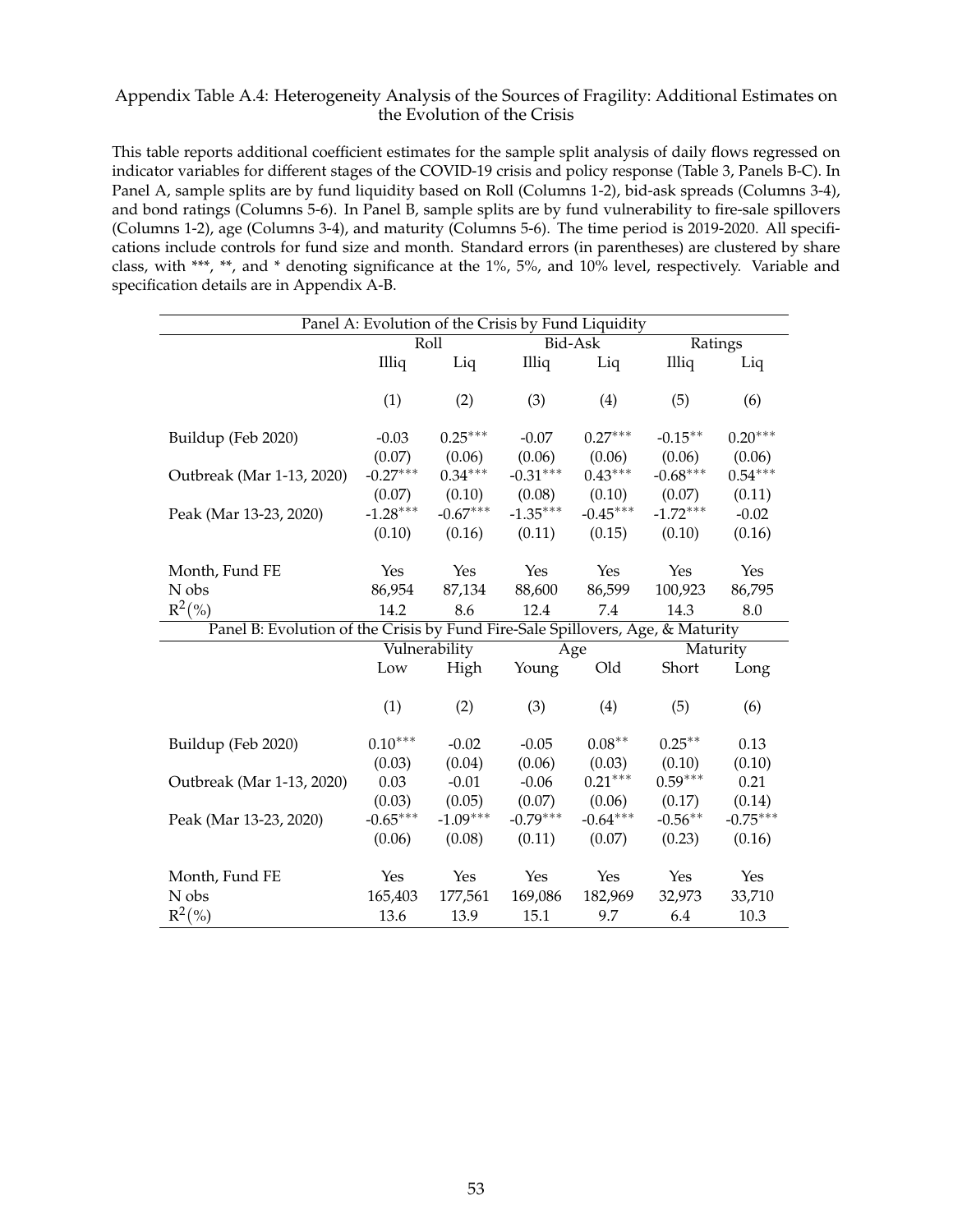# Appendix Table A.5: Sources of Fragility in the COVID-19 Crisis: Analysis of the Flow-Performance Relation

This table reports share class-level regressions of daily flows on daily performance and its interaction with an indicator variable for the COVID-19 crisis. The time period is 2019-2020. All specifications include controls for fund size and month. Standard errors (in parentheses) are clustered by share class, with \*\*\*, \*\*, and \* denoting significance at the 1%, 5%, and 10% level, respectively. Variable and specification details are in Appendix A-B.

|                         | Panel A: Analysis of the Flow-Performance Relation |                      |                      |                     |  |
|-------------------------|----------------------------------------------------|----------------------|----------------------|---------------------|--|
|                         | Flows $(\%)$                                       | Flows $(\% )$        | Flows $(\% )$        | Flows $(\% )$       |  |
|                         | FE                                                 | FE, lag dep          | FE                   | FE, lag dep         |  |
|                         | (1)                                                | (2)                  | (3)                  | (4)                 |  |
| Crisis (Feb-April 2020) | $-0.29***$<br>(0.02)                               | $-0.20***$<br>(0.02) | $-0.06***$<br>(0.03) | $-0.04**$<br>(0.02) |  |
| Return                  | $1.95***$                                          | $2.38***$            |                      |                     |  |
|                         | (0.83)                                             | (0.81)               |                      |                     |  |
| Crisis*Return           | $17.17***$                                         | $15.19***$           |                      |                     |  |
|                         | (1.12)                                             | (1.00)               |                      |                     |  |
| Return <sup>-</sup>     |                                                    |                      | 1.53                 | $-2.10$             |  |
|                         |                                                    |                      | (1.23)               | (2.14)              |  |
| $R$ eturn <sup>+</sup>  |                                                    |                      | $4.51***$            | $5.75***$           |  |
|                         |                                                    |                      | (1.31)               | (1.24)              |  |
| $Crisis*Return^-$       |                                                    |                      | $36.48***$           | 29.97***            |  |
|                         |                                                    |                      | (1.89)               | (1.62)              |  |
| $Crisis*Return+$        |                                                    |                      | $-6.88***$           | $-2.12$             |  |
|                         |                                                    |                      | (2.04)               | (1.77)              |  |
| FE                      | Month, Fund                                        | Month, Fund          | Month, Fund          | Month, Fund         |  |
| N obs                   | 619,222                                            | 619,222              | 619,222              | 619,222             |  |
| $R^2(\%)$               | 14.4                                               | 22.9                 | 14.6                 | 23.0                |  |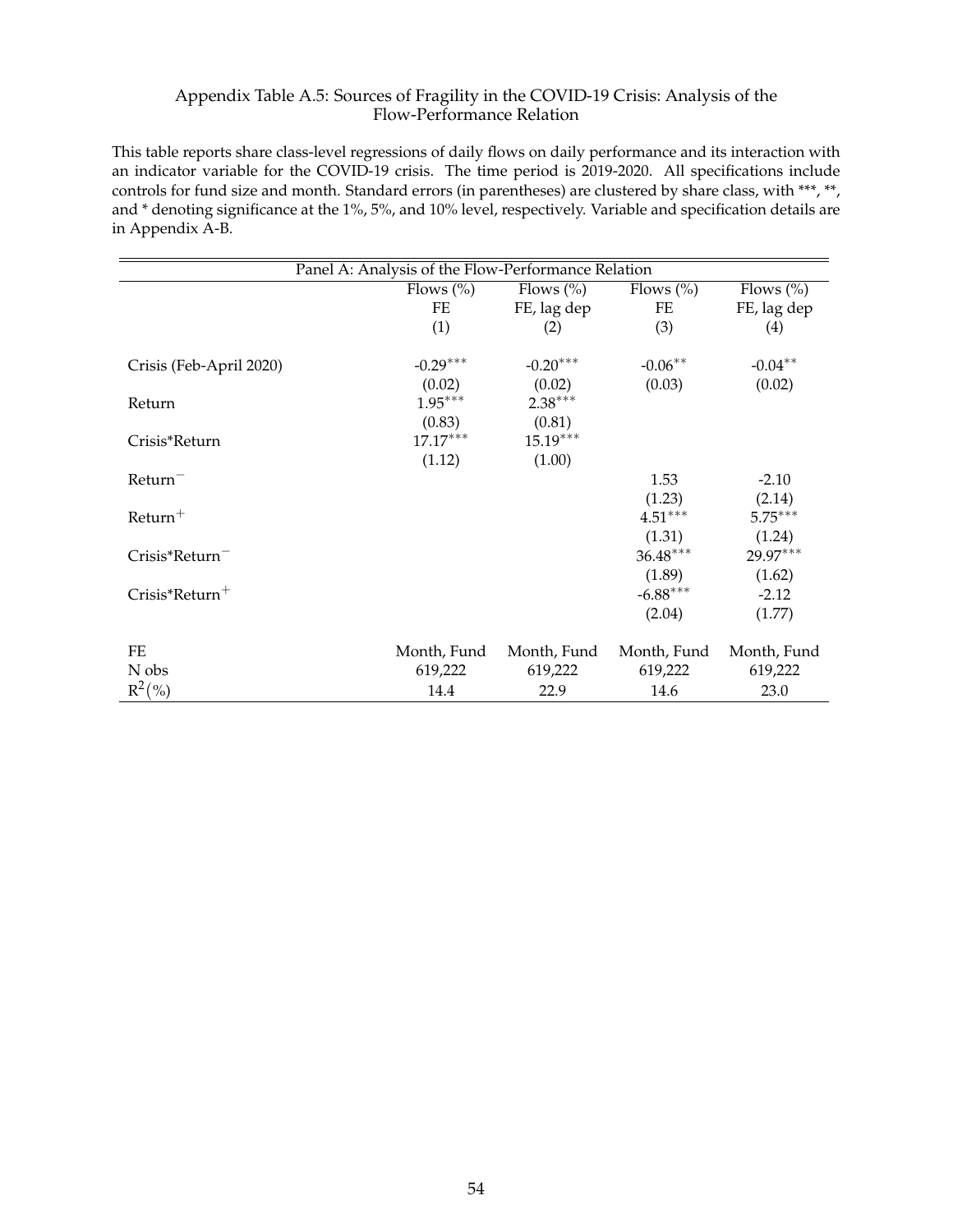Appendix Table A.6: Analysis of ETFs: Additional Estimates on the Evolution of the Crisis

This table shows additional additional coefficient estimates for the matched-sample analysis of ETF flows. Panel A shows results for indicator variables for different stages of the COVID-19 crisis and policy response (Table 4, Panel B). To implement the estimator, we use a methodology analogous to long-run event studies and for each ETF-day construct a "benchmark" flow variable,  $Flows_{i,t}$ , for a matched portfolio of bond funds. The covariates used for matching are size, age, and performance. We then repeat the baseline analysis for  $Flows_{i,t} - Flows_{i,t}$ . The time period is 2019-2020. All specifications include controls for fund size and month. Standard errors (in parentheses) are clustered by share class, with \*\*\*, \*\*, and \* denoting significance at the 1%, 5%, and 10% level, respectively. Variable and specification details are in Appendix A-B.

| Panel A: Evolution of the Crisis and Policy Response |                       |             |             |                   |  |
|------------------------------------------------------|-----------------------|-------------|-------------|-------------------|--|
|                                                      | Flows $(\%)$<br>Large |             | 2-Day Large | 2+SC Large        |  |
|                                                      | FE                    | Outflows    | Outflows    | Outflows          |  |
|                                                      | (1)                   | (2)         | (3)         | $\left( 4\right)$ |  |
|                                                      |                       |             |             |                   |  |
| Buildup (Feb 2020)                                   | 0.02                  | $-0.01$     | $-0.00$     | 0.00              |  |
|                                                      | (0.08)                | (0.01)      | (0.01)      | (0.00)            |  |
| Outbreak (Mar 1-13, 2020)                            | 0.12                  | $-0.04***$  | $-0.04***$  | $-0.10***$        |  |
|                                                      | (0.09)                | (0.01)      | (0.01)      | (0.00)            |  |
| Peak (Mar 13-23, 2020)                               | $-0.10$               | $-0.06***$  | $-0.04***$  | $-0.27***$        |  |
|                                                      | (0.13)                | (0.02)      | (0.02)      | (0.00)            |  |
|                                                      |                       |             |             |                   |  |
| FE                                                   | Month, Fund           | Month, Fund | Month, Fund | Month, Fund       |  |
| N obs                                                | 93,654                | 93,654      | 93,654      | 93,654            |  |
| $R^2(\%)$                                            | 9.9                   | 10.1        | 6.5         | 35.9              |  |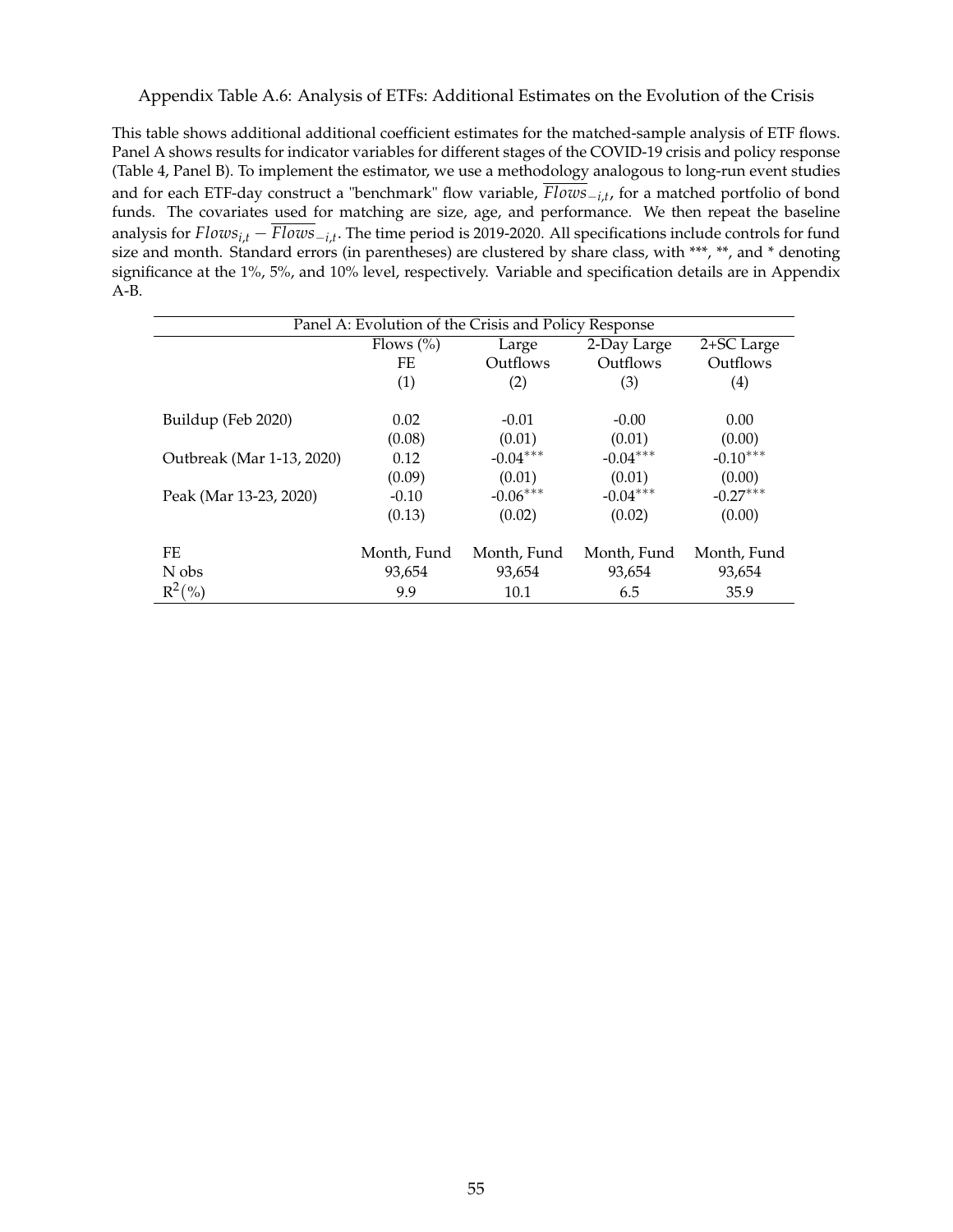## Appendix Table A.7: Analysis by Fund Sector Exposure: Additional Estimates on the Evolution of the Crisis

This table reports additional coefficient estimates for the share class-level regressions of daily flows on an indicator for fund COVID-19 sector exposure and its interaction with an indicator for different stages of the COVID-19 crisis and policy response (Table 5, Columns 3-4). The COVID-19 sector exposure is based on holdings of the following Fama-French 49 industries: Entertainment, Construction, Automobiles and trucks, Aircraft, Ships, Personal services, Business services, Transportation, Wholesale, Retail, and Restaurants, hotels and motels. The time period is 2019-2020. All specifications include controls for fund size and month. Standard errors (in parentheses) are clustered by share class, with \*\*\*, \*\*, and \* denoting significance at the 1%, 5%, and 10% level, respectively. Variable and specification details are in Appendix A-B.

| Panel A: Analysis by Fund Sector Exposure |                            |            |  |  |
|-------------------------------------------|----------------------------|------------|--|--|
|                                           | Crisis and Policy Response |            |  |  |
|                                           | <b>OLS</b>                 | FE         |  |  |
|                                           | (1)                        | (2)        |  |  |
| Buildup (Feb 2020)                        | $0.17***$                  | $0.13***$  |  |  |
|                                           | (0.05)                     | (0.05)     |  |  |
| Outbreak (Mar 1-13, 2020)                 | $0.24***$                  | $0.20***$  |  |  |
|                                           | (0.08)                     | (0.07)     |  |  |
| Peak (Mar 13-23, 2020)                    | $-0.78***$                 | $-0.81***$ |  |  |
|                                           | (0.12)                     | (0.12)     |  |  |
| High Exposure Fund                        | $-0.01$                    |            |  |  |
|                                           | (0.03)                     |            |  |  |
| High Exposure Fund*Buildup                | $-0.18***$                 | $-0.16***$ |  |  |
|                                           | (0.05)                     | (0.05)     |  |  |
| High Exposure Fund*Outbreak               | $-0.69***$                 | $-0.65***$ |  |  |
|                                           | (0.11)                     | (0.11)     |  |  |
| High Exposure Fund*Peak                   | $-0.76***$                 | $-0.71***$ |  |  |
|                                           | (0.18)                     | (0.18)     |  |  |
| Month FE                                  | Yes                        | Yes        |  |  |
| Fund FE                                   | No                         | Yes        |  |  |
| N obs                                     | 183,331                    | 183,331    |  |  |
| $R^2(\%)$                                 | 2.1                        | 12.0       |  |  |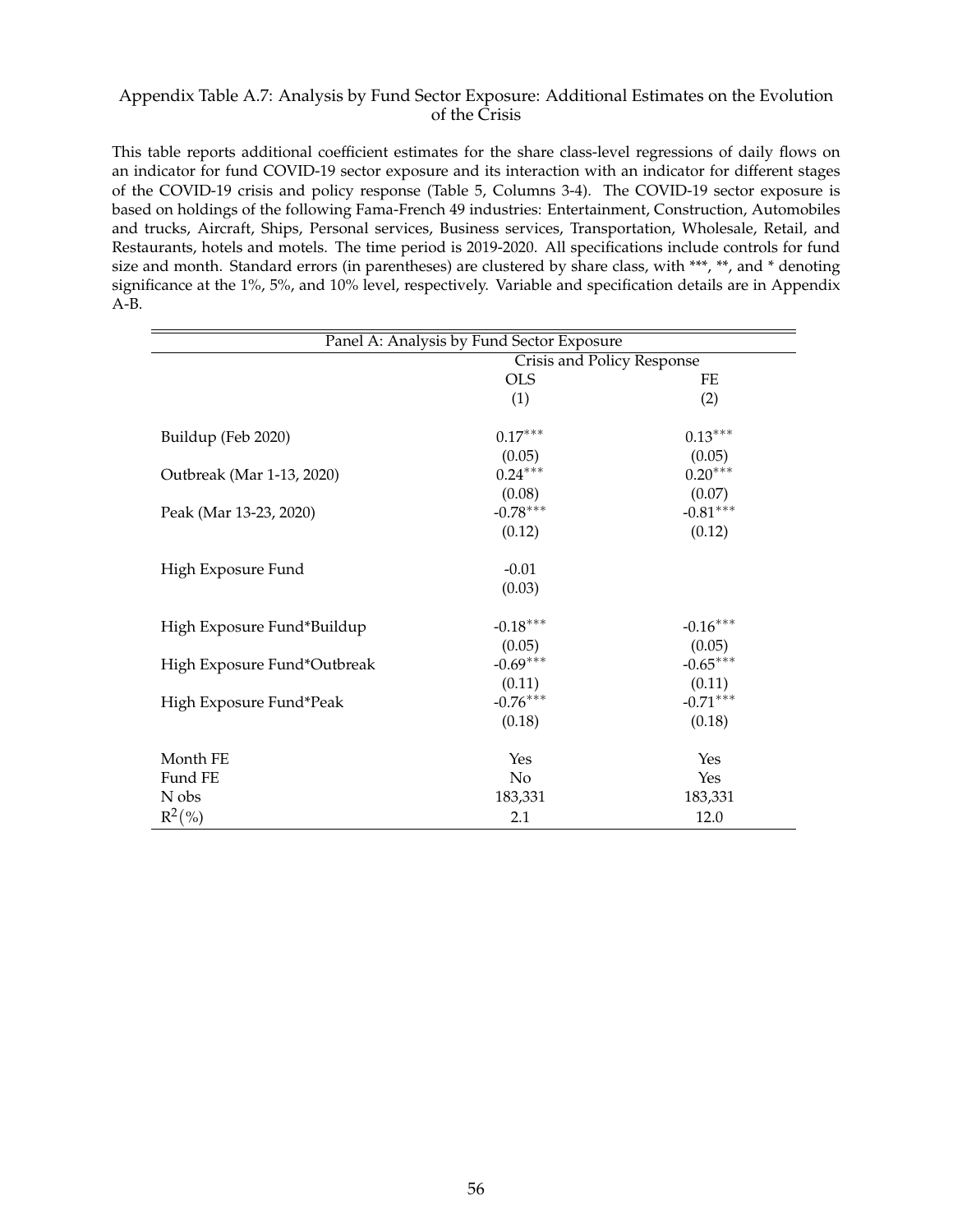# Appendix Table A.8: Sources of Fragility in the COVID-19 Crisis: Additional Analysis of Cumulative Flows

This table reports robustness results of the sample splits analysis of cumulative flows in Table 8. In Panel A, we repeat the univariate sorts based on fund illiquidity, fire-sale vulnerability and COVID-sector exposure for the sub-sample of investment grade funds. In Panel B, for each source of fragility (illiquidity, firesale vulnerability and COVID-sector exposure), we first run a regression on the other sources and then use the estimated residual to split the sample. For example, take illiquidity. We first run a regression of the illiquidity proxy (Roll) on fire-sale vulnerability and sector exposure and then split the sample into two subsamples based on top vs. bottom quartiles of the estimated residual. Variable definitions are in Appendix A.

| Panel A: Cumulative Flows in the Crisis - Investment Grade (IG) Funds Only |               |               |  |  |
|----------------------------------------------------------------------------|---------------|---------------|--|--|
|                                                                            | Feb-Mar, 2020 | Mar-Apr, 2020 |  |  |
|                                                                            | (1)           | (2)           |  |  |
|                                                                            |               |               |  |  |
| Cumulative Flows, IG Funds                                                 | $-3.2\%$      | $-1.2\%$      |  |  |
|                                                                            |               |               |  |  |
| Cumulative Flows, IG & Illiquid Funds (Roll)                               | $-9.5\%$      | $-7.2\%$      |  |  |
|                                                                            |               |               |  |  |
| Cumulative Flows, IG & Fire-Sale Vulnerable Funds                          | $-5.7\%$      | $-2.3\%$      |  |  |
|                                                                            | $-6.6\%$      |               |  |  |
| Cumulative Flows, IG & High Sector Exposure Funds                          | $-5.0\%$      |               |  |  |
| Panel B: Cumulative Flows in the Crisis - Orthogonalized Splits            |               |               |  |  |
|                                                                            | Feb-Mar, 2020 | Mar-Apr, 2020 |  |  |
|                                                                            |               |               |  |  |
| <b>Cumulative Flows</b>                                                    | $-10.2\%$     | $-6.7\%$      |  |  |
|                                                                            |               |               |  |  |
| Cumulative Flows, Illiquid Funds (Roll)                                    | $-19.9\%$     | $-15.5\%$     |  |  |
|                                                                            |               |               |  |  |
| Cumulative Flows, Fire-Sale Vulnerable Funds                               | $-12.5\%$     | $-8.5\%$      |  |  |
|                                                                            | $-13.7\%$     | $-11.7\%$     |  |  |
| Cumulative Flows, High Sector Exposure Funds                               |               |               |  |  |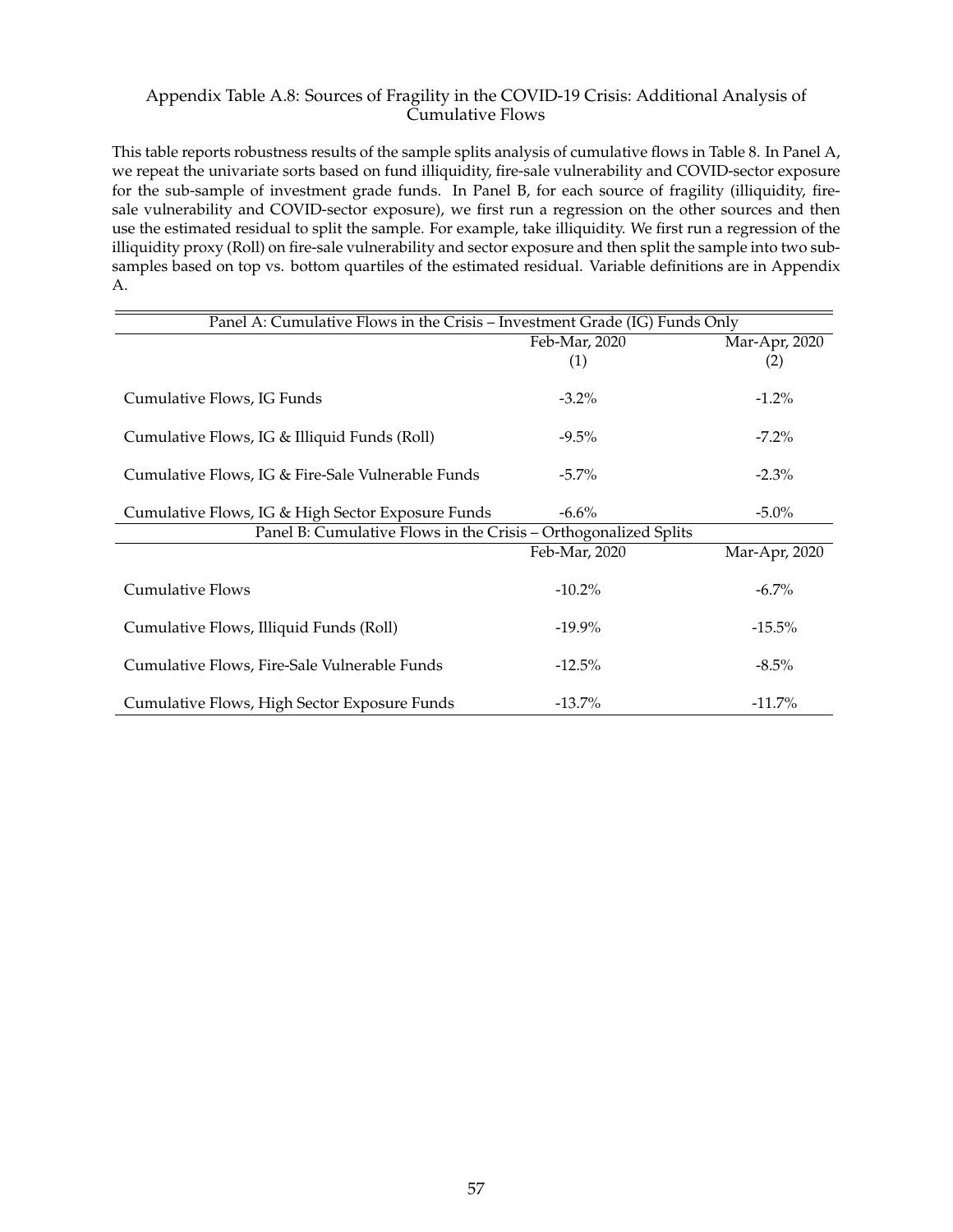### Appendix Table A.9: The Fragility Channel of SMCCF: Additional Analysis

This table reports additional regressions of cumulative fund flows on measures of fund exposure to the SMCCF purchase eligibility. We expand on the sample split analysis of Table 7 (Panel A) by adding results for the low illiquidity and vulnerability sub-samples. Panel A reports results for cumulative percentage flows in the post-SMCCF period from April 10 through August 31, 2020, and Panel B reports results for large outflows. The SMCCF Share is a fund-level weighted sum of dummies for whether a given bond was eligible to be purchased by the SMCCF, with weights calculated based on the asset allocation of a given fund (percentage portfolio share holdings of each eligible security as of February 2020). The eligibility criteria are from the term sheet of the SMCCF. All specifications include controls for fund size. To ease interpretation, the explanatory variables are expressed in standard deviation units. Standard errors are in parentheses, with \*\*\*, \*\*, and \* denoting significance at the 1%, 5%, and 10% level, respectively. Variable definitions are in Appendix A.

| Panel A: Fund Impact of Purchase Eligibility, Cumulative Flows (%) |             |            |         |                                                              |               |          |  |  |
|--------------------------------------------------------------------|-------------|------------|---------|--------------------------------------------------------------|---------------|----------|--|--|
|                                                                    | Illiquidity |            |         |                                                              | Vulnerability |          |  |  |
|                                                                    | All         | High       | Low     | All                                                          | High          | Low      |  |  |
|                                                                    | (1)         | (2)        | (3)     | (4)                                                          | (5)           | (6)      |  |  |
| SMCCF Share <sub>i</sub>                                           | $2.76***$   | $5.39***$  | 0.03    | $2.76***$                                                    | $7.69***$     | $-0.82$  |  |  |
|                                                                    | (0.82)      | (1.16)     | (2.64)  | (0.82)                                                       | (2.69)        | (1.41)   |  |  |
| N obs.                                                             | 2,441       | 324        | 310     | 2,441                                                        | 346           | 363      |  |  |
| $R^2(\%)$                                                          | 0.70        | 1.87       | 0.19    | 0.70                                                         | 2.45          | 0.10     |  |  |
|                                                                    |             |            |         | Panel B: Fund Impact of Purchase Eligibility, Large Outflows |               |          |  |  |
|                                                                    | Illiquidity |            |         |                                                              | Vulnerability |          |  |  |
|                                                                    | All         | High       | Low     | All                                                          | High          | Low      |  |  |
|                                                                    | (1)         | (2)        | (3)     | (4)                                                          | (5)           | (6)      |  |  |
| SMCCF Treated <sub>i</sub>                                         | $-0.02***$  | $-0.02***$ | $-0.01$ | $-0.02***$                                                   | $-0.04***$    | $-0.01*$ |  |  |
|                                                                    | (0.00)      | (0.01)     | (0.01)  | (0.00)                                                       | (0.01)        | (0.01)   |  |  |
| N obs.                                                             | 2,441       | 324        | 310     | 2,441                                                        | 346           | 363      |  |  |
| $R^2(\%)$                                                          | 2.27        | 4.07       | 1.05    | 2.27                                                         | 10.20         | 2.86     |  |  |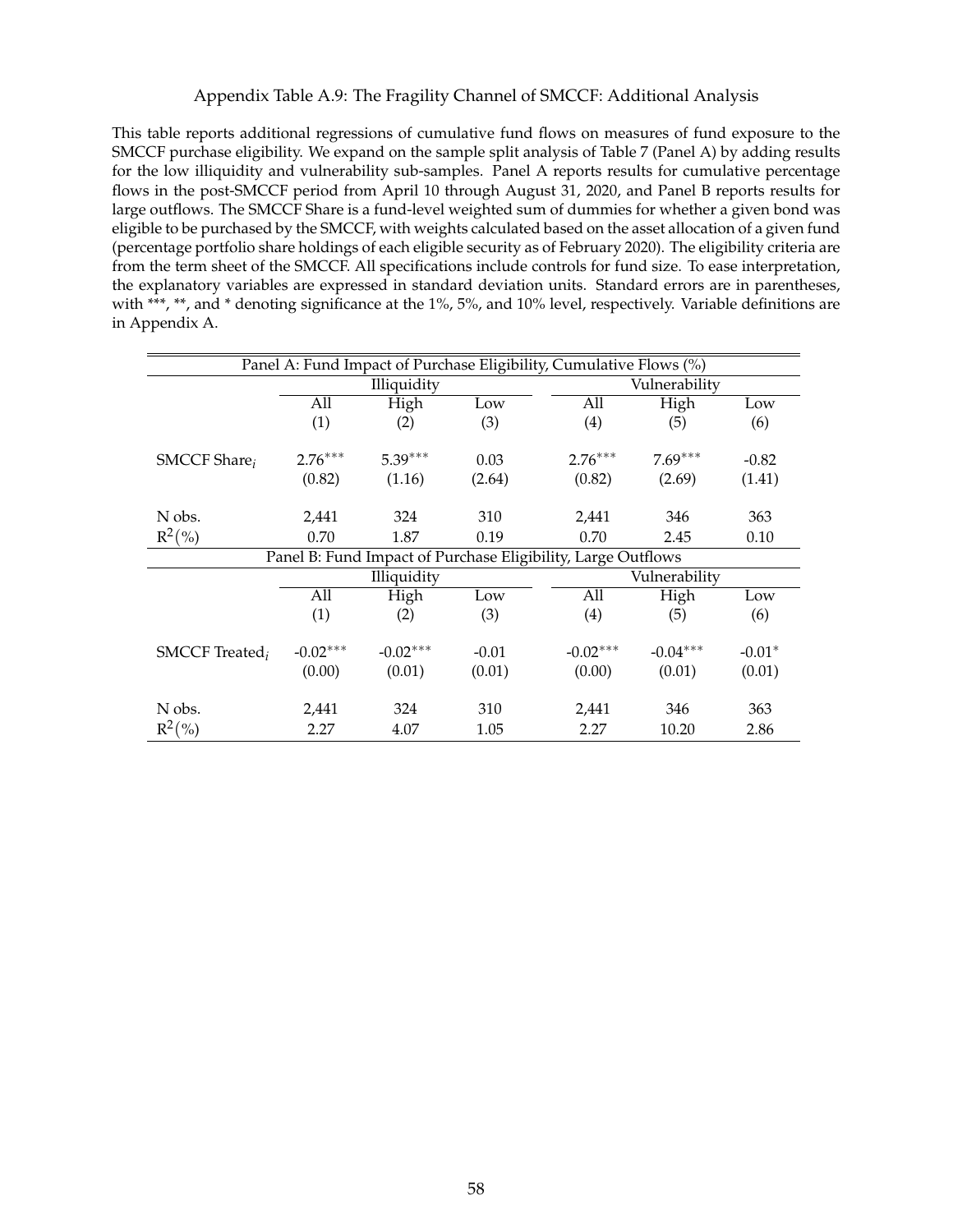### Appendix Figure A.1: Stress in the Corporate Bond Market

This figure plots the daily time-series of spreads for investment-grade (Panel A) and high-yield (Panel B) rated nonfinancial corporate bonds. Spreads are defined as the difference between the respective corporate bond yields and those of comparable-maturity treasuries. Time period is January 1, 2020 to May 18, 2020. Data Source: ICE indices.



Panel A: Investment-Grade Bond Spreads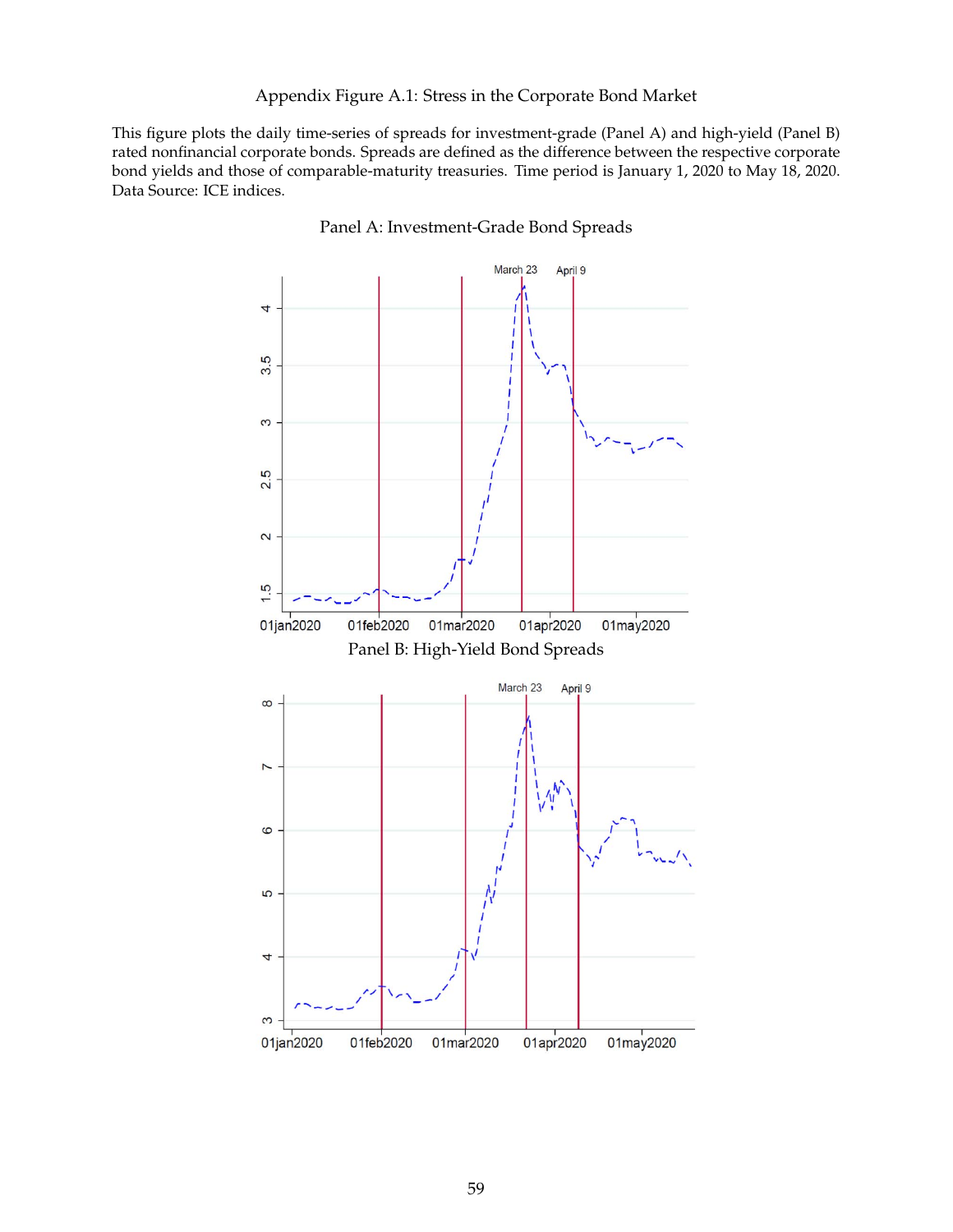Appendix Figure A.2: Long Term Perspective on Fund Fragility, Additional Outcomes

This figure plots the daily time-series of the fraction of corporate bond funds that experience large outflows (Panel A) and large persistent outflows (Panel B). In each day, the net fraction is calculated as the number of funds that experience large outflows in a given day minus the number of funds that experience large inflows in a given day, divided by the total number of funds. Large outflows are defined as those in the bottom 10% of the unconditional distribution of individual funds' net fund flows relative to net assets, as it is standard in the literature (see, for example, Coval and Stafford, 2007). Large persistent outflows are defined as large outflows in two consecutive days. Positive (negative) values indicate net outflows (inflows). Time period is January 2010 to April 2020. Data Source: Morningstar.





Panel B: Daily Net Fraction of Funds with Large Persistent Outflows

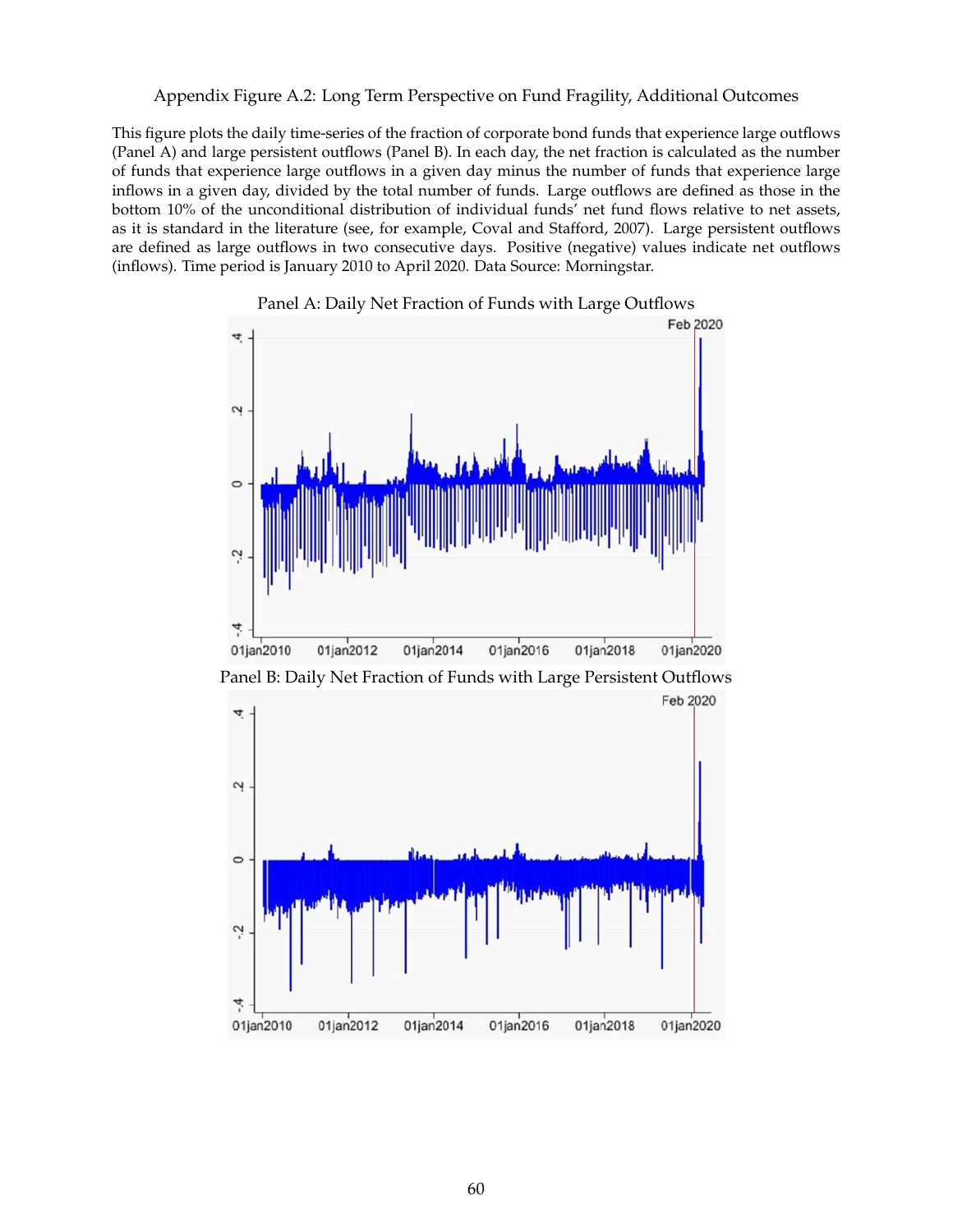## Appendix Figure A.3: Evolution of Flows over the Crisis, Daily Aggregate Net Fund Flows by Fund Type

This figure plots the daily time-series of aggregate net flows as a percentage of aggregate net assets separately for investment-grade funds (Panel A), high-yield funds (Panel B), and ETFs (Panel C). The numerator is the aggregate dollar growth of new assets, which is calculated by aggregating over individual funds' growth of new assets. The denominator is the aggregate dollar value of their net assets at the beginning of each day, which is calculated by aggregating over individual funds' net assets. Time period is January 2020 to April 2020. Data Source: Morningstar.



Panel A: Investment-Grade Funds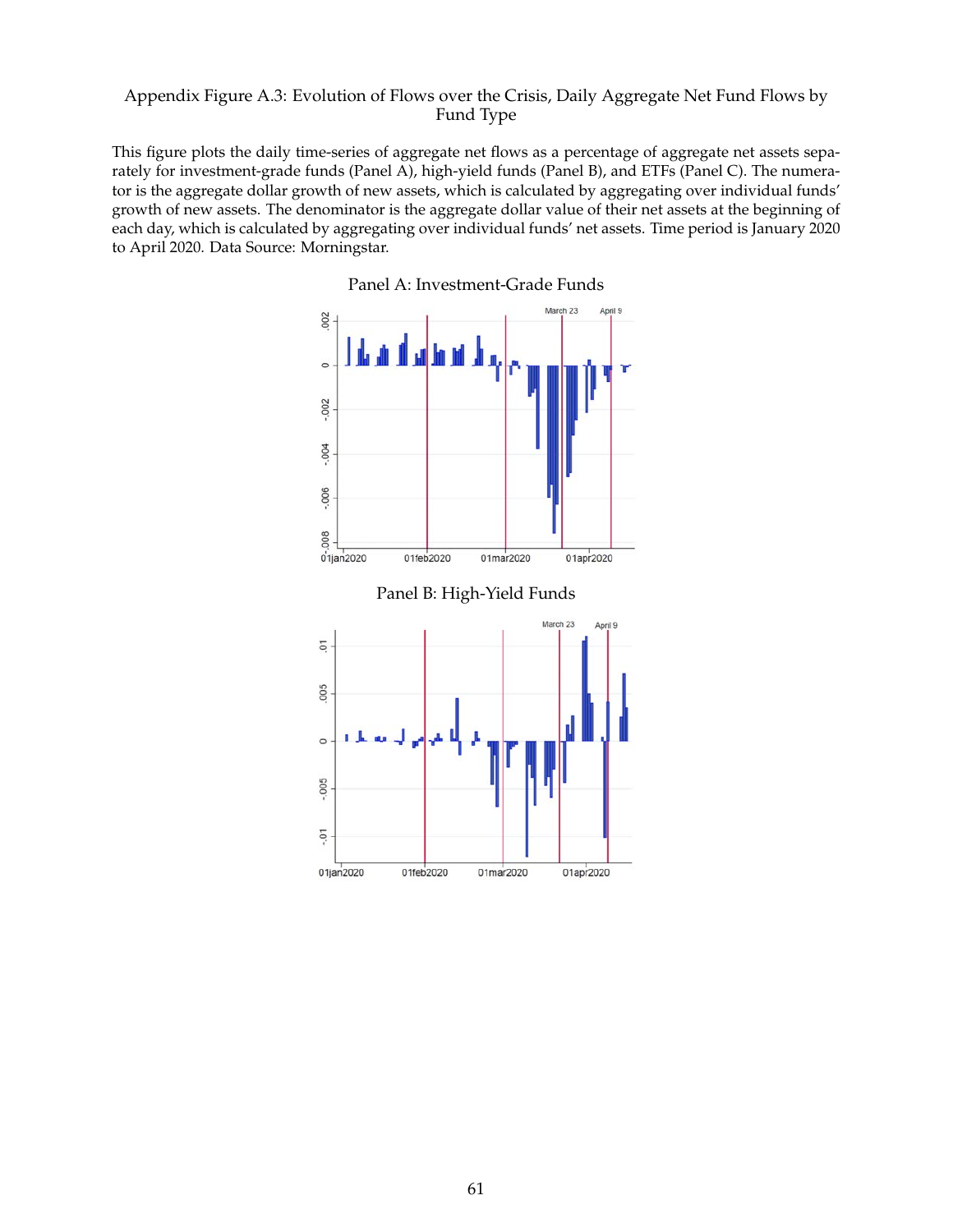